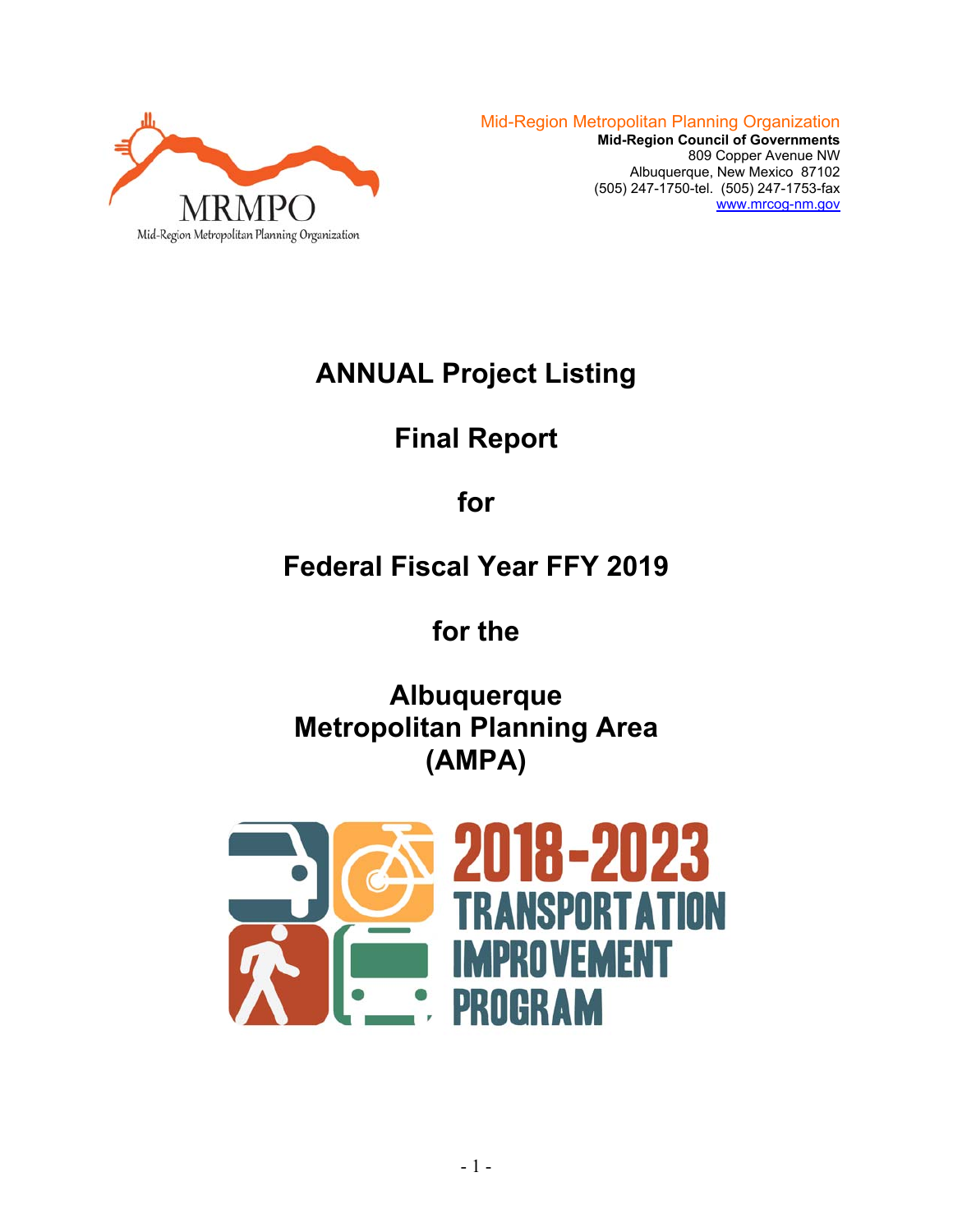[Compiled pursuant to Federal Regulation 23 CFR 450.334



Mid-Region Metropolitan Planning Organization

**Mid-Region Council of Governments**  809 Copper Avenue NW Albuquerque, New Mexico 87102 (505) 247-1750-tel. (505) 247-1753-fax www.mrcog-nm.gov

### **SUMMARY**

### **FFY 2019 FEDERAL OBLIGATIONS & AWARDS – ANNUAL PROJECT LISTING**

 Pursuant to federal regulations, the Mid-Region Metropolitan Planning Organization (MRMPO) has compiled the *Annual Project Listing of Federal Obligations and Awards for Federal Fiscal Year 2018-2019 (FFY 2019)* 

#### **Federal Requirements**

 Federal Regulation 23 CFR 450.334 requires the state, public transportation operators and the metropolitan planning organization to produce an annual listing of obligated projects within a metropolitan planning area no later than 90 days following the end of the fiscal year. The following information is required in the report:

- for each project with funds programmed in the year, the amounts of federal fund requested [programmed],
- for each project with funds programmed in the year, the amounts of federal fund obligated,
- for each project, the amount of federal funds remaining and available in subsequent years,
- each project's description, termini, length, scope and phase of work, and
- the lead agency responsible for carrying out the project.

Attachment A satisfies these requirements. In addition to the required listing, the Mid-Region Metropolitan Planning Organization conducts various analyses of the information to use in evaluating and improving the management of the Transportation Improvement Program (TIP).

#### **Review of Each Project (Attachment A)**

 The *Annual Project Listing* denotes for each project and funding category, the amount programmed in the Transportation Improvement Program (TIP), the amount actually obligated or awarded, the difference between the two, and project specific explanations. This list includes all Federal projects programmed in the TIP in FFY 2019 along with each project's Federal funding that was obligated during the preceding year and all Federal funding remaining and available for subsequent years of the TIP.

#### **FFY 2019 Review by Various Federal Highway Transportation Funding Categories (Attachment B)**

 An analysis of all Federal Highway Administration (FHWA) Fund Sources for FFY 2019 compares each project's programmed amount in the TIP with the amount obligated by the end of the fiscal year on September 30, 2019. This is an analysis of the TIP management process using the end-of-fiscal-year data since TIP revisions throughout the year have modified various projects' funding.

#### **FFY 2019 Review by Lead Agency for All Federal Funding Categories (Attachment C)**

 An analysis of all federal fund sources by lead agency for FFY 2019 compares each project's programmed amount in the TIP with the amount obligated by the end of the fiscal year on September 30, 2019.

#### **FFY 2019 Summary of Results by Core Federal Highway Administration Funding Categories**

 In FFY 2019 the Albuquerque Metropolitan Planning Area (AMPA) obligated 100.63% of all its programmed funding for its core FHWA program funding categories. This percentage translates into \$56,409,643.00 of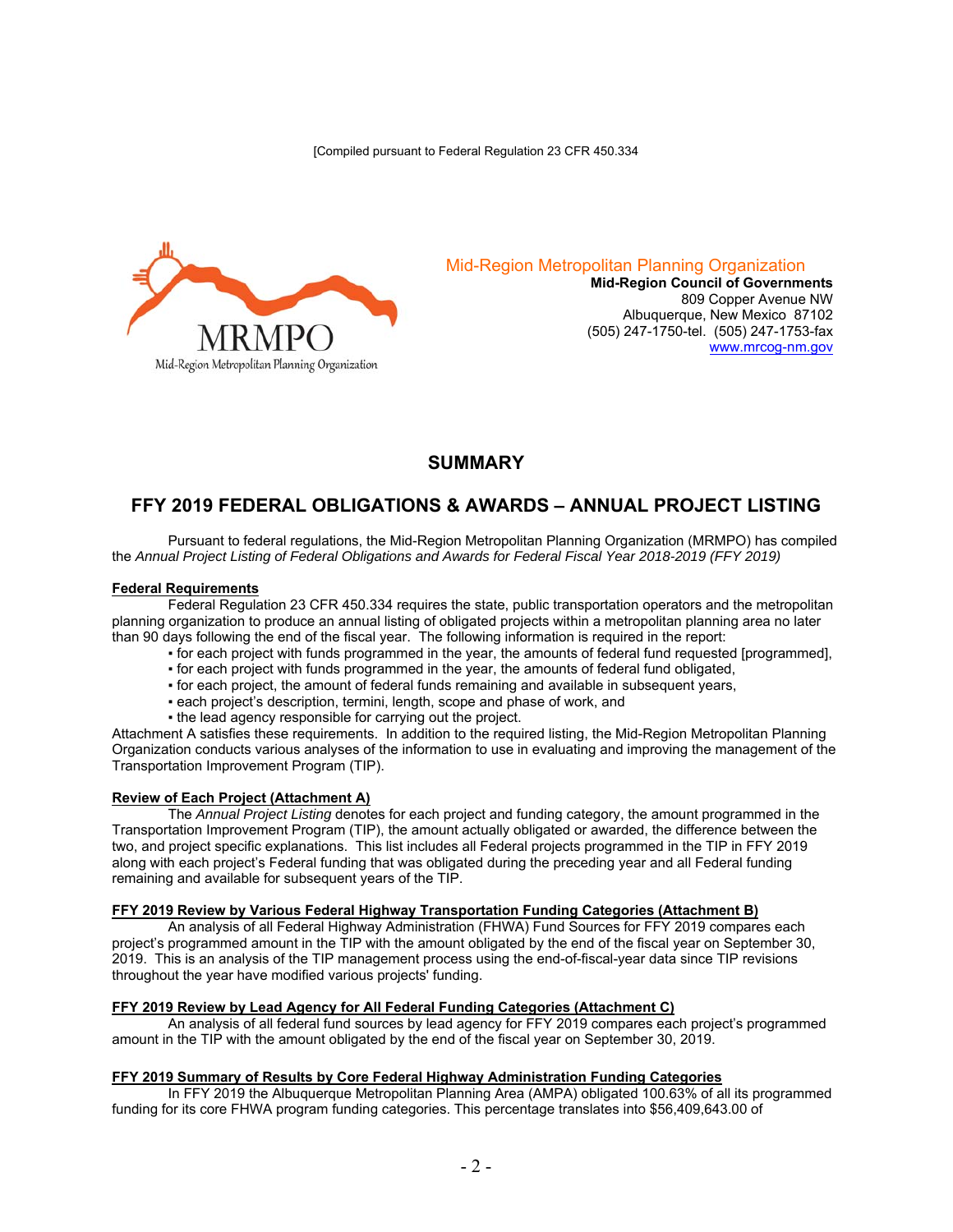transportation related improvement dollars committed for expenditure out of the estimated \$56,053,864.00 to be programed for the AMPA in FFY 2019. Please note that some percentages are higher or lower than 100% due to some additional funds being amended into the TIP from sources previously programmed outside the AMPA. Also, occasional letting adjustments were made to projects where the total bid amount came in under or over the original programmed amount. Please refer to the notes section in Attachments A, B and C for clarification with these occurrences.

The total amount of unobligated core FHWA funds in the AMPA for FFY 2019 amounts to \$355,779.00. The shortcomings in obligations are coming from the 93.61% obligation of STP-Small Urban funds. Please reference Tables 1A and 1B below for more detail on all Federal Highway Administration (FHWA) core program funding categories.

| Table 1: Federal Highway Administration (FHWA) Core Program Funding Categories |
|--------------------------------------------------------------------------------|
|--------------------------------------------------------------------------------|

| <b>FFY</b> | <b>Funding Category</b> | <b>Federal Amt</b><br>Programmed in<br><b>TIP End FFY</b> | <b>Federal Obligated</b><br>Amount |     | <b>Difference Prog</b><br>Oblig KEY:<br>$$1=$ unoblig $($1)$<br>$=$ excess<br>obligation | Funds<br>Prog'md<br>Obligated<br>$\overline{\sigma}$<br>వ్ |
|------------|-------------------------|-----------------------------------------------------------|------------------------------------|-----|------------------------------------------------------------------------------------------|------------------------------------------------------------|
|            | 2019 CMAQ-Flex          | 4,969,100.00                                              | 4,969,100.00                       | =   | 0.00                                                                                     | 100.00%                                                    |
|            | 2019 NHPP               | 22,645,926.00                                             | 23, 245, 714.00                    |     | (599,788.00) 102.65%                                                                     |                                                            |
|            | 2019 STL-E              | 264,768.00                                                | 264,768.00                         | Ξ   | 0.00                                                                                     | 100.00%                                                    |
|            | 2019 STP-Flex           | 4,376,890.00                                              | 4,376,890.00                       |     | 0.00                                                                                     | 100.00%                                                    |
|            | 2019 STP-Rural          | 1,677,258.00                                              | 1,677,258.00                       | =   | 0.00                                                                                     | 100.00%                                                    |
|            | 2019 STP-Sm Urb         | 3,816,849.00                                              | 3,572,840.00                       | =   | 244,009.00                                                                               | 93.61%                                                     |
|            | 2019 STP-U              | 17,263,261.00                                             | 17,263,261.00                      | $=$ | 0.00                                                                                     | 100.00%                                                    |
|            | 2019 TAP-Lg Urb         | 1,039,812.00                                              | 1,039,812.00                       |     | 0.00                                                                                     | 100.00%                                                    |
|            | 2019 Grand Total        | 56,053,864.00                                             | 56,409,643.00                      | Ξ   | (355,779.00) 100.63%                                                                     |                                                            |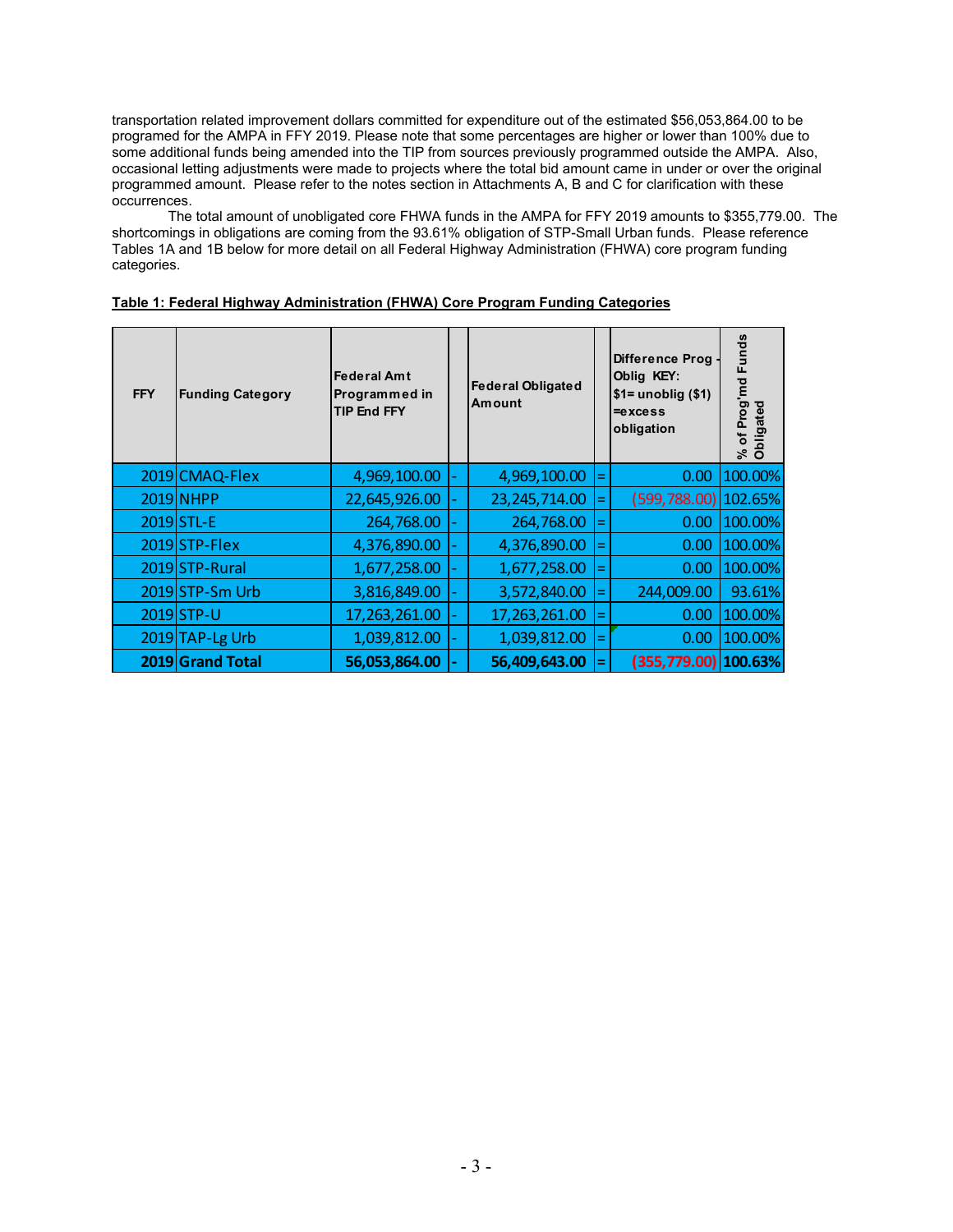#### **FFY 2019 Summary of Results by Lead Agency for All Funding Categories**

 In FFY 2019 the Albuquerque Metropolitan Planning Area obligated 90.94% of all its programmed funding for all Federal fund sources (not just FHWA core program funding categories). This percentage translates into \$101,963,919.00 of transportation related improvements/dollars committed for expenditure within the region out of the estimated \$112,123,430.00 programmed for the region in FFY 2019. The total amount of all federal funds unobligated in the AMPA amounts to \$10,159,511.00. Please note that some percentages are lower than 100% due to some funds not being obligated. Please refer to the notes section in Attachments A, B and C for clarification on these occurrences.

|  | Table 2: Percentage of Programmed Funds Obligated by Lead Agency for All Federal Fund Sources |
|--|-----------------------------------------------------------------------------------------------|
|  |                                                                                               |
|  |                                                                                               |

| <b>Lead Agency</b>              | <b>FFY</b> | <b>Federal Amt</b><br>Programmed in<br><b>TIP End FFY</b> | <b>Federal Obligated</b><br>Amount | Difference Prog -<br>Oblig KEY:<br>$$1=$ unoblig $($1)$<br>=excess<br>obligation | % of Prog'md Funds<br>Obligated |
|---------------------------------|------------|-----------------------------------------------------------|------------------------------------|----------------------------------------------------------------------------------|---------------------------------|
| City of Albuquerque-ABQ         | 2019       | \$19,653,079.00                                           | \$19,653,079.00                    | \$0.00                                                                           | 100%                            |
| City of Albuquerque-DMD         | 2019       | \$4,467,654.00                                            | \$4,467,654.00                     | \$0.00                                                                           | 100%                            |
| City of Albuquerque-P&R         | 2019       | \$110,000.00                                              | \$110,000.00                       | \$0.00                                                                           | 100%                            |
| <b>City of Rio Rancho</b>       | 2019       | \$4,372,877.00                                            | \$4,372,877.00                     | \$0.00                                                                           | 100%                            |
| <b>County of Bernalillo</b>     | 2019       | \$3,483,712.00                                            | \$3,483,712.00                     | \$0.00                                                                           | 100%                            |
| <b>MRCOG</b>                    | 2019       | \$1,157,248.00                                            | \$1,157,248.00                     | \$0.00                                                                           | 100%                            |
| <b>MRMPO</b>                    | 2019       | \$310,843.00                                              | \$310,843.00                       | \$0.00                                                                           | 100%                            |
| <b>NMDOT D-3</b>                | 2019       | \$49,307,551.00                                           | \$39,148,040.00                    | \$10,159,511.00                                                                  | 79%                             |
| <b>Pueblo of Cochiti</b>        | 2019       | \$447,700.00                                              | \$447,700.00                       | \$0.00                                                                           | 100%                            |
| <b>Pueblo of Isleta</b>         | 2019       | \$1,298,235.00                                            | \$1,298,235.00                     | \$0.00                                                                           | 100%                            |
| <b>Pueblo of San Felipe</b>     | 2019       | \$719,965.00                                              | \$719,965.00                       | \$0.00                                                                           | 100%                            |
| <b>Pueblo of Sandia</b>         | 2019       | \$269,474.00                                              | \$269,474.00                       | \$0.00                                                                           | 100%                            |
| <b>Pueblo of Santa Ana</b>      | 2019       | \$272,450.00                                              | \$272,450.00                       | \$0.00                                                                           | 100%                            |
| <b>Pueblo of Santo Domingo</b>  | 2019       | \$735,496.00                                              | \$735,496.00                       | \$0.00                                                                           | 100%                            |
| <b>Rio Metro NMRRX</b>          | 2019       | \$20,094,391.00                                           | \$20,094,391.00                    | \$0.00                                                                           | 100%                            |
| <b>Rio Metro Transit Dist</b>   | 2019       | \$1,894,760.00                                            | \$1,894,760.00                     | \$0.00                                                                           | 100%                            |
| <b>Town of Bernalillo</b>       | 2019       | \$382,500.00                                              | \$382,500.00                       | \$0.00                                                                           | 100%                            |
| <b>Village of Los Lunas</b>     | 2019       | \$3,145,495.00                                            | \$3,145,495.00                     | \$0.00                                                                           | 100%                            |
| <b>Grand Total all Agencies</b> | 2019       | \$112,123,430.00                                          | \$101,963,919.00                   | \$10,159,511.00                                                                  | 90.94%                          |

#### **Historical Trend Analysis of Obligation Rates for the Core FHWA Program form FFY 2007-2018**

 Below is a comparison chart which shows the historical trend of the percentage of core FHWA program funds obligated from FFY 2007 to the most recent FFY of 2018. The overall results show a major improvement in the proportion of funds obligated versus programmed. The trend analysis also depicts the stabilization in the percentages which peaked in FFY 2009 and have levelled out due to better management of the TIP, a reduction in additional funds being amended into the TIP from sources previously programmed outside the AMPA, and a reduction in the occasional letting adjustments to projects where the total bid amounts came in over the original programmed amounts in the TIP. The drop in the percentage of funds obligated for FFY 2014 is explained in greater detail in the FFY 2014 *Annual Project Listing Final Report Federal Fiscal Year 2013-2014 (FFY 2014)*. For a full archive of previous MRMPO Annual Project Listings and Obligation Reports, please follow the link to the **MRCOG website: https://www.mrcog-nm.gov/278/Annual-Project-Listing-Obligation-Report**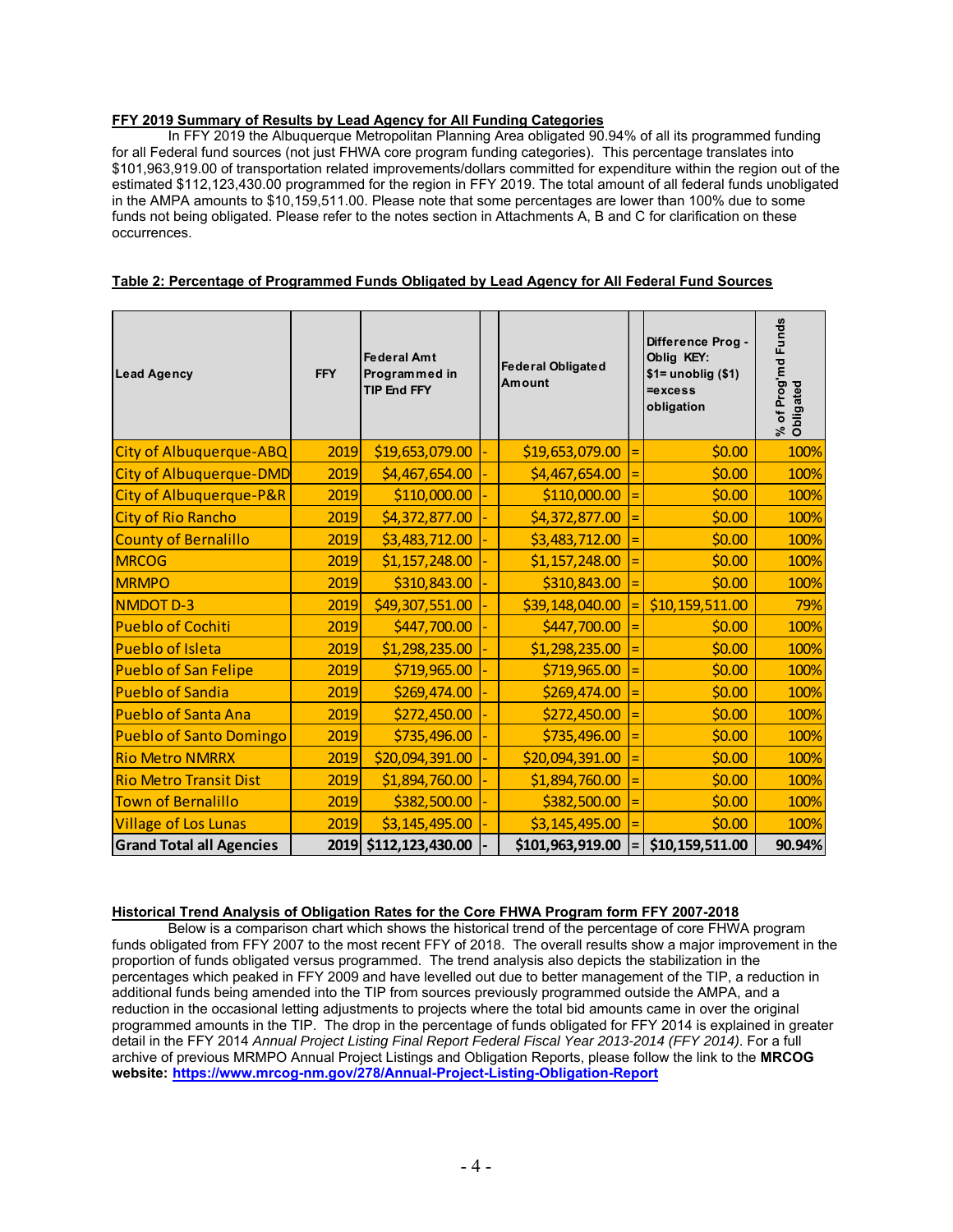

#### **Chart 2: Historical Trend Analysis of Obligation Rates for the Core FHWA Program form FFY 2007-2019**

NOTE: FFY 2008, 2009, and 2010 percentages are high due to letting adjustments (bids coming in over programmed funds). If this factor was not included the percentages for those years would range from 70% - 85%.

Any questions regarding this report should be directed to Mr. Steven Montiel at the Mid-Region Metropolitan Planning Organization; email smontiel@mrcog-nm.gov or at the address above.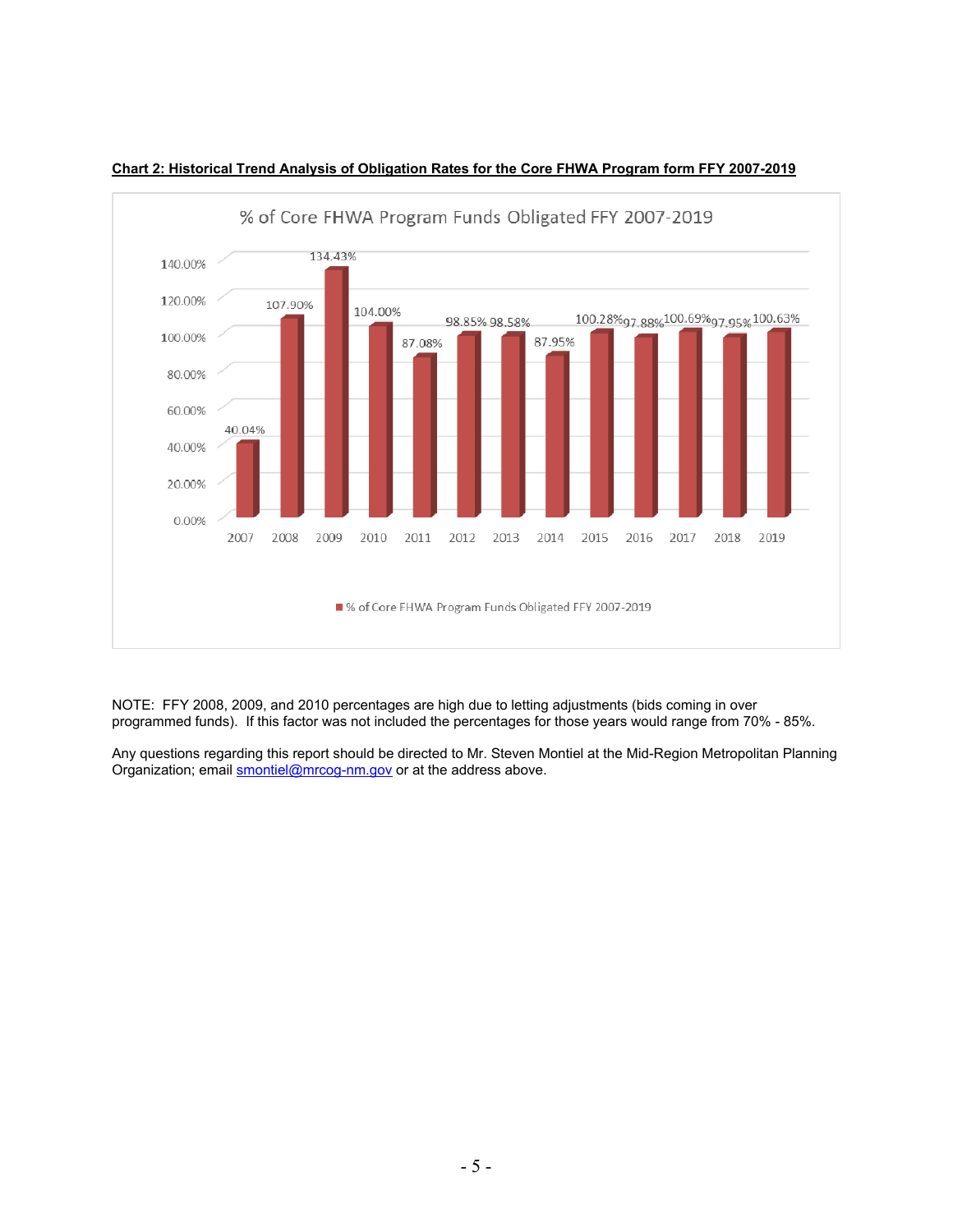| Control<br><b>Number</b>      | <b>Project Title</b>                                  | From                                               | To                                               | <b>Project Description</b>                                                                                                                                                                                                                  | Project<br>Type    | Lead<br>Agency<br>$\ddot{t}$ | <b>Total Estimated</b><br><b>Project Cost</b>                                        |                                     |   | <b>FFY</b> | <b>Funding Category</b>                                 | <b>Federal Amt</b><br>Programmed in TIF<br><b>End FFY</b> | <b>Federal Obligated</b><br>Amount    | Difference Prog -<br>Oblig KEY:<br>$$1=$ unoblig $$1)$<br>=excess obligation | 'ত :                           | <b>Total Amt Prog'md</b><br>in TIP with Match | <b>Notes</b>                                                               |   |                     |
|-------------------------------|-------------------------------------------------------|----------------------------------------------------|--------------------------------------------------|---------------------------------------------------------------------------------------------------------------------------------------------------------------------------------------------------------------------------------------------|--------------------|------------------------------|--------------------------------------------------------------------------------------|-------------------------------------|---|------------|---------------------------------------------------------|-----------------------------------------------------------|---------------------------------------|------------------------------------------------------------------------------|--------------------------------|-----------------------------------------------|----------------------------------------------------------------------------|---|---------------------|
|                               |                                                       |                                                    |                                                  | Key: Green rows indicate FFY 2019 Federal Funds. White rows denote state and local funding along with previous and subsequent funding.                                                                                                      |                    |                              |                                                                                      |                                     |   |            |                                                         |                                                           |                                       |                                                                              |                                |                                               |                                                                            |   |                     |
| A300143<br>A300143<br>A300143 | North Diversion<br>Channel<br>Undercrossing           | North<br>Diversion<br>Channel and<br>Indian School |                                                  | Design and construct an<br>undercrossing of the NDC trail. $ Bike/Pe $<br>CABQ will be utilizing AC for this d<br>project.                                                                                                                  |                    | City of<br>ue-DMD            | Albuquerq Y \$2,811,564                                                              | $Y$ $Y$ $Y$ $\ldots$                |   |            | $2019$ STP-U<br>2019 Local Non-Match<br>2019 TAP-Lg Urb | \$1,000,000.0<br>\$0.0\$<br>\$379,354.0                   | \$1,000,000.0<br>\$0.0<br>\$379,354.0 | \$0.0\$<br>$\vert$ \$0.0 $\vert$                                             | 100%<br>$$0.0$ #DIV/0!<br>100% | \$500,000.0                                   | \$1,170,412.0 Full amount obligated<br>\$444,000.5   Full amount obligated |   | 21<br>23<br> 04     |
| A300143                       | North Diversion<br>Channel<br>Undercrossing           | North<br>Diversion<br>Channel and<br>Indian School |                                                  | Design and construct an<br>undercrossing of the NDC trail.<br>CABQ will be utilizing AC for this<br>project.                                                                                                                                | Bike/Ped0          | City of<br>ue-DMD            | Albuquerq Y \$2,811,564                                                              | Y  Y  Y          Y                  |   |            | 2021 STP-U                                              | \$595,646.0                                               | \$0.0                                 | \$595,646.0                                                                  | 0%                             | \$697,151.2                                   |                                                                            |   | 23                  |
| A300160                       |                                                       |                                                    |                                                  |                                                                                                                                                                                                                                             |                    |                              |                                                                                      | YYYYYY.                             |   |            | $2019$ STP-U                                            | \$308,775.0                                               | $$308,775.0$ =                        | \$0.0                                                                        | $100\%$                        |                                               | \$361,394.0 Full amount obligated                                          | Y | 03                  |
| A300160<br>A300160            |                                                       |                                                    |                                                  | Construct new 4 lane divided<br>facility with bike lanes includes                                                                                                                                                                           |                    |                              |                                                                                      | Y Y Y Y Y <br>Y Y Y Y Y             |   |            | 2019 Local Non-Match<br>$2019$ STP-U                    | \$0.0<br>\$854,400.0                                      | \$0.0<br>\$854,400.0                  | $\vert$ \$0.0 $\vert$                                                        | \$0.0 #DIV/0!<br>$100\%$       | \$738,606.0                                   | \$1,000,000.0 Full amount obligated                                        |   | 23 <br> 03          |
| A300160                       |                                                       | 500' West of                                       | I-25 Exit                                        | signage, drainage, and other                                                                                                                                                                                                                |                    |                              |                                                                                      | Y  Y  Y  Y  Y      Y                |   |            | 2020 STP-U                                              | $\overline{$}2,077,542.0$                                 | \$0.0                                 | \$2,077,542.0                                                                | 0%                             | \$2,431,580.0                                 |                                                                            |   | 15                  |
| A300160                       | Sunport Blvd                                          | Broadway/Su                                        | 221                                              | necessary appurtenances.                                                                                                                                                                                                                    | Capacit            | County of                    | Y \$19,756,874                                                                       | Y Y Y Y Y .                         |   |            | 2020 STL-E                                              | \$582,734.0                                               | \$0.0                                 | \$582,734.0                                                                  | 0%                             | \$682,038.8                                   |                                                                            |   | 15                  |
| A300160                       | Extension                                             | nport                                              | Interchange                                      | Demo ID NM006. Project total<br>includes capital outlay & county                                                                                                                                                                            | <sup>,</sup> Proj  | Bernalillo                   |                                                                                      | Y Y Y Y Y <br> Y Y Y Y Y            |   |            | 2020 Local Non-Match<br>2020 STL-E                      | \$0.0\$<br>\$1,796,748.0                                  | \$0.0                                 | \$1,796,748.0                                                                | \$0.0 #DIV/0!                  | \$3,726,426.0<br>\$2,102,935.3                |                                                                            |   | 06                  |
| A300160<br>A300160            |                                                       | intersection                                       |                                                  | funds in previous FYs. UNDER                                                                                                                                                                                                                |                    |                              |                                                                                      | Y Y Y Y Y                           |   |            | 2021 STP-U                                              | \$784,306.0                                               | \$0.0<br>\$0.0                        | \$784,306.0                                                                  | 0%<br>0%                       | \$917,961.1                                   |                                                                            |   | 16 <br>$ 03\rangle$ |
| A300160                       |                                                       |                                                    |                                                  | <b>DESIGN</b>                                                                                                                                                                                                                               |                    |                              |                                                                                      | YYYYYY                              |   |            | $2021$ STL-E                                            | \$582,734.0                                               | \$0.0                                 | \$582,734.0                                                                  | 0%                             | \$682,038.8                                   |                                                                            |   | 15                  |
| A300160                       |                                                       |                                                    |                                                  |                                                                                                                                                                                                                                             |                    |                              |                                                                                      | $Y$ $Y$ $Y$ $Y$ $Y$ $\ldots$        |   |            | 2022 STP-U                                              | \$1,708,800.0                                             | \$0.0                                 | \$1,708,800.0                                                                | 0%                             | \$1,999,999.9                                 |                                                                            |   | 15                  |
| A300161                       |                                                       |                                                    |                                                  | Completely reconstruct                                                                                                                                                                                                                      |                    |                              |                                                                                      | Y Y Y Y Y Y L. Y Y                  |   |            | $2019$ STP-U                                            | \$59,808.0                                                | \$59,808.0                            | \$0.0\$                                                                      | 100%                           |                                               | \$70,000.0 Full amount obligated                                           |   |                     |
| A300161                       | Woodward<br>Road                                      | Intersection<br>of 2nd St &                        | Broadway                                         | Intersection Woodward Road to address<br>vehicle, drainage, bicycle, and<br>pedestrian needs. Bernalillo                                                                                                                                    | Hwy &              | County of                    |                                                                                      | Y  Y  Y  Y  Y    Y  Y   2020  STP-U |   |            |                                                         | \$1,554,712.0                                             | \$0.0                                 | \$1,554,712.0                                                                | 0%                             | \$1,819,653.5                                 |                                                                            |   | 23                  |
| A300161                       | Improvements<br>Project                               | Woodward<br>Road                                   | Blvd &<br>Woodward<br>Rd                         | County will utilize design funds<br>as soft match for construction<br>per 08-25-15 letter from                                                                                                                                              | Pres               | 0.6 <br>Bernalillo           | $ Y $ \$5,157,141                                                                    | YYYYYY Y L. YY L                    |   |            | 2021 STP-Flex                                           | \$2,407,967.0                                             | \$0.0                                 | \$2,407,967.0                                                                | 0%                             | \$2,818,313.4                                 |                                                                            |   |                     |
| A300161                       |                                                       |                                                    |                                                  | NMDOT. UNDER WAY                                                                                                                                                                                                                            |                    |                              |                                                                                      | Y  Y  Y  Y  V    Y  Y   2021  NHPP  |   |            |                                                         | \$63,802.0                                                | $$0.0 =$                              | \$63,802.0                                                                   | 0%                             | \$74,674.6                                    |                                                                            |   |                     |
| A300162                       | Sunport Blvd-<br>Interchange                          | I-25 On/Off<br>ramps MP                            | Sunport<br>Blvd (West<br>egde of<br><b>NMDOT</b> | Sunport Blvd Interchange<br>Improvements to include<br>striping, signals, paving, street                                                                                                                                                    | Hwy &              | 0.8                          | $\begin{array}{c c} \text{Country of} & \text{y} & \text{51,750,000} \\ \end{array}$ | $ Y Y Y $ $ Y $ 2019 STL-E          |   |            |                                                         | \$191,097.0                                               | \$191,097.0                           | \$0.0\$                                                                      | $100\%$                        |                                               | \$223,662.2 Full amount obligated                                          |   | 01                  |
| A300162                       | Improvements                                          | 221.7 to MP<br>222.5                               | ROW to<br>East edge<br>of NMDOT<br>ROW)          | lights, sidewalk, fencing and<br>other appurtenances as needed.<br>UNDER CONSTRUCTION                                                                                                                                                       | Brg<br>Pres        | Bernalillo                   |                                                                                      | Y Y Y  Y                            |   |            | $\vert$ 2019 STP-U                                      | \$1,304,103.0                                             | \$1,304,103.0                         | \$0.0                                                                        | 100%                           |                                               | \$1,526,337.7   Full amount obligated                                      |   |                     |
| A300189                       | <b>CMP</b><br>Transportation<br>Assessment<br>Program | <b>AMPA Wide</b>                                   |                                                  | Collect travel time and other<br>data to assess the performance<br>of the transportation network,<br>analyze congested locations,<br>identify projects to address<br>regional needs, use data for<br>project prioritization. IN<br>Progress | ITS-<br><b>TSM</b> |                              | MRMPO Y \$363,814                                                                    |                                     | Y |            | $2019$ STP-U                                            | \$310,843.0                                               | $$310,843.0$ =                        | \$0.0\$                                                                      | $100\%$                        |                                               | \$363,814.4   Full amount obligated                                        |   | 23                  |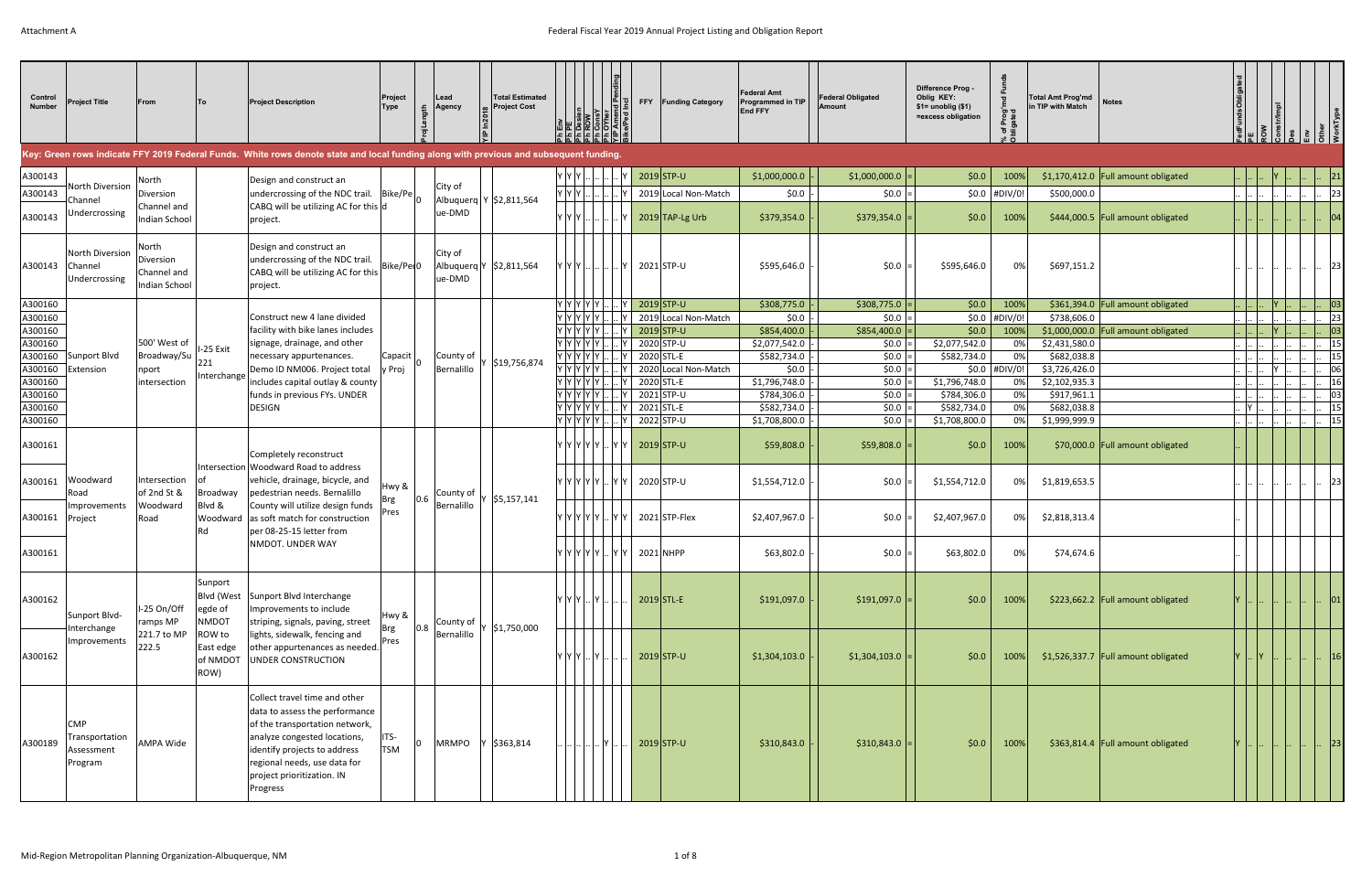| Control<br><b>Number</b> | <b>Project Title</b>                                                 | From                         |             | <b>Project Description</b>                                                                                                                                                                                                                                                             | Project<br>Type<br>듧     | Lead<br>Agency                         | <b>Total Estimated</b><br><b>Project Cost</b> |                 | 흵럷럷리            | <b>FFY</b> | <b>Funding Category</b>                       | <b>Federal Amt</b><br>Programmed in TIP<br><b>End FFY</b> | <b>Federal Obligated</b><br><b>Amount</b> | Difference Prog -<br>Oblig KEY:<br>\$1= unoblig (\$1)<br>=excess obligation |                | Total Amt Prog'md<br>in TIP with Match | <b>Notes</b>                                                                 |           |                           |              |
|--------------------------|----------------------------------------------------------------------|------------------------------|-------------|----------------------------------------------------------------------------------------------------------------------------------------------------------------------------------------------------------------------------------------------------------------------------------------|--------------------------|----------------------------------------|-----------------------------------------------|-----------------|-----------------|------------|-----------------------------------------------|-----------------------------------------------------------|-------------------------------------------|-----------------------------------------------------------------------------|----------------|----------------------------------------|------------------------------------------------------------------------------|-----------|---------------------------|--------------|
| A300191                  |                                                                      |                              |             | Addition of northbound and                                                                                                                                                                                                                                                             |                          |                                        |                                               | Y  Y  Y  Y  Y   |                 |            | 2018 Safety (HSIP)                            | \$540,000.0                                               | \$508,197.5                               | \$31,802.5                                                                  | 94%            |                                        | \$600,000.0 Partial obligation                                               |           |                           |              |
| A300191                  | NM 314 &                                                             |                              |             | southbound left-turn lanes and                                                                                                                                                                                                                                                         | Hwy &                    |                                        |                                               | Y  Y  Y  Y  Y   |                 |            | 2019 Safety (HSIP)                            | \$319,500.0                                               | \$319,500.0                               | \$0.0\$                                                                     | 100%           |                                        | \$355,000.0 Full amount obligated                                            |           |                           |              |
| A300191                  | Courthouse Rd                                                        | MP 7.25 (Park MP 7.85        |             | other intersection                                                                                                                                                                                                                                                                     | Brg                      | NMDOT D-                               | \$4,555,000                                   | Y Y Y Y Y       |                 |            | 2020 Safety (HSIP)                            | \$1,446,454.0                                             | \$0.0                                     | \$1,446,454.0                                                               | 0%             | \$1,607,171.1                          |                                                                              |           |                           |              |
| A300191                  | Intersection                                                         | Lane)                        | (Teles St)  | improvements as needed.                                                                                                                                                                                                                                                                | Pres                     |                                        |                                               | Y Y Y Y Y       |                 |            | 2020 Safety (HSIP)                            | \$225,000.0                                               | \$0.0                                     | \$225,000.0                                                                 | 0%             | \$250,000.0                            |                                                                              |           |                           |              |
| A300191                  | Improvements                                                         |                              |             | UNDERWAY                                                                                                                                                                                                                                                                               |                          |                                        |                                               | Y Y Y Y Y       |                 |            | 2020 Safety (HSIP)                            | \$29,546.0                                                | \$0.0                                     | \$29,546.0                                                                  | 0%             | \$32,828.9                             |                                                                              |           |                           |              |
| A300191                  |                                                                      |                              |             |                                                                                                                                                                                                                                                                                        |                          |                                        |                                               | Y Y Y Y Y       |                 |            | 2021 Safety (HSIP)<br>2019 STP-Flex (Non-Char | \$1,539,000.0                                             | \$0.0                                     | \$1,539,000.0                                                               | 0%             | \$1,710,000.0                          |                                                                              |           |                           | 23           |
| A300381<br>A300381       |                                                                      |                              |             |                                                                                                                                                                                                                                                                                        |                          |                                        |                                               | Y Y Y Y Y .     | Y Y Y Y Y L Y Y |            | $2019$ STP-Flex                               | \$106,800.0<br>\$77,368.0                                 | \$106,800.0<br>\$77,368.0                 | \$0.0\$<br>\$0.0\$                                                          | 100%<br>100%   |                                        | \$125,000.0 Full amount obligated<br>\$90,552.4 Full amount obligated        |           |                           |              |
| A300381                  |                                                                      |                              |             | Pavement overlay and widening                                                                                                                                                                                                                                                          |                          |                                        |                                               |                 | Y Y Y Y Y L Y Y |            | $2019$ NHPP                                   | \$72,152.0                                                | \$72,151.0                                | \$1.0                                                                       | 100%           |                                        | \$84,447.6   Full amount obligated                                           |           |                           |              |
| A300381                  |                                                                      |                              |             | from 4 to 6 lanes including                                                                                                                                                                                                                                                            |                          |                                        |                                               | Y IY IY IY IY I |                 |            | 2020 NHPP                                     | \$12,992,616.0                                            | \$0.0                                     | \$12,992,616.0                                                              | 0%             | \$15,206,713.0                         |                                                                              |           |                           |              |
|                          | <b>NM 528 Rio</b>                                                    | Ridgecrest                   |             | pavement markings, bike path,                                                                                                                                                                                                                                                          |                          |                                        |                                               |                 |                 |            |                                               |                                                           |                                           |                                                                             |                |                                        |                                                                              |           |                           |              |
| A300381                  | Rancho Blvd                                                          | Dr/Leon                      | Alberta Ave | drainage improvements,<br>shoulders, signage, and other                                                                                                                                                                                                                                | Capacit<br>1.8           | <b>NMDOT</b><br><b>CRDC</b>            | \$28,027,166                                  | Y Y Y Y Y I     |                 |            | 2020 STP-Flex                                 | \$3,650,723.0                                             | \$0.0                                     | \$3,650,723.0                                                               | $0\%$          | \$4,272,849.8                          |                                                                              |           |                           | 06           |
| A300381                  | mprovements<br>(Upper Section                                        | <b>Grande Ave</b>            |             | appurtenances as necessary.                                                                                                                                                                                                                                                            | <sup>,</sup> Proj        |                                        |                                               | YYYYYY          |                 |            | 2020 NHPP                                     | \$210,233.0                                               | \$0.0                                     | \$210,233.0                                                                 | 0%             | \$246,059.2                            |                                                                              |           |                           |              |
| A300381                  |                                                                      |                              |             | ED, PE & Design under                                                                                                                                                                                                                                                                  |                          |                                        |                                               | Y Y Y Y Y I     |                 |            | 2020 NHPP                                     | \$234,427.0                                               | \$0.0                                     | \$234,427.0                                                                 | 0%             | \$274,376.2                            |                                                                              |           |                           |              |
| A300381                  |                                                                      |                              |             | A300380. DESIGN UNDERWAY                                                                                                                                                                                                                                                               |                          |                                        |                                               | Y Y Y Y Y Y I   |                 |            | 2020 NHPP                                     | \$0.0                                                     | \$0.0                                     |                                                                             | $$0.0$ #DIV/0! | \$0.0                                  |                                                                              |           |                           |              |
| A300381                  |                                                                      |                              |             |                                                                                                                                                                                                                                                                                        |                          |                                        |                                               | YYYYY           |                 |            | 2020 HPP RPS0                                 | \$0.0                                                     | \$0.0                                     | \$0.0\$                                                                     | #DIV/0!        | \$0.0                                  |                                                                              |           |                           |              |
|                          |                                                                      |                              |             |                                                                                                                                                                                                                                                                                        |                          |                                        |                                               | $Y[Y Y $ $Y $   |                 |            |                                               | \$606,624.0                                               |                                           |                                                                             | 91%            |                                        |                                                                              | $Y \cup $ | $\mathbf{r}$ $\mathbf{y}$ |              |
| A300423<br>A300423       |                                                                      |                              |             |                                                                                                                                                                                                                                                                                        |                          |                                        |                                               | $Y Y Y $ $Y $   |                 |            | 2018 STP-Flex (Non-Char<br>2019 NHPP          | \$260,421.0                                               | \$549,561.1<br>\$260,421.0                | \$57,062.9<br>\$0.0\$                                                       | 100%           |                                        | \$710,000.0 Full amount not obligated<br>\$304,799.9   Full amount obligated |           |                           | 23           |
| A300423                  | <b>NM 6 Bridge</b>                                                   |                              |             | Bridge Replacement and other                                                                                                                                                                                                                                                           | Hwy &                    |                                        |                                               | YYY             | . IY I          |            | 2019 STP-Sm Urb                               | \$427,345.0                                               | \$427,345.0                               | \$0.0\$                                                                     | 100%           |                                        | \$500,169.7 Full amount obligated                                            |           |                           | 23           |
| A300423                  | Replacement (                                                        |                              |             | appurtenances as necessary.                                                                                                                                                                                                                                                            | Brg                      | NMDOT D-                               | \$24,673,415                                  | Y Y Y  Y        |                 |            | 2019 NHPP                                     | \$10,705,146.0                                            | \$10,705,146.0                            | \$0.0\$                                                                     | $100\%$        |                                        | $$12,529,430.8$ Full amount obligated                                        |           |                           |              |
| A300423                  | Rio Grande                                                           |                              |             | <b>CONSTRUCTION TO BE</b>                                                                                                                                                                                                                                                              | Pres                     |                                        |                                               | $Y Y Y $ $Y $   |                 |            | 2019 Local Non-Match                          | \$0.0\$                                                   | \$0.0                                     | \$0.0                                                                       | #DIV/0!        | \$1,900,000.0                          |                                                                              |           |                           | 06           |
| A300423                  | Bridge #7453)                                                        |                              |             | IMPLEMENTED UNDERWAY                                                                                                                                                                                                                                                                   |                          |                                        |                                               | Y[Y Y  Y .      |                 |            | 2020 STP-Flex (Non-Char                       | \$85,440.0                                                | \$0.0                                     | \$85,440.0                                                                  | 0%             | \$100,000.0                            |                                                                              |           |                           |              |
| A300423                  |                                                                      |                              |             |                                                                                                                                                                                                                                                                                        |                          |                                        |                                               | $Y Y Y $ $Y $   |                 |            | 2020 NHPP                                     | \$6,706,198.0                                             | \$0.0                                     | \$6,706,198.0                                                               | 0%             | \$7,849,014.3                          |                                                                              |           |                           |              |
| A300424                  | NM 6 Pavement                                                        |                              |             | Pavement preservation to<br>include ADA improvements and Hwy &                                                                                                                                                                                                                         |                          |                                        |                                               | YYY             | . IY            |            | $2019$ NHPP                                   | \$46,195.0                                                | \$46,195.0                                | \$0.0\$                                                                     | 100%           |                                        | \$54,067.2 Full amount obligated                                             |           |                           |              |
| A300424                  | Preservation in<br>Los Lunas                                         | Hunning<br>Ranch Loop        | NM 47       | other miscellaneous<br>construction as needed.                                                                                                                                                                                                                                         | Brg<br>Pres              | NMDOT D-                               | Y  \$4,531,967                                | Y Y Y I. Y      |                 |            | 2022 STP-Sm Urb                               | \$3,816,850.0                                             | \$0.0                                     | \$3,816,850.0                                                               | 0%             | \$4,467,286.9                          |                                                                              |           |                           |              |
| A300424                  |                                                                      |                              |             | <b>DESIGN UNDERWAY</b>                                                                                                                                                                                                                                                                 |                          |                                        |                                               | Y IY IY I IY I  | . IY I          |            | 2023 STP-Flex                                 | \$1,070,572.0                                             | \$0.0                                     | \$1,070,572.0                                                               | $0\%$          | \$1,253,010.3                          |                                                                              |           |                           |              |
| A300717                  | AMPA wide                                                            |                              |             | Increase youth safety in the                                                                                                                                                                                                                                                           |                          |                                        |                                               |                 |                 |            | 2018 TAP-Lg Urb                               | \$110,000.0                                               | \$110,000.0                               | \$0.0\$                                                                     | 100%           |                                        | \$128,745.3 Full amount obligated                                            |           |                           |              |
|                          | A300717 $\,$ $ $ Bike/Ped Safety $\,$ $ $ AMPA Wide                  |                              |             | AMPA through education on                                                                                                                                                                                                                                                              | Bike/Pe $\big _{\Omega}$ | City of<br>Albuquerq Y \$514,981       |                                               |                 |                 |            | $2019$ TAP-Lg Urb                             | \$110,000.0                                               | \$110,000.0                               | \$0.0                                                                       | 100%           |                                        | \$128,745.3 Full amount obligated                                            |           |                           |              |
| A300717                  | Education<br>Program                                                 |                              |             | multi-modal transportation and $ d $<br>proper use of infrastructure.                                                                                                                                                                                                                  |                          | ue-P&R                                 |                                               |                 |                 |            | 2020 TAP-Lg Urb                               | \$110,000.0                                               | \$0.0                                     | \$110,000.0                                                                 | 0%             | \$128,745.3                            |                                                                              |           |                           |              |
| A300717                  |                                                                      |                              |             |                                                                                                                                                                                                                                                                                        |                          |                                        |                                               |                 |                 |            | 2021 TAP-Lg Urb                               | \$110,000.0                                               | \$0.0                                     | \$110,000.0                                                                 | 0%             | \$128,745.3                            |                                                                              |           |                           |              |
| A300749                  | <b>AMPA Wide</b><br>Joint TDM-<br><b>Travel Demand</b><br>Management | <b>AMPA Wide</b>             |             | <b>Transportation Demand</b><br>Management Program to<br>increase alternative modes of<br>transportation with activities<br>including public education,<br>outreach, promotions,<br>information and related<br>equipment and services. Joint<br>lead with Rio Metro in FY18 &<br>FY19. | TDM                      | City of<br>Albuquerq<br>ue-ABQ<br>Ride | $Y$ \$1,275,749                               |                 |                 |            | $2019$ CMAQ-Flex                              | \$710,000.0                                               | \$710,000.0                               | \$0.0\$                                                                     | $100\%$        |                                        | \$830,992.5   Funds Transferred to FTA                                       |           |                           | $ 23\rangle$ |
| A300769                  | ITS - District 3<br>Deployment of                                    | I-25 & I-40 &<br>other State |             | Implement ITS Improvements in<br>AMPA Wide conformance to the Regional                                                                                                                                                                                                                 | ITS-                     | NMDOT D-                               | Y \$750,000                                   | Y Y Y Y Y       |                 |            | $2019$ NHPP                                   | \$640,800.0                                               | \$640,800.0                               | \$0.0\$                                                                     | $100\%$        |                                        | \$750,000.0 Full amount obligated                                            |           |                           | $ 23\rangle$ |
| A300769                  | ITS                                                                  | Hwys                         |             | ITS Architecture. COMPLETED                                                                                                                                                                                                                                                            | <b>TSM</b>               |                                        |                                               | Y Y Y Y Y       |                 |            | 2019 Road Fund                                | \$0.0\$                                                   |                                           |                                                                             | \$0.0 #DIV/0!  | \$149,886.0                            |                                                                              |           |                           |              |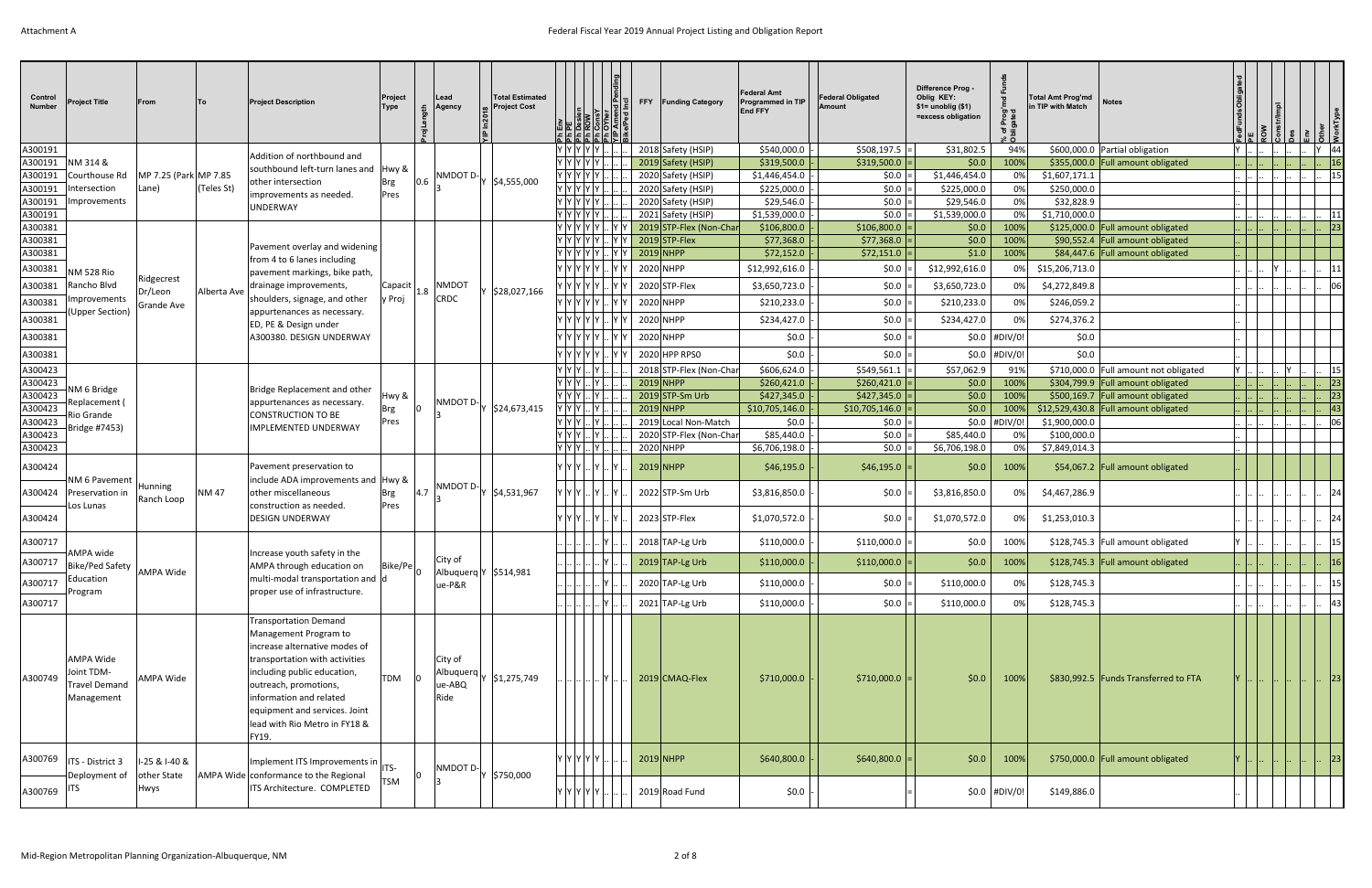| Control<br><b>Number</b> | <b>Project Title</b>                                                             | From                                                                                  | To                         | <b>Project Description</b>                                                                                                                                                                                                                                                                 | Project<br>Type    | Lead<br>Agency                                                                               | <b>Total Estimated</b><br><b>Project Cost</b>                                                                                        | 리콜로토리                         |        | <b>FFY</b> | <b>Funding Category</b>                  | <b>Federal Amt</b><br><b>Programmed in TIF</b><br>End FFY | <b>Federal Obligated</b><br><b>Amount</b> | Difference Prog -<br>Oblig KEY:<br>$$1=$ unoblig $$1)$<br>=excess obligation | of Prog'<br>bliqated<br>్న <b>రె</b> | <b>Total Amt Prog'md</b><br>in TIP with Match | <b>Notes</b>                            |                           |  |    |
|--------------------------|----------------------------------------------------------------------------------|---------------------------------------------------------------------------------------|----------------------------|--------------------------------------------------------------------------------------------------------------------------------------------------------------------------------------------------------------------------------------------------------------------------------------------|--------------------|----------------------------------------------------------------------------------------------|--------------------------------------------------------------------------------------------------------------------------------------|-------------------------------|--------|------------|------------------------------------------|-----------------------------------------------------------|-------------------------------------------|------------------------------------------------------------------------------|--------------------------------------|-----------------------------------------------|-----------------------------------------|---------------------------|--|----|
| A300808                  | District 3 On-<br>Call Planning &<br>Design Support                              | District 3<br>Wide Projects<br>T.B.D.                                                 |                            | Provide planning, engineering,<br>& design services on an on-call<br>basis. UNDERWAY                                                                                                                                                                                                       | Misc               | $\mathsf{NMDOT}\left\lvert \mathsf{D}^{\mathsf{I}}\right\rvert$ y $\mathsf{\Big }$ \$500,000 |                                                                                                                                      | Y IY IY I I                   |        |            | $2019$ STP-Flex                          | \$427,200.0                                               | \$427,200.0                               | \$0.0\$                                                                      | 100%                                 |                                               | \$500,000.0 Full amount obligated       |                           |  |    |
| A300844                  | Albquerque<br>Complete<br>Streets: East                                          | Central Ave<br>from<br>Pennsylvania                                                   | <b>Central Ave</b><br>Blvd | Construction of median<br>landscaping in accordance with<br>to Tramway COA Complete Streets<br>Ordinance. UNDERWAY                                                                                                                                                                         | Misc               | City of<br>3.5 Albuquerq Y $\frac{1}{2}$ 1,170,412<br>ue-DMD                                 |                                                                                                                                      | ۲ ۲ ۲ … ۲ … … ۲  2019 STP-U   |        |            |                                          | \$1,000,000.0                                             | \$1,000,000.0                             | \$0.0\$                                                                      | 100%                                 |                                               | \$1,170,412.0   Full amount obligated   |                           |  | 15 |
| A300846                  | Albuquerque<br>Complete<br><b>Streets: East</b><br>(Operational<br>Improvements) | Louisiana<br>Blvd.                                                                    | Tramway<br>Blvd.           | <b>ASTPM Installation to promote</b><br>operational improvements for<br>pedestrians, cyclists and<br>vehicular traffic within the<br>corridor. UNDERWAY                                                                                                                                    | ITS-<br><b>TSM</b> | City of<br>4.1 Albuquerq Y \$1,170,412<br>ue-DMD                                             |                                                                                                                                      | ،   ۲   ۲   ۲   ۲   ۲   ۲   ۲ |        |            | $2019$ STP-U                             | \$1,000,000.0                                             | \$1,000,000.0                             | \$0.0\$                                                                      | 100%                                 |                                               | $$1,170,412.0$ Full amount obligated    |                           |  | 23 |
| A300891                  | NM 314 Bike &<br>Pedestrian<br>Improvements- NM 6<br>Northside of<br>Village     |                                                                                       | Ellen Dr.                  | Design and construction of a<br>multipurpose path on the<br>eastside of NM314 and<br>sidewalk construction with<br>access management on the<br>west side of NM314. Project                                                                                                                 | $ Bike/Pe _{0.7} $ | Village of<br>Los Lunas                                                                      | \$2,486,454                                                                                                                          |                               |        |            | Y  Y  Y    Y      Y     2018  STP-Sm Urb | \$226,995.0                                               | \$226,995.0                               | \$0.0                                                                        | 100%                                 |                                               | \$265,677.7 Full amount obligated       | .                         |  | 03 |
| A300891                  |                                                                                  |                                                                                       |                            | includes lighting, guardrail,                                                                                                                                                                                                                                                              |                    |                                                                                              |                                                                                                                                      | YYY.Y                         | . IY I |            | $\frac{1}{2019}$ STP-Sm Urb              | \$1,897,431.0                                             | \$1,897,431.0                             | \$0.0                                                                        | $100\%$                              |                                               | \$2,220,775.9   Full amount obligated   | $\mathsf{Y}$ $\mathsf{I}$ |  | 16 |
| A300970                  | <b>ITS Regional</b><br>Transportation<br>Management<br>Center (TMC)              | 400 Wyoming<br>Blvd. NE,<br>Albuquerque,<br><b>NM</b>                                 |                            | Design & construct a regional<br>transportation management<br>center (TMC) for all ITS<br>stakeholders. TMC will<br>integrate multi-agency ITS<br>components, signal systems, & TSM<br>interstate/arterial monitoring<br>systems for real-time<br>transportation & incident<br>management. | ITS-               | City of<br>ue-DMD                                                                            | Albuquerq Y \$15,996,933                                                                                                             | Y  Y  Y  Y  Y $\ldots$ .      |        |            | 2019 STP-U                               | \$93,300.0                                                | \$93,300.0                                | \$0.0\$                                                                      | 100%                                 |                                               | \$109,199.4 Full amount obligated       |                           |  |    |
| A300971                  | <b>ITS Incident</b><br>Management &<br>Signal Oper.<br>Enhancements              | <b>AMPA river</b><br>crossings,<br>frontage<br>roads and<br>selected CMP<br>corridors |                            | Implement ITS on CMP<br>corridors to improve<br>operational efficiency.<br>Implementation priority to be<br>based on operational analysis & TSM<br>CMP strategies matrix.<br>Includes: signal timing                                                                                       | ITS-<br><b>O</b>   | <b>MRCOG</b>                                                                                 | \$1,354,457                                                                                                                          | Y Y Y Y Y                     |        |            | $2019$ CMAQ-Flex                         | \$889,993.0                                               | \$889,993.0                               | \$0.0\$                                                                      | 100%                                 |                                               | \$1,041,658.4   Full amount obligated   |                           |  |    |
| A300971                  |                                                                                  |                                                                                       |                            | enhancements & other ITS                                                                                                                                                                                                                                                                   |                    |                                                                                              |                                                                                                                                      | Y Y Y Y Y                     |        |            | $2019$ STP-U                             | \$267,255.0                                               | $$267,255.0$ =                            | \$0.0                                                                        | $100\%$                              |                                               | $$312,798.4$ Full amount obligated      | $ Y Y $ .                 |  | 15 |
| A301011                  | I-25 Widening                                                                    |                                                                                       |                            | Adding one lane in each<br>direction, pavement<br>rehabilitation and/or                                                                                                                                                                                                                    | Capacit            |                                                                                              | $\begin{array}{ l } \hline \text{NMDOT D-} & \text{s} & \text{s} \\ \text{N} & \text{s} & \text{s} & \text{m} \\ \hline \end{array}$ | Y Y Y Y Y                     |        |            | 2018 STP-Flex (Non-Char                  | \$606,624.0                                               | \$605,318.7                               | \$1,305.3                                                                    | 100%                                 |                                               | \$710,000.0 Partial amount obligated    |                           |  | 03 |
| A301011                  | <b>PHASE II</b>                                                                  | MP 215.8                                                                              | MP 217.4                   | reconstruction as needed.<br>Project includes PE, Design,<br>ROW and other appurtenances                                                                                                                                                                                                   | 1.6 <br>y Proj     |                                                                                              |                                                                                                                                      | Y  Y  Y  Y  Y                 |        |            | $\sqrt{2019}$ NHPP                       | \$3,498,421.0                                             | \$4,169,369.0                             | ( \$670, 948.0]                                                              | 119%                                 | \$4,094,593.8                                 | More funds obligated than<br>programmed |                           |  |    |
| A301011                  |                                                                                  |                                                                                       |                            | as necessary. UNDERWAY                                                                                                                                                                                                                                                                     |                    |                                                                                              |                                                                                                                                      | Y Y Y Y Y                     |        |            | 2019 State Gen. Approp.                  | $\vert$ \$0.0 $\vert$                                     | $ 50.0 $ =                                |                                                                              |                                      | $$0.0$  #DIV/0!   \$7,333,333.0               |                                         |                           |  |    |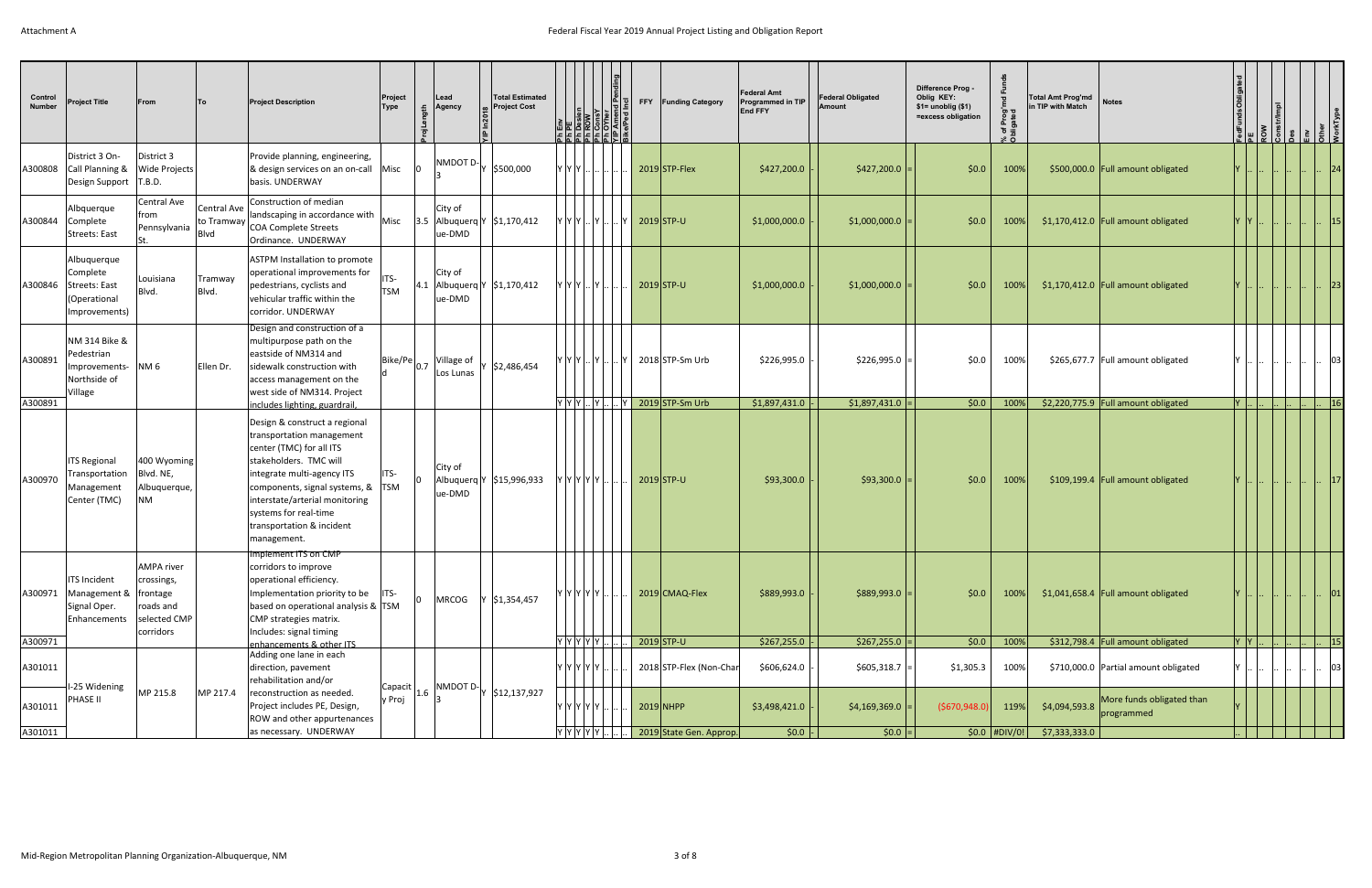| Control<br><b>Number</b> | <b>Project Title</b>                            | From                                                     |                                        | <b>Project Description</b>                                                                                                                               | Project<br><b>Type</b>         | Lead<br>Agency              | <b>Total Estimated</b><br><b>Project Cost</b> |                                                                    |                                             |  | <b>FFY</b> Funding Category | <b>Federal Amt</b><br><b>Programmed in TIF</b><br><b>End FFY</b> | <b>Federal Obligated</b><br>Amount | Difference Prog -<br>Oblig KEY:<br>\$1= unoblig (\$1)<br>=excess obligation |                | <b>Total Amt Prog'md</b><br>in TIP with Match | <b>Notes</b>                                                          |       |           |  |               |
|--------------------------|-------------------------------------------------|----------------------------------------------------------|----------------------------------------|----------------------------------------------------------------------------------------------------------------------------------------------------------|--------------------------------|-----------------------------|-----------------------------------------------|--------------------------------------------------------------------|---------------------------------------------|--|-----------------------------|------------------------------------------------------------------|------------------------------------|-----------------------------------------------------------------------------|----------------|-----------------------------------------------|-----------------------------------------------------------------------|-------|-----------|--|---------------|
| A301031                  |                                                 |                                                          |                                        |                                                                                                                                                          |                                |                             |                                               | Y[Y Y  Y ]                                                         |                                             |  | 2018 TAP-Lg Urb             | \$256,320.0                                                      | \$256,320.0                        | \$0.0                                                                       | 100%           |                                               | \$300,000.0 Full amount obligated                                     |       |           |  |               |
| A301031                  |                                                 |                                                          |                                        | Construct a multi-use trail                                                                                                                              |                                |                             |                                               | Y  Y  Y    Y                                                       |                                             |  | $2019$ TAP-Lg Urb           | \$366,004.0                                                      | \$366,004.0                        | \$0.0\$                                                                     | 100%           |                                               | \$428,375.5   Full amount obligated                                   |       |           |  |               |
| A301031                  | Alameda                                         |                                                          |                                        | which includes landscaping                                                                                                                               |                                |                             |                                               |                                                                    | Y  Y  Y    Y      Y                         |  | $2019$ STL-E                | \$73,671.0                                                       | \$73,671.0                         | \$0.0\$                                                                     | 100%           |                                               | \$86,225.4 Full amount obligated                                      |       |           |  | 103           |
| A301031                  | DrainTrail Phase  Osuna Rd                      |                                                          | El Pueblo                              | signing, striping and other                                                                                                                              | $ Bike/Pe _{1.8} ^{\circ}$     | County of                   | \$2,900,000                                   |                                                                    | $Y Y Y $ $Y $ $ N $                         |  | 2020 TAP-Lg Urb             | \$366,612.0                                                      | \$0.0                              | \$366,612.0                                                                 | 0%             | \$429,087.1                                   |                                                                       |       |           |  | 06            |
| A301031                  |                                                 |                                                          | Rd                                     | appurtenances as needed.                                                                                                                                 |                                | Bernalillo                  |                                               | $ Y Y Y $ $ Y $                                                    |                                             |  | 2020 STL-E                  | \$106,188.0                                                      | \$0.0                              | \$106,188.0                                                                 | 0%             | \$124,283.7                                   |                                                                       |       |           |  | <sup>16</sup> |
| A301031                  |                                                 |                                                          |                                        | DESIGN                                                                                                                                                   |                                |                             |                                               | Y   Y   Y      Y                                                   |                                             |  | 2020 Local Non-Match        | \$0.0                                                            | \$0.0                              |                                                                             | $$0.0$ #DIV/0! | \$319,482.0                                   |                                                                       |       |           |  |               |
| A301031                  |                                                 |                                                          |                                        |                                                                                                                                                          |                                |                             |                                               |                                                                    | $Y Y Y $ $Y $ $Y$                           |  | 2021 TAP-Lg Urb             | \$929,812.0                                                      | \$0.0<br>\$0.0                     | \$929,812.0                                                                 | 0%             | \$1,088,263.1                                 |                                                                       |       |           |  | 06<br> 21     |
| A301031<br>A301141       | Lincoln Ave<br>Construction<br>(Interim 2 Lane) | NM347 Paseo<br>del Volcan                                |                                        | Construct 2 lane roadway.<br>Intersection improvements at<br>Adams Lane NM 347. 2016 State Capital<br>Outlay funds to be used as soft<br>match. UNDERWAY | Capacit<br>/ Proj              | Rancho                      | $ City\ of\ Rio _Y $ \$5,116,056              |                                                                    | $Y Y Y $ $Y $ $ Y $<br>Y  Y  Y  Y  Y      . |  | 2021 STL-E<br>$2019$ STP-U  | \$106,188.0<br>\$3,888,423.0                                     | \$3,888,423.0                      | \$106,188.0<br>\$0.0\$                                                      | 0%<br>100%     | \$124,283.7                                   | \$4,551,056.8   Full amount obligated                                 |       |           |  |               |
| A301234                  |                                                 |                                                          |                                        |                                                                                                                                                          |                                |                             |                                               | Y Y Y Y    .                                                       |                                             |  | 2018 HPP RPS9               | \$1,797,999.0                                                    | \$0.0                              | \$1,797,999.0                                                               | 0%             |                                               | \$2,247,498.8 Check with NMDOT                                        | IY  I |           |  | 23            |
| A301234                  |                                                 |                                                          |                                        |                                                                                                                                                          |                                |                             |                                               | Y Y Y Y                                                            |                                             |  | 2018 HPP RPS9               | \$239,800.0                                                      | \$0.0\$                            | \$239,800.0                                                                 | 0%             |                                               | \$299,750.0 Check with NMDOT                                          |       |           |  |               |
| A301234                  |                                                 |                                                          |                                        | ROW purchase, reconstruction                                                                                                                             |                                |                             |                                               | YYYY                                                               |                                             |  | 2018 HPP RPF9               | \$5,035,413.0                                                    | \$5,035,412.7                      | \$0.3\$                                                                     | 100%           |                                               | $$6,294,266.3$ Excess obligations                                     |       |           |  |               |
| A301234                  | US 550                                          |                                                          |                                        | and widening (1 lane in each                                                                                                                             |                                |                             |                                               | Y Y Y Y I.                                                         |                                             |  | 2018 Local Non-Match        | \$0.0                                                            | \$0.0                              | \$0.0                                                                       | #DIV/0!        | \$1,023,976.8                                 |                                                                       |       | <b>IY</b> |  | <b>16</b>     |
| A301234<br>A301234       | Construction &<br><b>Widening Phase</b>         | MP.6                                                     | MP 3.0                                 | direction), bridge rehabilitation<br>and repairs. Project includes<br>ADA compliance, Sidewalks and                                                      | $ Capacit _{2.4} ^{p}$<br>Proj | <b>NMDOT</b><br><b>CRDC</b> | \$32,847,915                                  | Y Y Y Y .<br>YYYY                                                  |                                             |  | 2018 NHPP<br>2018 HPP RPS9  | \$602,001.0<br>\$9,223,992.0                                     | \$602,001.0<br>\$11,261,790.9      | \$0.0<br>( \$2,037,798.9)                                                   | 100%<br>122%   | \$11,529,990.0                                | \$704,589.2 Full amount obligated<br>Check with NMDOT Not<br>Matching |       |           |  | 06            |
| A301234                  |                                                 |                                                          |                                        | other appurtenances as                                                                                                                                   |                                |                             |                                               | $ {\mathsf Y}\, {\mathsf Y}\, {\mathsf Y}\, {\mathsf Y}\, \, \,  $ |                                             |  | 2018 HPP RPS1               | \$4,119,522.0                                                    | \$0.0\$                            | \$4,119,522.0                                                               | 0%             | \$5,149,402.5                                 |                                                                       |       |           |  |               |
| A301234                  |                                                 |                                                          |                                        | necessary. UNDERWAY                                                                                                                                      |                                |                             |                                               | Y Y Y Y    .                                                       |                                             |  | $2019$ NHPP                 | \$1,753,999.0                                                    | \$1,753,999.0                      | \$0.0\$                                                                     | 100%           |                                               | \$2,052,901.4 Full amount obligated                                   |       |           |  |               |
| A301234                  |                                                 |                                                          |                                        |                                                                                                                                                          |                                |                             |                                               | Y Y Y Y .                                                          |                                             |  | $2019$ HPP RPS1             | \$2,732,859.0                                                    | \$2,732,859.0                      | \$0.0\$                                                                     | 100%           |                                               | \$3,416,073.8 Full amount obligated                                   | IY.   |           |  |               |
| A301234                  |                                                 |                                                          |                                        |                                                                                                                                                          |                                |                             |                                               | Y Y Y Y I                                                          |                                             |  | $2019$ HPP RPF1             | \$103,573.0                                                      | \$103,573.0                        | \$0.0                                                                       | 100%           |                                               | \$129,466.3 Full amount obligated                                     |       |           |  |               |
| A301321                  | Unser Blvd<br><b>Widening (Phase</b><br>2B)     | Farol/Cherry                                             | <b>NM 347</b><br>(Paseo del<br>Volcan) | Complete ROW land<br>acquisitions for this phase.                                                                                                        | Capacit<br>y Proj              | City of Rio<br>Rancho       | Y \$416,524                                   |                                                                    |                                             |  | $2019$ STP-U                | \$300,000.0                                                      | \$300,000.0                        | \$0.0                                                                       | 100%           |                                               | \$351,123.6   Full amount obligated                                   |       |           |  |               |
| A301343                  | District 3 Bridge<br>Repairs - Mateo            |                                                          |                                        | Bridge replacement on NM 22<br>Mateo Overpass (Bridge #7079). Brg                                                                                        | Hwy &                          | NMDOT D-<br>0.6             | Y \$3,599,305                                 | Y   Y   Y      Y                                                   |                                             |  | 2019 STP-Flex (Non-Char     | \$512,046.0                                                      | \$512,046.0                        | \$0.0                                                                       | 100%           |                                               | \$599,304.8   Full amount obligated                                   |       |           |  | ١n            |
|                          | <b>Overpass Bridge</b><br>A301343 $Replacement$ |                                                          |                                        | UNDER DESIGN                                                                                                                                             | Pres                           |                             |                                               | Y  Y  Y    Y                                                       |                                             |  | 2023 NHPP                   | \$2,563,200.0                                                    | \$0.0                              | \$2,563,200.0                                                               | 0%             | \$2,999,999.9                                 |                                                                       |       |           |  |               |
| A301345                  | District 3 Bridge<br>Replacement-FR             | Bridge #7398<br>$(18.1 \text{ miles})$<br>east of jct I- |                                        | Bridge replacement of bridge<br>#7398 on FR 4058 (Zuzax<br>interchange) and other<br>interchange modifications as                                        | Hwy &<br><b>Brg</b>            | 0.1                         | $ NMDOT D^{-} $ $\gamma$ $ $ \$7,102,001      | $ Y Y Y $ $ Y $ $  $                                               |                                             |  | $2019$ NHPP                 | \$5,597,633.0                                                    | \$5,597,633.0                      | \$0.0\$                                                                     | 100%           |                                               | \$6,551,536.6 Full amount obligated                                   |       |           |  | 04            |
| A301345                  | 4058                                            | $25/1-40$                                                |                                        | needed, including replacement<br>of CBC. UNDERWAY                                                                                                        | Pres                           |                             |                                               | $ Y Y Y $ $ Y $                                                    |                                             |  | 2019 STFE (Exempt from      | \$470,316.0                                                      | $$470,316.0$ =                     | \$0.0\$                                                                     | 100%           |                                               | \$550,463.5   Full amount obligated                                   |       |           |  | 04            |
| A301441                  | NM 14 Slope                                     | MP 3.5                                                   | MP 4.2                                 | Slope erosion miitigation and                                                                                                                            |                                |                             |                                               | $ \mathsf{Y} \mathsf{Y} \mathsf{Y} $ $ \mathsf{Y} $ .              |                                             |  | 2019 STP-Flex (Non-Char     | \$246,693.0                                                      | \$246,693.0                        | \$0.0\$                                                                     | 100%           |                                               | \$288,732.4 Full amount obligated                                     |       |           |  |               |
| A301441 Erosion          |                                                 | (Canoncito                                               | (north of<br>Snowline                  | other appurtenances as needed. Misc                                                                                                                      |                                | 0.7                         | $ NMDOTD^{-} $ Y $ S3,462,222$                | $ {\mathsf Y} {\mathsf Y} {\mathsf Y}  {\mathsf Y}  {\mathsf Y} $  |                                             |  | 2022 STP-Rural              | \$1,677,258.0                                                    | \$0.0\$                            | \$1,677,258.0                                                               | 0%             | \$1,963,082.8                                 |                                                                       |       |           |  |               |
| A301441                  | Mitigation                                      | Rd)                                                      | Rd)                                    | UNDERWAY                                                                                                                                                 |                                |                             |                                               | $ Y Y Y $ $ Y $                                                    |                                             |  | 2022 STP-Flex               | \$486,100.0                                                      | \$0.0                              | \$486,100.0                                                                 | 0%             | \$568,937.2                                   |                                                                       |       |           |  | 04            |
|                          |                                                 |                                                          |                                        |                                                                                                                                                          |                                |                             |                                               |                                                                    |                                             |  |                             |                                                                  |                                    |                                                                             |                |                                               |                                                                       |       |           |  |               |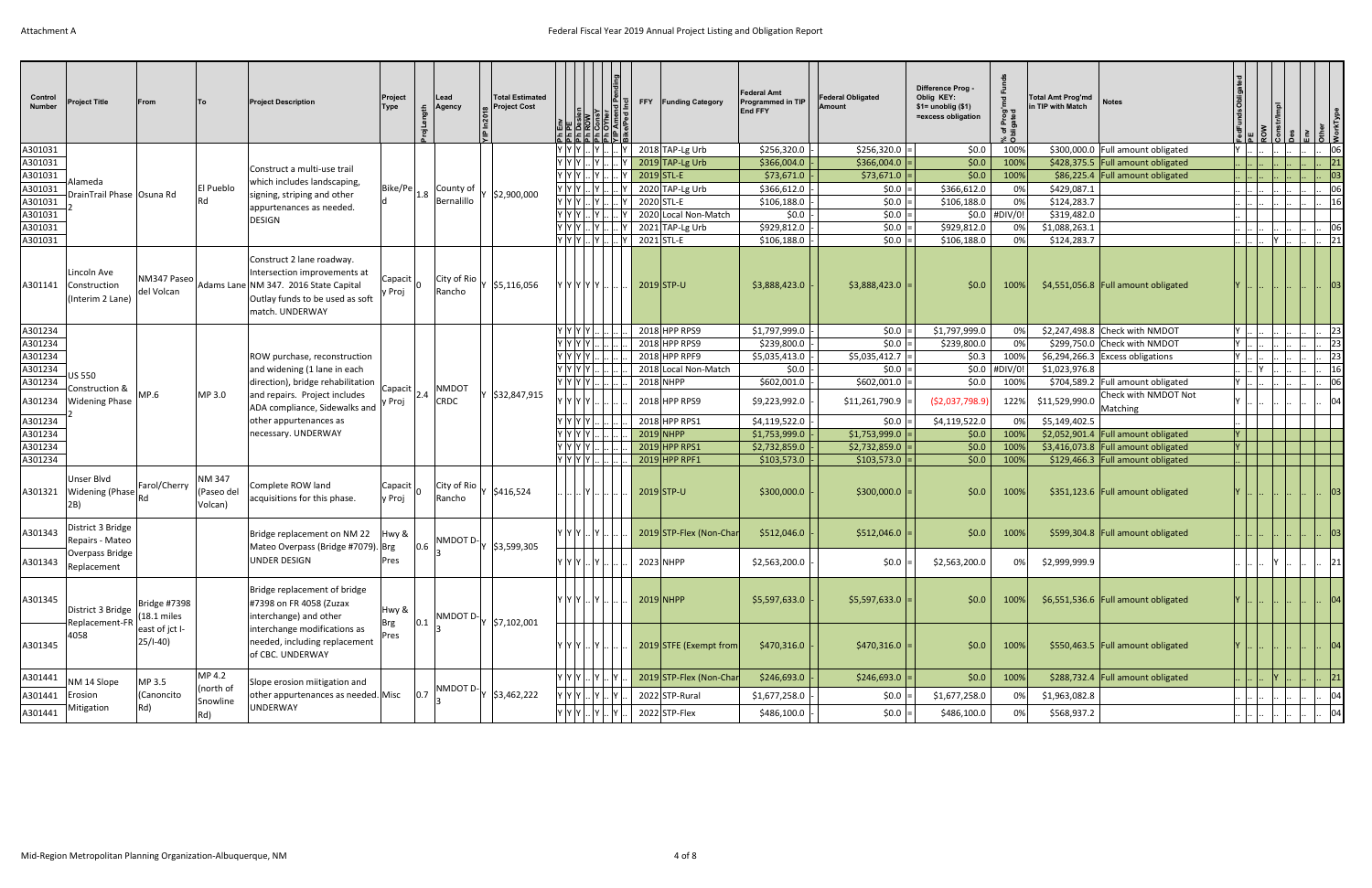| Control<br><b>Number</b> | Project Title                                      | From                     | Т٥                                    | Project Description                                                                                                                                   | Project<br>Type                                         | Lead<br>Agency                             | <b>Total Estimated</b><br><b>Project Cost</b> |                                  | 빏릧뉢뒵뒮 |      | <b>FFY</b><br><b>Funding Category</b> | Federal Amt<br>Programmed in TIF<br>End FFY | <b>Federal Obligated</b><br>Amount | Difference Prog -<br>Oblig KEY:<br>\$1= unoblig (\$1)<br>=excess obligation | `চ ≣           | <b>Total Amt Prog'md</b><br><b>Notes</b><br>in TIP with Match |       | $\overline{R}$ |              |
|--------------------------|----------------------------------------------------|--------------------------|---------------------------------------|-------------------------------------------------------------------------------------------------------------------------------------------------------|---------------------------------------------------------|--------------------------------------------|-----------------------------------------------|----------------------------------|-------|------|---------------------------------------|---------------------------------------------|------------------------------------|-----------------------------------------------------------------------------|----------------|---------------------------------------------------------------|-------|----------------|--------------|
| A301444                  |                                                    |                          |                                       | Mill and inlay, ADA                                                                                                                                   |                                                         |                                            |                                               | 7 Y Y HY                         |       |      | 2018 STP-Flex                         | \$110,696.0                                 | \$110,696.0                        | \$0.0\$                                                                     | 100%           | \$129,559.9 Full amount obligated                             | $ Y $ |                |              |
| A301444                  | $ NM 14$ Roadway $ MP 0.0$ Casa                    |                          | MP 4.0                                | improvement, multuse trail<br>(from MP 0 - MP 4), access                                                                                              | Hwy &                                                   | NMDOT $D$ -                                |                                               | $ Y Y $ $ Y $ .                  |       |      | 2018 STP-Rural                        | \$1,865,102.0                               | \$1,865,102.0                      | \$0.0\$                                                                     | 100%           | \$2,182,937.7 Full amount obligated                           |       |                |              |
| A301444                  | reservation &<br>Rehab Phase 2                     | Loma Rd                  | Snowline<br>Rd                        | control, drainage/erosion<br>mitigation. Trail work begins at                                                                                         | Brg<br>Pres                                             |                                            | Y \$4,379,452                                 | 7 I Y I Y I  I Y I               |       |      | 2018 STP-Flex                         | \$427,200.0                                 | \$427,200.0                        | \$0.0                                                                       | 100%           | \$500,000.0 Full amount obligated                             |       |                |              |
| A301444                  |                                                    |                          |                                       | MP 0, road work at MP 2)<br>COMPLETED                                                                                                                 |                                                         |                                            |                                               | ' IY IY I IY I                   |       |      | 2019 STP-Rural                        | \$1,338,806.0                               | \$1,338,806.0                      | \$0.0\$                                                                     | 100%           | \$1,566,954.5   Full amount obligated                         |       |                |              |
| A301445                  | NM 14 Roadway MP 4.0                               |                          | MP 6.0                                | Mill and inlay, ADA<br>improvements, multiuse trail,                                                                                                  | Hwy &                                                   | NMDOT D-                                   |                                               | 7 Y Y L Y                        |       |      | $2019$ STP-Flex                       | \$3,647,058.0                               | \$3,647,058.0                      | \$0.0\$                                                                     | 100%           | $$4,268,560.3$ Full amount obligated                          |       |                |              |
| A301445                  | reservation &<br>Rehab Phase 3                     | (Melcor de<br>Canoncito) | (north of<br>Frost Rd)                | access management and<br>drainage/erosion<br>mitigation.UNDERWAY                                                                                      | Brg<br>Pres                                             |                                            | Y \$4,664,689                                 | Y   Y   Y      Y                 |       |      | 2019 STP-Rural                        | \$338,452.0                                 | \$338,452.0                        | \$0.0\$                                                                     | 100%           | \$396,128.3   Full amount obligated                           |       |                |              |
| A301471                  | Alameda Blvd<br>Operational<br><b>Improvements</b> | Edith Blvd.              | San Pedro<br>Dr.                      | Implementation and Intallation<br>of ATSPM signal timing to<br>improve operations within<br>corridor between Edith Blvd<br>and San Pedro Dr. UNDERWAY | ITS-<br>1.7<br><b>TSM</b>                               | City of<br>Albuquerq Y \$959,738<br>ue-DMD |                                               | $ Y Y $ $ Y $ $  $               |       |      | $2019$ STP-U                          | \$820,000.0                                 | \$820,000.0                        | \$0.0                                                                       | 100%           | \$959,737.8   Full amount obligated                           |       |                |              |
| A301480                  | <b>Camelot Blvd</b><br>Extension                   | Sichler Rd               | end of<br>existing<br>Camelot<br>Blvd | Construct Toauway extension<br>with a ditch crossing including<br>paved shoulders, lighting<br>improvements, drainage<br>features and other           | Capacit<br>y Proj                                       | Village of<br>Los Lunas                    | \$1,638,436                                   | '  Y  Y  Y  Y      Y             |       |      | 2018 STP-Sm Urb                       | \$151,816.0                                 | \$151,816.0                        | \$0.0                                                                       | 100%           | \$177,687.3 Full amount obligated                             |       |                | 23           |
| A301480                  |                                                    |                          |                                       | nnurtanancas as nacassam                                                                                                                              |                                                         |                                            |                                               | <sup> </sup> Υ  Υ  Υ  Υ          |       | . IY | $\frac{2019}{STP-Sm}$ Urb             | \$1,248,064.0                               | \$1,248,064.0                      | \$0.0                                                                       | 100%           | \$1,460,749.0   Full amount obligated                         |       | Y              | 28           |
| A301522                  |                                                    |                          |                                       | Construct mult-use trail<br>Project may be phased. Bern Co                                                                                            |                                                         |                                            |                                               | 7   Y   Y      Y         Y       |       |      | $2019$ STP-U                          | \$325,854.0                                 | \$325,854.0                        | \$0.0\$                                                                     | 100%           | \$381,383.4 Full amount obligated                             |       |                |              |
| A301522                  | 2nd St SW (Valle South<br>de Oro) Trail<br>Phase 2 | diversion<br>channel     | Prosperity<br>Ave.                    | will utilize design funds as soft<br>match for construction per                                                                                       | Bike/Pe                                                 | County of<br>Bernalillo                    | \$1,156,790                                   | ' IY IY I IY I                   |       |      | 2019 Local Non-Match                  | \$0.0                                       | \$0.0                              |                                                                             | $$0.0$ #DIV/0! | \$119,878.0                                                   |       |                | 28           |
| A301522                  |                                                    |                          |                                       | 09/22/2017 letter from<br>NMDOT. UNDERWAY                                                                                                             |                                                         |                                            |                                               |                                  |       |      | 2019 Local Non-Match                  | \$0.0                                       | \$0.0\$                            |                                                                             | $$0.0$ #DIV/0! | \$655,529.0                                                   |       |                |              |
| A301555                  | NM 6/BNSF                                          | NM 6 and                 |                                       | Major rehab, deck replacement, Hwy &                                                                                                                  |                                                         | NMDOT D-                                   |                                               | $YY Y $ .                        |       |      | $2019$ STP-Flex                       | \$225,264.0                                 | $$225,264.0$ =                     | \$0.0                                                                       | 100%           | \$263,651.7 Full amount obligated                             |       |                | 24           |
|                          | -Railroad Bridge<br>A301555 Preservation           | Bridge #7660             |                                       | pier and abutment repair and<br>beaing replacment on                                                                                                  | Brg<br>$\begin{bmatrix} 0.5 \\ 3 \end{bmatrix}$<br>Pres |                                            | Y \$3,139,764                                 | Y Y Y  Y                         |       |      | 2019 NHPP (Non-Charge                 | \$2,457,277.0                               | $ 2,457,277.0 $ =                  | \$0.0\$                                                                     | 100%           | \$2,876,026.4 Full amount obligated                           |       |                | 21           |
| A301900                  |                                                    |                          |                                       |                                                                                                                                                       |                                                         |                                            |                                               | Y Y Y Y   Y .                    |       |      | 2018 STP-Flex (Non-Char               | \$2,170,641.0                               | $$2,139,282.3$ =                   | \$31,358.7                                                                  | 99%            | \$2,540,544.2 Partial obligation                              |       |                | $\  . \  15$ |
| A301900   I-25 /         | Montgomery                                         |                          |                                       | Reconstruct interchange with                                                                                                                          | Hwy &                                                   |                                            |                                               | Y IY IY IY I I                   |       |      | 2018 IM-Discretionary                 | \$1,722,600.0                               | \$1,722,600.0                      | \$0.0                                                                       | 100%           | Funding cat changed and fully<br>\$1,859,456.0<br>obligated   |       |                | 23           |
| A301900                  | Blvd.                                              | (Bridge                  |                                       | bridge rehab or replacement.                                                                                                                          | 0.7<br>Brg                                              | NMDOT                                      | Y \$50,640,283                                | $Y Y Y Y$ .                      |       |      | $2019$ STP-U                          | \$2,471,769.0                               | \$2,471,769.0                      | \$0.0\$                                                                     | 100%           | \$2,892,988.0 Full amount obligated                           |       |                | 06           |
| A301900                  | Interchange                                        | #6261)                   |                                       | <b>DESIGN UNDERWAY</b>                                                                                                                                | Pres                                                    | CRDC                                       |                                               | Y Y Y Y                          |       |      | 2021 NHPP                             | \$22,454,359.0                              | \$0.0                              | \$22,454,359.0                                                              | 0%             | \$26,280,850.1                                                |       |                | <b>18</b>    |
| A301900<br>A301900       | Reconstruction                                     |                          |                                       |                                                                                                                                                       |                                                         |                                            |                                               | Y  Y  Y  Y      Y<br>Y Y Y Y   Y |       |      | 2021 NHPP<br>2022 NHPP                | \$0.0<br>\$9,365,329.0                      | \$0.0<br>\$0.0                     | \$9,365,329.0                                                               | \$0.0 #DIV/0!  | \$0.0\$<br>0% \$10,961,293.0                                  |       |                | 06           |
| A301900                  |                                                    |                          |                                       |                                                                                                                                                       |                                                         |                                            |                                               | Y Y Y Y   Y                      |       |      | $2022$ STP-Flex                       | \$3,826,783.0                               | \$0.0\$                            | \$3,826,783.0                                                               |                | 0% \$4,478,912.6                                              |       |                | 04           |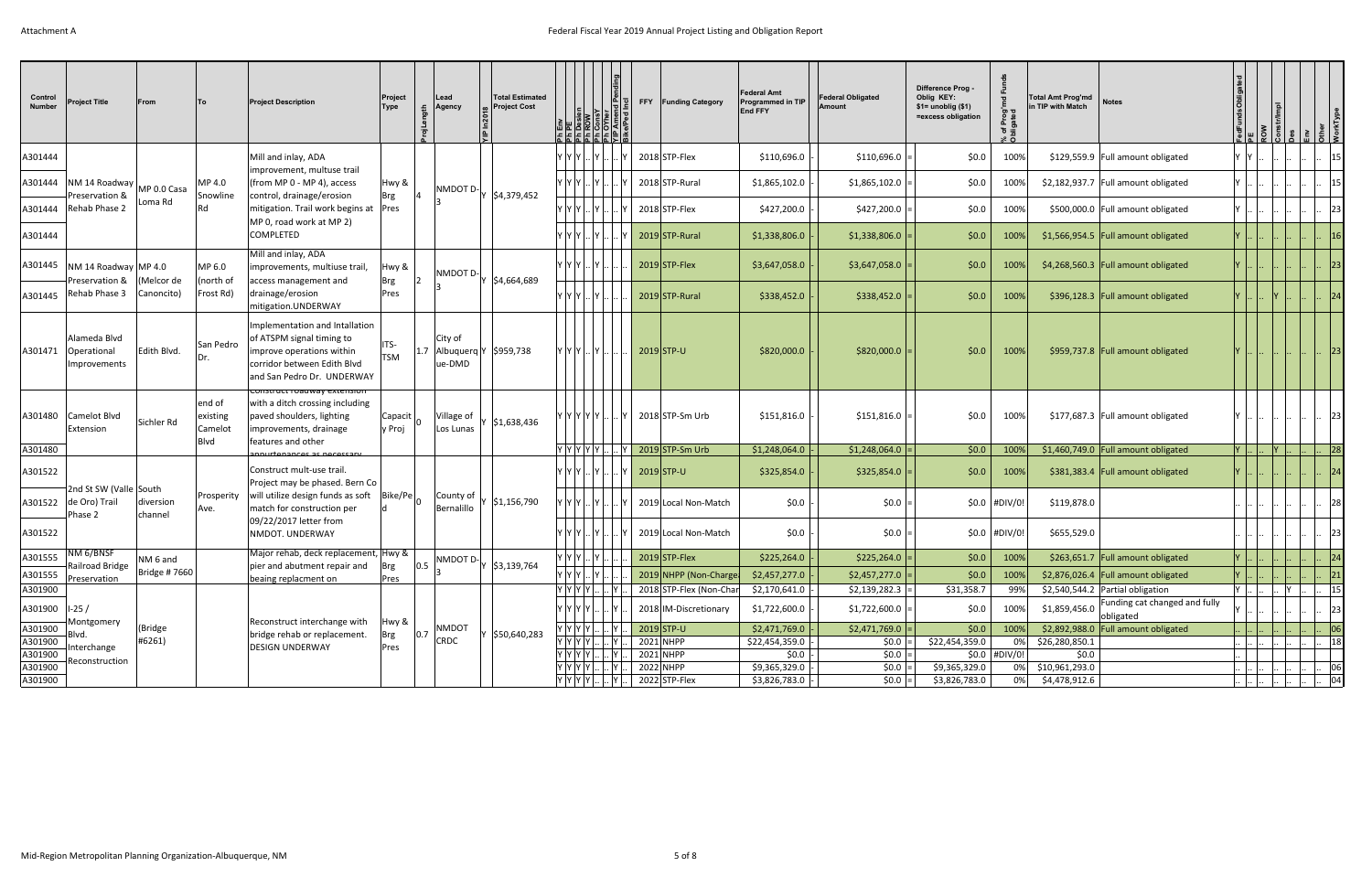| Control<br>Number | <b>Project Title</b>                                              | From                      | Тο                        | <b>Project Description</b>                                         | Project<br><b>Type</b> | Lead<br>Agency     | <b>Total Estimated</b><br><b>Project Cost</b> |           |         |      | FFY Funding Category     | Federal Amt<br>Programmed in TIF<br><b>End FFY</b> | <b>Federal Obligated</b><br>Amount | Difference Prog -<br>Oblig KEY:<br>\$1= unoblig (\$1)<br>=excess obligation | ā.   | <b>Total Amt Prog'md</b><br>in TIP with Match | <b>Notes</b>                          |  |  |    |
|-------------------|-------------------------------------------------------------------|---------------------------|---------------------------|--------------------------------------------------------------------|------------------------|--------------------|-----------------------------------------------|-----------|---------|------|--------------------------|----------------------------------------------------|------------------------------------|-----------------------------------------------------------------------------|------|-----------------------------------------------|---------------------------------------|--|--|----|
| A301930           |                                                                   |                           |                           | Various multimodal                                                 |                        |                    |                                               |           |         |      | 2018 FLHP-Tribal Trans I | \$426,381.0                                        | \$0.0                              | \$426,381.0                                                                 | 0%   | \$426,381.0                                   |                                       |  |  |    |
| A301930           | TTP- Pueblo de                                                    |                           |                           | transportation projects &<br>activities. For project specific      | Hwy &<br>Brg           |                    | Pueblo of $ y $ \$2,243,872                   |           |         |      | 2019 FLHP-Tribal Trans   | \$447,700.0                                        | \$447,700.0                        | \$0.0                                                                       | 100% |                                               | \$447,700.0   Full amount obligated   |  |  |    |
| A301930           | Cochiti                                                           |                           |                           | information contact the tribal                                     | Pres                   | Cochiti            |                                               |           |         |      | 2020 FLHP-Tribal Trans I | \$492,470.0                                        | \$0.0                              | \$492,470.0                                                                 | 0%   | \$492,470.0                                   |                                       |  |  |    |
| A301930           |                                                                   |                           |                           | government office.                                                 |                        |                    |                                               |           |         |      | 2021 FLHP-Tribal Trans   | \$541,717.0                                        | \$0.0\$                            | \$541,717.0                                                                 | 0%   | \$541,717.0                                   |                                       |  |  |    |
| A301940           |                                                                   |                           |                           | Various multimodal                                                 |                        |                    |                                               |           |         |      | 2018 FLHP-Tribal Trans F | \$833,740.0                                        | \$0.0                              | \$833,740.0                                                                 | 0%   | \$833,740.0                                   |                                       |  |  |    |
| A301940           | TTP-Pueblo of                                                     |                           |                           | transportation projects &<br>activities. For project specific      | Hwy &                  |                    | Pueblo of $ y $ \$4,728,445                   |           |         |      | 2019 FLHP-Tribal Trans F | \$1,298,235.0                                      | \$1,298,235.0                      | \$0.0\$                                                                     | 100% |                                               | \$1,298,235.0   Full amount obligated |  |  |    |
| A301940           | sleta                                                             |                           |                           | nformation contact the tribal                                      | Pres                   | Isleta             |                                               |           |         |      | 2020 FLHP-Tribal Trans I | \$1,298,235.0                                      | \$0.0                              | \$1,298,235.0                                                               | 0%   | \$1,298,235.0                                 |                                       |  |  |    |
| A301940           |                                                                   |                           |                           | government office.                                                 |                        |                    |                                               |           |         |      | 2021 FLHP-Tribal Trans P | \$1,298,235.0                                      | \$0.0                              | \$1,298,235.0                                                               | 0%   | \$1,298,235.0                                 |                                       |  |  |    |
| A301960           |                                                                   |                           |                           | Various multimodal                                                 |                        |                    |                                               |           |         |      | 2018 FLHP-Tribal Trans F | \$719,965.0                                        | \$0.0\$                            | \$719,965.0                                                                 | 0%   | \$719,965.0                                   |                                       |  |  |    |
| A301960           | TTP-Pueblo of                                                     |                           |                           | transportation projects &<br>activities. For project specific      | Hwy &<br>Brg           | Pueblo of          | \$4,319,790                                   |           |         |      | 2019 FLHP-Tribal Trans   | \$719,965.0                                        | \$719,965.0                        | \$0.0\$                                                                     | 100% |                                               | \$719,965.0 Full amount obligated     |  |  |    |
| A301960           | San Felipe                                                        |                           |                           | information contact the tribal                                     | Pres                   | San Felipe         |                                               |           |         |      | 2020 FLHP-Tribal Trans   | \$719,965.0                                        | \$0.0                              | \$719,965.0                                                                 | 0%   | \$719,965.0                                   |                                       |  |  |    |
| A301960           |                                                                   |                           |                           | government office.                                                 |                        |                    |                                               |           |         |      | 2021 FLHP-Tribal Trans F | \$719,965.0                                        | \$0.0                              | \$719,965.0                                                                 | 0%   | \$719,965.0                                   |                                       |  |  |    |
| A301970           |                                                                   |                           |                           | Various multimodal                                                 |                        |                    |                                               |           |         |      | 2018 FLHP-Tribal Trans I | \$269,474.0                                        | \$0.0\$                            | \$269,474.0                                                                 | 0%   | \$269,474.0                                   |                                       |  |  |    |
| A301970           | TTP-Pueblo of                                                     |                           |                           | transportation projects &<br>activities. For project specific      | Hwy &<br>Brg           | Pueblo of          | Y \$1,616,844                                 |           |         |      | 2019 FLHP-Tribal Trans F | \$269,474.0                                        | \$269,474.0                        | \$0.0\$                                                                     | 100% |                                               | \$269,474.0 Full amount obligated     |  |  |    |
| A301970           | Sandia                                                            |                           |                           | information contact the tribal                                     | Pres                   | Sandia             |                                               |           |         |      | 2020 FLHP-Tribal Trans   | \$269,474.0                                        | \$0.0\$                            | \$269,474.0                                                                 | 0%   | \$269,474.0                                   |                                       |  |  |    |
| A301970           |                                                                   |                           |                           | government office.                                                 |                        |                    |                                               |           |         |      | 2021 FLHP-Tribal Trans F | \$269,474.0                                        | \$0.0                              | \$269,474.0                                                                 | 0%   | \$269,474.0                                   |                                       |  |  |    |
| A301980           |                                                                   |                           |                           | Various multimodal                                                 |                        |                    |                                               |           |         |      | 2018 FLHP-Tribal Trans F | \$272,450.0                                        | \$0.0                              | \$272,450.0                                                                 | 0%   | \$272,450.0                                   |                                       |  |  |    |
| A301980           | TTP-Pueblo of                                                     |                           |                           | transportation projects &<br>activities. For project specific      | Hwy &<br>Brg           | Pueblo of          | \$1,634,700                                   |           |         |      | 2019 FLHP-Tribal Trans   | \$272,450.0                                        | \$272,450.0                        | \$0.0\$                                                                     | 100% |                                               | \$272,450.0   Full amount obligated   |  |  |    |
| A301980           | Santa Ana                                                         |                           |                           | information contact the tribal                                     | Pres                   | Santa Ana          |                                               |           |         |      | 2020 FLHP-Tribal Trans   | \$272,450.0                                        | \$0.0                              | \$272,450.0                                                                 | 0%   | \$272,450.0                                   |                                       |  |  |    |
| A301980           |                                                                   |                           |                           | government office.                                                 |                        |                    |                                               |           |         |      | 2021 FLHP-Tribal Trans I | \$272,450.0                                        | \$0.0                              | \$272,450.0                                                                 | 0%   | \$272,450.0                                   |                                       |  |  |    |
| A301990           |                                                                   |                           |                           | Various multimodal                                                 |                        |                    |                                               |           |         |      | 2018 FLHP-Tribal Trans I | \$735,496.0                                        | \$0.0\$                            | \$735,496.0                                                                 | 0%   | \$735,496.0                                   |                                       |  |  |    |
| A301990           | <b>TTP-Pueblo of</b>                                              |                           |                           | transportation projects &<br>activities. For project specific      | Hwy &                  | Pueblo of<br>Santo | \$4,242,478                                   |           |         |      | 2019 FLHP-Tribal Trans   | \$735,496.0                                        | \$735,496.0                        | \$0.0\$                                                                     | 100% |                                               | \$735,496.0 Full amount obligated     |  |  |    |
| A301990           | Santo Domingo                                                     |                           |                           | information contact the tribal                                     | Pres                   | Domingo            |                                               |           |         |      | 2020 FLHP-Tribal Trans F | \$735,496.0                                        | \$0.0                              | \$735,496.0                                                                 | 0%   | \$735,496.0                                   |                                       |  |  |    |
| A301990           |                                                                   |                           |                           | government office.                                                 |                        |                    |                                               | $     N $ |         |      | 2021 FLHP-Tribal Trans P | \$735,496.0                                        | \$0.0                              | \$735,496.0                                                                 | 0%   | \$735,496.0                                   |                                       |  |  | 28 |
| A302031           | <b>AMPA Wide</b><br><b>Bicycle Facil</b><br>Prog. &<br>Activities | Albuquerque<br>Metro Area |                           | Improvements to bicycle<br>facilities, programs and<br>activities. | $ Bike/Pe _0$          | City of<br>ue-DMD  | Albuquerq $Y$ \$204,822                       |           | . IY I. | . IV | $2019$ CMAQ-Flex         | \$175,000.0                                        | \$175,000.0                        | \$0.0\$                                                                     | 100% |                                               | \$204,822.1 Full amount obligated     |  |  | 15 |
| A302111           | Rail Corridor<br>Pedestrian<br>Safety                             | Lucero Ave                | $1/2$ mile<br>north of US | Construct pedestrian crossings<br>and multi-use trail with barrier | Safety $ 0 $           | Town of            | \$2,099,840                                   |           |         |      | 2019 Safety (HSIP)       | \$382,500.0                                        | \$382,500.0                        | \$0.0\$                                                                     | 100% |                                               | \$425,000.0 Full amount obligated     |  |  | 03 |
| A302111           | Improvements<br>Phase II                                          |                           | 550                       | fencing and other<br>appurtenances as needed.                      |                        | Bernalillo         |                                               |           |         |      | 2021 Safety (HSIP)       | \$1,507,356.0                                      | 50.0                               | \$1,507,356.0                                                               | 0%   | \$1,674,840.0                                 |                                       |  |  | 14 |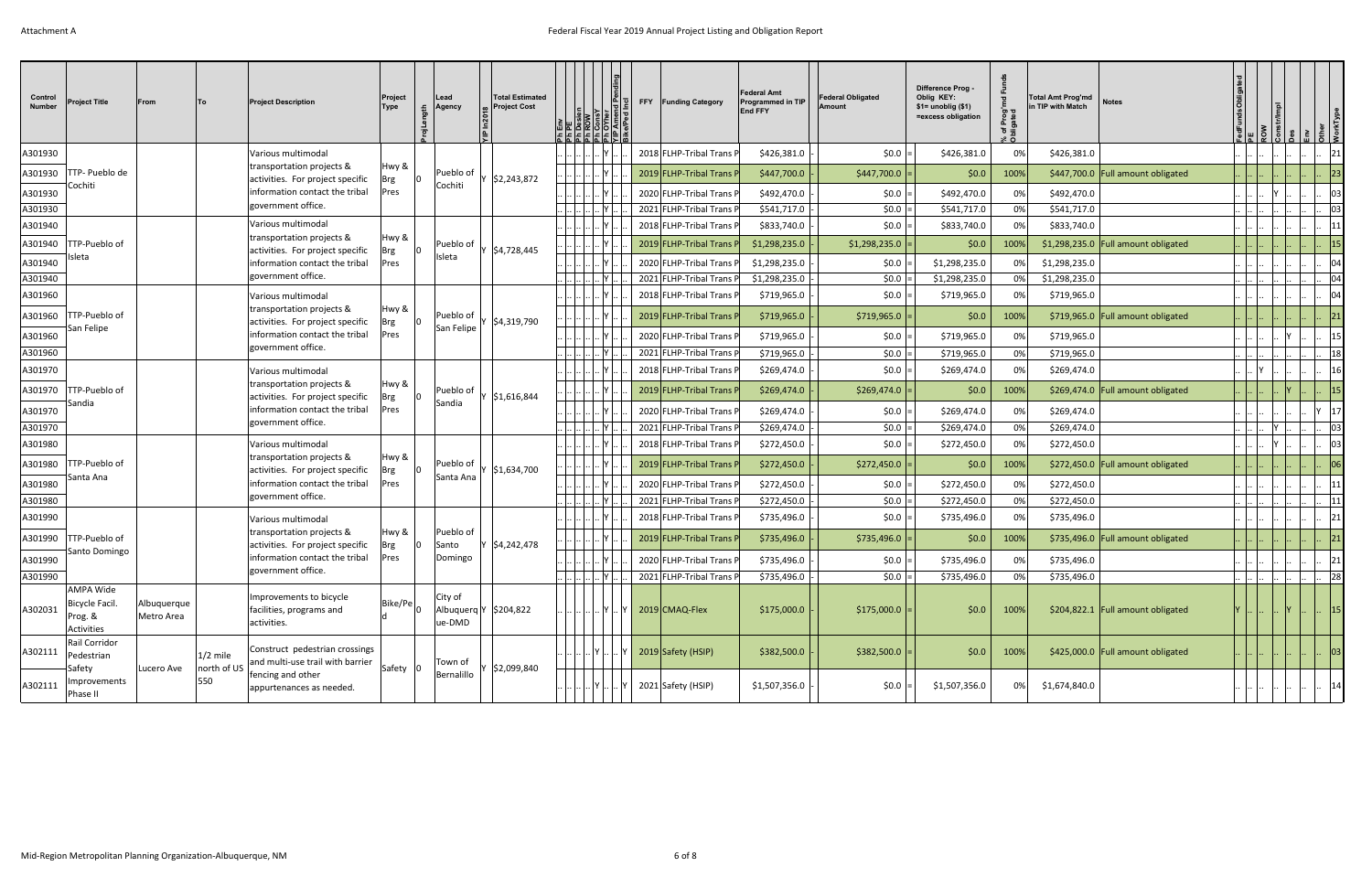| Control<br><b>Number</b> | Project Title                                                                | From                                                |                      | Project Description                                                                                                                   | Project<br>Type        | Lead<br>Agency                         | <b>Total Estimated</b><br><b>Project Cost</b>                                        |                                                                                                                                        |                                                             | <b>FFY</b><br><b>Funding Category</b> | Federal Amt<br><b>Programmed in TIF</b><br>End FFY | <b>Federal Obligated</b><br>Amount | Difference Prog -<br>Oblig KEY:<br>\$1= unoblig (\$1)<br>=excess obligation | ՟<br>$5 \equiv$ | <b>Total Amt Prog'md</b><br>in TIP with Match | <b>Notes</b>                          |  |  |    |
|--------------------------|------------------------------------------------------------------------------|-----------------------------------------------------|----------------------|---------------------------------------------------------------------------------------------------------------------------------------|------------------------|----------------------------------------|--------------------------------------------------------------------------------------|----------------------------------------------------------------------------------------------------------------------------------------|-------------------------------------------------------------|---------------------------------------|----------------------------------------------------|------------------------------------|-----------------------------------------------------------------------------|-----------------|-----------------------------------------------|---------------------------------------|--|--|----|
| A302130                  |                                                                              |                                                     |                      | Install pedestrian facilities to                                                                                                      |                        |                                        |                                                                                      | 7 Y Y Y Y IY                                                                                                                           |                                                             | 2018 TAP-Lg Urb                       | \$62,838.0                                         | \$62,838.0                         | \$0.0                                                                       | 100%            |                                               | \$73,546.3 Full amount obligated      |  |  |    |
| A302130                  | Nicklaus Dr<br>Pedestrian                                                    | Chianti Rd.                                         | Southern             | provide additional connectivity<br>to the MLK Elementary school.<br>This project fills a gap in the                                   | $ Bike/Pe _{0.6} ^{1}$ | City of Rio<br>Rancho                  | \$422,641                                                                            | 7 Y Y Y IY I                                                                                                                           |                                                             | 2018 TAP-Lg Urb                       | \$48,451.0                                         | \$48,451.0                         | \$0.0                                                                       | 100%            |                                               | \$56,707.6 Full amount obligated      |  |  |    |
| A302130                  | Improvements                                                                 |                                                     | Blvd.                | safe pedestrian facilities for this<br>school. UNDERWAY                                                                               |                        |                                        |                                                                                      | 7 I Y I Y I Y I .                                                                                                                      |                                                             | $2019$ TAP-Lg Urb                     | \$184,454.0                                        | \$184,454.0                        | \$0.0\$                                                                     | 100%            |                                               | \$215,887.2   Full amount obligated   |  |  | 28 |
| A302130                  |                                                                              |                                                     |                      |                                                                                                                                       |                        |                                        |                                                                                      | Y Y Y Y Y                                                                                                                              |                                                             | 2019 Local Non-Match                  | \$0.0                                              | $$0.0$  =                          |                                                                             | $$0.0$ #DIV/0!  | \$76,500.0                                    |                                       |  |  |    |
| A302160                  |                                                                              |                                                     |                      | Highway preservation - full                                                                                                           |                        |                                        |                                                                                      | $\overline{Y}$ $\overline{Y}$ $\overline{Y}$ $\overline{Y}$ $\overline{Y}$ $\overline{Y}$ $\overline{Y}$ $\overline{Y}$ $\overline{Y}$ |                                                             | 2019 NHPP (Non-Charge                 | \$4,895,399.0                                      | \$0.0                              | \$4,895,399.0                                                               | $  0\%  $       | \$5,729,633.5 Unobligated                     |                                       |  |  |    |
| A302160                  | -25 Northbound I-25 MP                                                       |                                                     | I-25 MP              | depth reclamation on                                                                                                                  | Hwy &                  |                                        |                                                                                      |                                                                                                                                        | $\mathbb{R}$   Y $\mathbb{R}$   $\mathbb{R}$   $\mathbb{R}$ | $2019$ IM                             | \$3,911,108.0                                      | \$0.0                              | \$3,911,108.0                                                               | $ 0\% $         | $$4,221,835.1$ Unobligated                    |                                       |  |  |    |
| A302160                  | FDR Phase 1                                                                  | 191.0                                               | 195.25               | Northbound I-25 MP 191 - MP                                                                                                           | 4.3<br>Brg             | NMDOT D-                               | Y \$11,820,328                                                                       |                                                                                                                                        |                                                             | 2019 STP-Sm Urb (Non-C                | \$1,281,583.0                                      | \$0.0                              | \$1,281,583.0                                                               | $ 0\% $         | $$1,499,980.1$ Unobligated                    |                                       |  |  |    |
| A302160                  |                                                                              |                                                     |                      | 195.25. DESIGN COMPLETE                                                                                                               | Pres                   |                                        |                                                                                      | YYY                                                                                                                                    | IY                                                          | $2019$ NHPP                           | \$71,159.0                                         | \$0.0                              | \$71,159.0                                                                  | $ 0\% $         |                                               | $$83,285.3$ Unobligated               |  |  |    |
| A302160                  |                                                                              |                                                     |                      | UNDERWAY                                                                                                                              |                        |                                        |                                                                                      | Y Y Y L. Y                                                                                                                             |                                                             | $2019$ STP-Sm Urb                     | \$244,009.0                                        | \$0.0                              | \$244,009.0                                                                 | 0%              |                                               | \$285,591.0 Unobligated               |  |  |    |
| A302170                  | NMDOT CRDC<br>On-Call Planning<br>& Design<br>Support                        | AMPA Wide<br>projects<br>T.B.D.                     |                      | Provide Planning, engineering,<br>& design services on an on-call   Misc<br>basis.                                                    |                        | <b>NMDOT</b><br><b>CRDC</b>            | \$500,000                                                                            |                                                                                                                                        |                                                             | 2019 STP-Flex (Non-Char               | \$427,200.0                                        | \$0.0\$                            | \$427,200.0                                                                 | 0%              | $$500,000.0$ Unobligated                      |                                       |  |  |    |
| TA00059                  | ABQ Ride -<br>Vehicles &<br>Equip. Purchase System Wide<br>(FFY 2019)        | ABQ Ride                                            |                      | Aquire buses, vans, support<br>vehicles and associated<br>equipment including fare boxes, Transit 0<br>debt service and manufacturing |                        | City of<br>ue-ABQ<br>Ride              | $\left  \right.$ Albuquerq $\left  \right. \right $ $\left  \right. \zeta$ 6,628,313 |                                                                                                                                        |                                                             | 2019 FTA 5307 (Urban)                 | \$4,452,000.0                                      | \$4,452,000.0                      | \$0.0\$                                                                     | 100%            |                                               | \$5,378,313.0   Full amount obligated |  |  |    |
| TA00059                  |                                                                              |                                                     |                      | inspections.                                                                                                                          |                        |                                        |                                                                                      | $\left\  \right\ $ $\left\  \mathbf{Y} \right\ $                                                                                       |                                                             | $2019$ FTA 5339 (MAP-21               | \$4,090,972.0                                      | \$4,090,972.0                      | \$0.0                                                                       | 100%            |                                               | \$4,771,732.0   Full amount obligated |  |  | 24 |
| TA00099                  | ABQ Ride -<br>Transit<br>Enhancements<br>(FY 2019<br>Allocation)             | ABQ Ride<br>Service Area                            |                      | Construct bus shelters,<br>landscaping, bike/ped access,<br>signage, public art.                                                      | Transit $ 0 $          | City of<br>ue-ABQ<br>Ride              | $\vert$ Albuquerq $\vert_{\rm Y}\vert$ \$132,500                                     | Y   Y       Y         .                                                                                                                |                                                             | 2019 FTA 5307 (Urban)                 | \$106,000.0                                        | \$106,000.0                        | \$0.0\$                                                                     | 100%            |                                               | \$132,500.0   Full amount obligated   |  |  |    |
| TA00113                  | ABQ Ride -<br><b>Transit Planning</b><br>(FY 2019)                           | ABQ Ride<br>System Wide                             |                      | <b>Facilities &amp; Operations</b><br>Planning. Includes short,<br>medium and long range<br>planning activities.                      | Transit 0              | City of<br>Albuquerq<br>ue-ABQ<br>Ride | \$4,500,000                                                                          |                                                                                                                                        |                                                             | 2019 FTA 5307 (Urban)                 | \$3,600,000.0                                      | \$3,600,000.0                      | \$0.0                                                                       | 100%            |                                               | \$4,500,000.0   Full amount obligated |  |  | 27 |
| TA00138                  | ABQ Ride<br>Transit<br>Technology<br>Upgrade (FY<br>2018-2019<br>Allocation) | ABQ Ride<br>System Wide                             |                      | Rehabilitate, upgrade and<br>expand transit technologies.                                                                             | Transit $ 0 $          | City of<br>ue-ABQ<br>Ride              | $\mathsf{A}$ lbuquerq $\big  \mathsf{y} \big $ \$625,000                             |                                                                                                                                        | IY                                                          | 2019 FTA 5307 (Urban)                 | \$500,000.0                                        | \$500,000.0                        | \$0.0\$                                                                     | $100\%$         |                                               | \$625,000.0 Full amount obligated     |  |  | 23 |
| TA00209                  | Rio Metro<br>Transit 5311<br>Funding                                         | Rio Metro<br>Regional<br>Transit<br><b>District</b> | outside<br>ABQ & Los | Capital, operating &<br>administrative funds for bus<br>Lunas UZAs service in rural areas.                                            | Transit $ 0\rangle$    | Rio Metro<br>Transit<br>Dist           | \$1,664,188                                                                          |                                                                                                                                        | IY L.                                                       | 2019 FTA 5311 Operating               | \$832,094.0                                        | \$832,094.0                        | \$0.0\$                                                                     | 100%            |                                               | \$1,664,188.0   Full amount obligated |  |  | 24 |
| TA00267                  | Commuter Rail<br>Maint of Eqiup                                              | <b>NMRRX</b>                                        |                      | Capital maintenance of<br>equipment and capital<br>maintenance of way (track<br>improvements, etc.) including                         | Transit  0             | Rio Metro                              | Y \$18,573,523                                                                       |                                                                                                                                        |                                                             | Y  Y  Y  Y  Y  Y       2019  FTA 5337 | \$5,802,672.0                                      | \$5,802,672.0                      | \$0.0\$                                                                     | 100%            |                                               | \$7,253,340.0   Full amount obligated |  |  | 24 |
| TA00267                  | & Maint of Way                                                               | Service Area                                        |                      | 1% for security, transit<br>operations and Positive Train<br>Control (PTC) debt service.                                              |                        | <b>NMRRX</b>                           |                                                                                      | Y  Y  Y  Y  Y  Y                                                                                                                       |                                                             | $\vert$ 2019 FTA 5307 (Urban)         | \$8,336,146.0                                      | \$8,336,146.0                      | \$0.0\$                                                                     | $100\%$         |                                               | $$11,320,183.0$ Full amount obligated |  |  | 23 |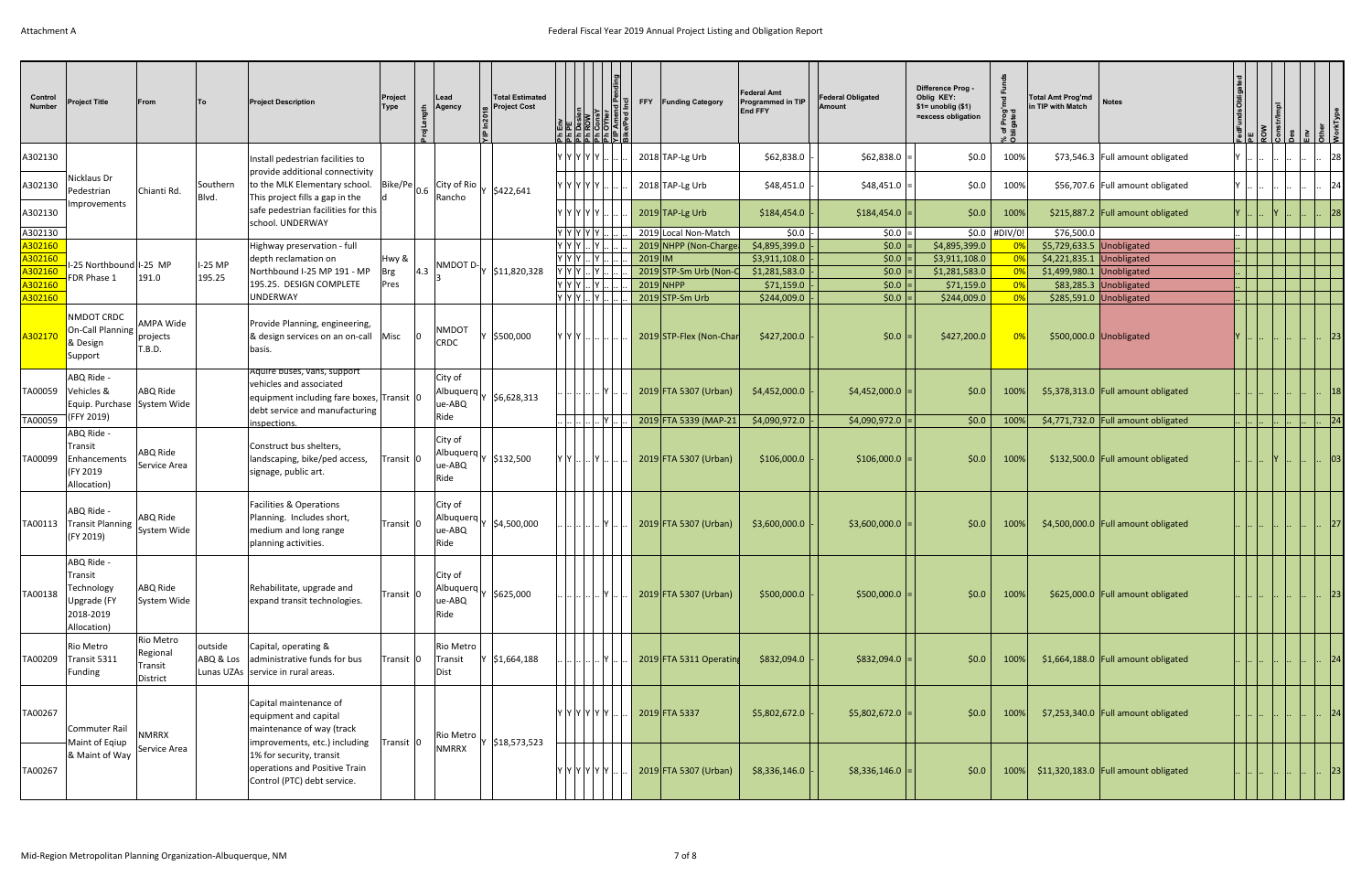| Control<br><b>Number</b> | Project Title                                                       | From                              | Πo                                                | <b>Project Description</b>                                                                                                                                                       | Project<br><b>Type</b> | Lead<br>Agency               | <b>Total Estimated</b><br><b>Project Cost</b><br>$\mathbf{e}$ |                                                              |     | <b>FFY</b> | <b>Funding Category</b>  | Federal Amt<br>Programmed in TIP<br><b>End FFY</b> | <b>Federal Obligated</b><br>Amount | Difference Prog -<br>Oblig KEY:<br>$$1$ = unoblig (\$1)<br>=excess obligation | pa<br>Ce<br>ō.<br>$\overline{5}$<br>ت ج | <b>Total Amt Prog'md</b><br>in TIP with Match | <b>Notes</b>                                    |  |  |    |
|--------------------------|---------------------------------------------------------------------|-----------------------------------|---------------------------------------------------|----------------------------------------------------------------------------------------------------------------------------------------------------------------------------------|------------------------|------------------------------|---------------------------------------------------------------|--------------------------------------------------------------|-----|------------|--------------------------|----------------------------------------------------|------------------------------------|-------------------------------------------------------------------------------|-----------------------------------------|-----------------------------------------------|-------------------------------------------------|--|--|----|
| TA00315                  | Rio Metro - Los<br>Lunas Small                                      | Rio Metro<br>Regional             | Los Lunas                                         | Capital, operating &<br>Small Urban administrative funds for bus                                                                                                                 |                        | Rio Metro                    |                                                               |                                                              |     |            | 2019 FTA 5307 (Sm Urb 0  | \$779,393.0                                        | \$779,393.0                        | \$0.0\$                                                                       | 100%                                    |                                               | \$1,558,786.0   Full amount obligated           |  |  | 23 |
| TA00315                  | <b>Urban Transit</b><br><b>Services</b>                             | Tranist<br><b>District</b>        | Area/Valen<br>cia Co.                             | and rail services for the Los<br>Lunas Small Urban Area.                                                                                                                         | Transit  0             | Transit<br>Dist              | \$1,674,127                                                   |                                                              |     |            | 2019 FTA 5339 (Sm Urb I  | \$92,273.0                                         | \$92,273.0                         | \$0.0\$                                                                       | 100%                                    |                                               | \$115,341.3   Full amount obligated             |  |  | 23 |
| TA00325                  | Rio Metro<br>Community<br>Transportation                            | <b>AMPA Wide</b>                  |                                                   | Provide transit services, which<br>may include taxi services,<br>circulators, vanpool programs,<br>etc., operating within or<br>connecting to the albuquerque<br>Urbanized Area. | Transit   0            | Rio Metro<br>Transit<br>Dist | \$382,000                                                     |                                                              |     |            | 2019 FTA 5307 (Urban)    | \$191,000.0                                        | \$191,000.0                        | \$0.0\$                                                                       | 100%                                    |                                               | \$382,000.0 Full amount obligated               |  |  | 23 |
| TA00351                  |                                                                     |                                   |                                                   |                                                                                                                                                                                  |                        |                              |                                                               | Y IY IY IY IY I                                              |     |            | 2018 CMAQ-Flex           | \$3,125,894.0                                      | \$3,125,894.0                      | \$0.0\$                                                                       | 100%                                    | \$3,658,583.7                                 | Funds transferred to FTA<br>10/6/2017           |  |  | 08 |
| TA00351                  |                                                                     |                                   |                                                   | Planning, engineering, ROW,                                                                                                                                                      |                        |                              |                                                               | Y Y Y Y Y Y Y                                                |     |            | 2018 FTA 5309 (Small Sta | \$25,000,000.0                                     | \$0.0\$                            | \$25,000,000.0                                                                |                                         | 0% \$31,498,783.3                             |                                                 |  |  | 28 |
| TA00351                  | Central Ave BRT                                                     | Unser Blvd &<br><b>SW Transit</b> | Louisiana,<br>Uptown<br>and                       | utilities, vehicle acquisitions,<br>multi-modal improvements,                                                                                                                    | Fransit  8.7           | City of<br>Albuquerq         | \$123,766,934                                                 | 7 Y Y Y Y Y L.                                               |     |            | 2019 CMAQ-Flex           | \$3,194,107.0                                      | \$3,194,107.0                      | \$0.0\$                                                                       | 100%                                    | \$3,738,421.0                                 | <b>Funds Transferred to FTA</b><br>10/01/2018   |  |  |    |
| TA00351                  | Phase IB                                                            | Center                            | Tramway<br>segements                              | operations & construction with<br>other appurtenances as                                                                                                                         |                        | ue-ABQ<br>Ride               |                                                               | Y Y Y Y Y Y Y                                                |     |            | $2019$ STP-U             | \$3,000,000.0                                      | \$3,000,000.0                      | \$0.0\$                                                                       | 100%                                    | \$3,511,235.9                                 | <b>Funds Transferred to FTA</b><br>January 2019 |  |  | 28 |
| TA00351                  |                                                                     |                                   |                                                   | necessary.                                                                                                                                                                       |                        |                              |                                                               | Y Y Y Y Y Y                                                  |     |            | 2020 CMAQ-Flex           | \$3,643,326.0                                      | \$0.0                              | \$3,643,326.0                                                                 | 0%                                      | \$4,264,192.3                                 |                                                 |  |  | 23 |
| TA00351                  |                                                                     |                                   |                                                   |                                                                                                                                                                                  |                        |                              |                                                               | Y Y Y Y Y Y                                                  |     |            | 2021 CMAQ-Flex           | \$3,610,326.0                                      | \$0.0\$                            | \$3,610,326.0                                                                 | 0%                                      | \$4,225,568.7                                 |                                                 |  |  | 23 |
| TA00351                  |                                                                     |                                   |                                                   |                                                                                                                                                                                  |                        |                              |                                                               | $\sqrt{ \mathsf{Y}   \mathsf{Y}   \mathsf{Y}   \mathsf{Y} }$ |     |            | 2021 STP-U               | \$378,656.0                                        | \$0.0                              | \$378,656.0                                                                   | 0%                                      | \$443,183.5                                   |                                                 |  |  | 15 |
| TA00370                  | Commuter Rail:<br>ailroad Sidings<br>nprovements-<br>Alameda Siding | Alameda Blvd                      | Vicinity of<br>Sandia<br>Pueblo<br><b>Station</b> | Construct new siding between<br>Alameda Blvd and vicinity of<br>Sandia Pueblo Station.                                                                                           | Transit  0             | Rio Metro<br><b>NMRRX</b>    | Y \$1,600,000                                                 | ،   ۲   ۲   ۲   ۲   ۱۰   ۱۰                                  |     |            | $2019$ STP-U             | \$258,731.0                                        | \$258,731.0                        | \$0.0\$                                                                       | 100%                                    |                                               | \$302,821.9   Full amount obligated             |  |  | 23 |
| TA00411                  |                                                                     |                                   |                                                   | Complete environmental,                                                                                                                                                          |                        |                              |                                                               |                                                              | Y Y |            | 2018 FTA 5337            | \$5,687,058.0                                      | \$0.0\$                            | \$5,687,058.0                                                                 | 0%                                      | \$7,108,822.5                                 |                                                 |  |  | 28 |
| TA00411                  | <b>NMRX Positive</b>                                                |                                   | Santa Fe                                          | design, construction and<br>implementation of a PTC<br>system on the NMRX corridor,                                                                                              |                        | Rio Metro                    |                                                               |                                                              |     |            | 2018 CRISI PTC Grant     | \$29,359,208.0                                     | \$0.0                              | \$29,359,208.0                                                                |                                         | 0% \$39,008,606.0                             |                                                 |  |  |    |
| TA00411                  | Train Control                                                       | <b>Belen Station</b>              | Depot                                             | including, but not limited to,<br>back office, locomotive, and<br>wayside and communications                                                                                     | Transit   0            | <b>NMRRX</b>                 | \$65,171,053                                                  |                                                              | YY  |            | 2019 FTA 5337            | \$3,200,000.0                                      | \$3,200,000.0                      | \$0.0\$                                                                       | 100%                                    |                                               | \$4,000,000.0   Full amount obligated           |  |  |    |
| TA00411                  |                                                                     |                                   |                                                   | (incl. Wi-Fi) segments.                                                                                                                                                          |                        |                              |                                                               |                                                              |     |            | 2019 CRISI PTC Grant     | \$2,496,842.0                                      | \$2,496,842.0                      | \$0.0\$                                                                       | 100%                                    |                                               | \$3,121,052.5   Full amount obligated           |  |  | 28 |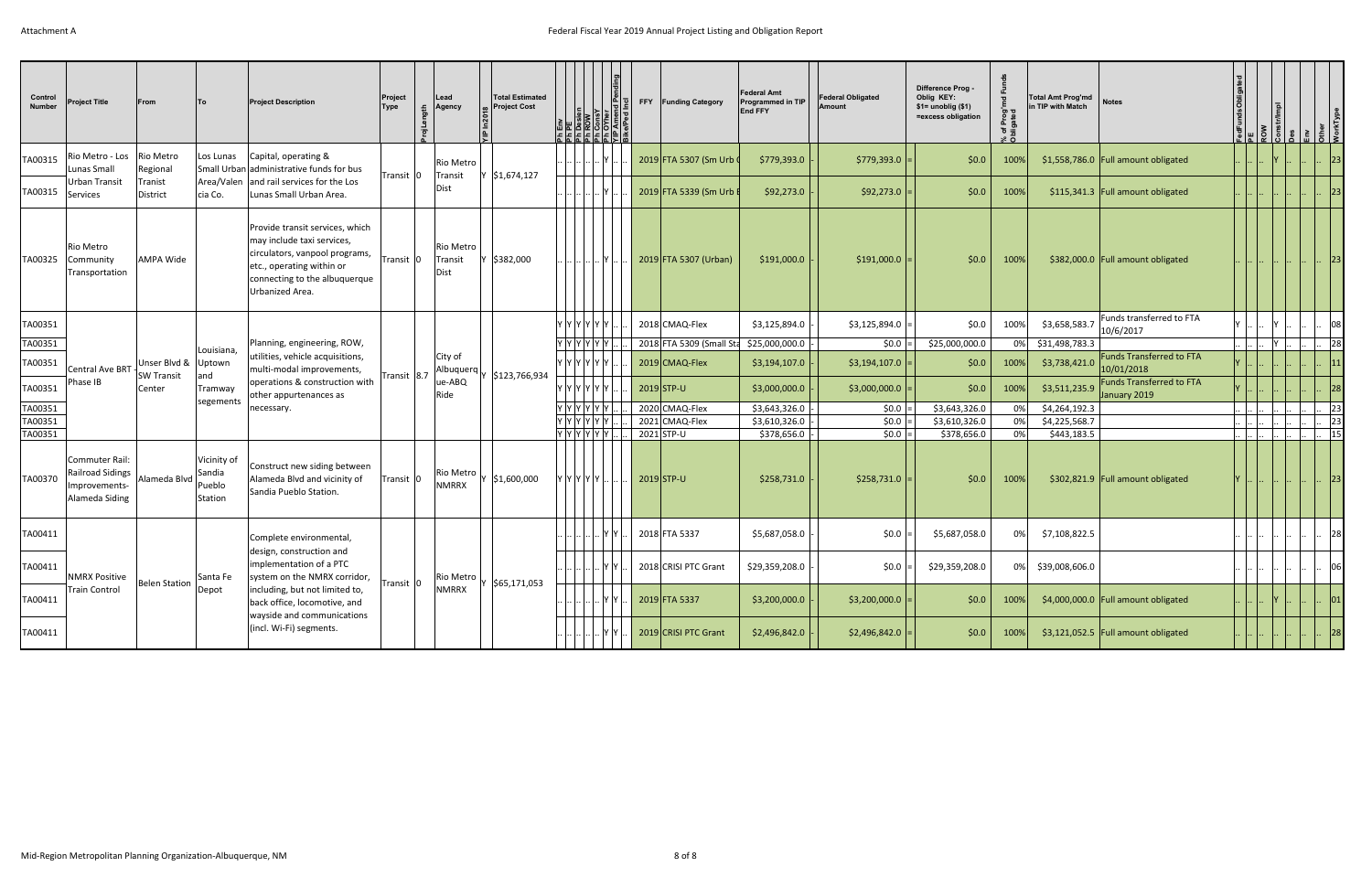| Control<br><b>Number</b> | <b>Project Title   From</b> |                                                        | To | Project<br><b>Description</b> | <b>Project Type</b>  | ngth | Lead<br>Agency     | <b>Total Estimated</b><br><b>Project Cost</b>                                                              |  | Desian<br><b>ROW</b><br>Const<br>Other<br>Melped<br>Gled | 高   티움   토 |              | <b>FFY</b> | <b>Funding Category</b>     | <b>Federal Amt</b><br><b>Programmed in TIP</b><br><b>End FFY</b> | <b>Federal Obligated</b><br>Amount | Difference Prog -<br>Oblig KEY:<br>$$1=$ unoblig $($1)$<br>=excess obligation | Prog'md<br>gated<br>% of<br>Oblig | Total Amt Prog'md Notes<br>in TIP with Match |                                               | WorkType |
|--------------------------|-----------------------------|--------------------------------------------------------|----|-------------------------------|----------------------|------|--------------------|------------------------------------------------------------------------------------------------------------|--|----------------------------------------------------------|------------|--------------|------------|-----------------------------|------------------------------------------------------------------|------------------------------------|-------------------------------------------------------------------------------|-----------------------------------|----------------------------------------------|-----------------------------------------------|----------|
| A300749                  |                             | AMPA Wid AMPA Wide                                     |    | Transporta TDM                |                      |      | 0 City of AlbuT    | 1,275,749.00                                                                                               |  |                                                          | IY.        |              |            | 2019 CMAQ-Flex              | 710,000.00                                                       | 710,000.00                         | 0.00                                                                          | 100%                              | 830,992.49                                   | <b>Funds Transferred</b><br>to FTA            | 23       |
| A300971                  |                             | ITS Inciden AMPA river crossings, Implement ITS-TSM    |    |                               |                      |      | 0 MRCOG            | 1,354,457.00 Y Y Y Y Y Y                                                                                   |  |                                                          |            |              |            | 2019 CMAQ-Flex              | 889,993.00                                                       | 889,993.00                         | 0.00                                                                          | 100%                              | 1,041,658.44                                 | Full amount<br>obligated                      | 01       |
| A302031                  |                             | AMPA Wid Albuquerque Metro Allmproveme Bike/Ped        |    |                               |                      |      | 0 City of AlbuT    | 204,822.00                                                                                                 |  |                                                          | Y          | $\mathsf{Y}$ |            | 2019 CMAQ-Flex              | 175,000.00                                                       | 175,000.00                         | 0.00                                                                          | 100%                              | 204,822.09                                   | Full amount<br>obligated                      | 15       |
| TA00351                  |                             | Central AveUnser Blvd Louisiana, Planning, eTransit    |    |                               |                      |      | 8.74 City of AlbuT | 123,766,934.00 Y Y Y Y Y Y Y                                                                               |  |                                                          |            |              |            | 2019 CMAQ-Flex              | 3,194,107.00                                                     | 3,194,107.00                       | 0.00                                                                          | 100%                              | 3,738,421.01                                 | <b>Funds Transferred</b><br>to FTA 10/01/2018 | 11       |
|                          |                             |                                                        |    |                               |                      |      |                    | <b>Funding Category Total</b>                                                                              |  |                                                          |            |              |            | 2019 CMAQ-Flex              | 4,969,100.00                                                     | 4,969,100.00                       | 0.00                                                                          | 100%                              |                                              |                                               |          |
| TA00411                  |                             | NMRX Posi Belen Stati Santa Fe D Complete (Transit     |    |                               |                      |      | 0 Rio Metro IT     | 65,171,053.00                                                                                              |  |                                                          |            |              |            | 2019 CRISI PTC Grant        | 2,496,842.00                                                     | 2,496,842.00                       | 0.00                                                                          | 100%                              | 3,121,052.50                                 | Full amount<br>obligated                      | 28       |
|                          |                             |                                                        |    |                               |                      |      |                    | <b>Funding Category Total</b>                                                                              |  |                                                          |            |              |            | 2019 CRISI PTC Grant        | 2,496,842.00                                                     | 2,496,842.00                       | 0.00                                                                          | 100%                              |                                              |                                               |          |
| A301930                  |                             | TTP- Pueblo de Cochiti                                 |    |                               | Various mu Hwy & Brg |      | 0 Pueblo of CT     | 2,243,872.00                                                                                               |  |                                                          |            |              |            | 2019 FLHP-Tribal Trans Prog | 447,700.00                                                       | 447,700.00                         | 0.00                                                                          | 100%                              | 447,700.00                                   | Full amount<br>obligated                      | 23       |
| A301940                  | TTP-Pueblo of Isleta        |                                                        |    |                               | Various mu Hwy & Brg |      | 0 Pueblo of IT     | 4,728,445.00                                                                                               |  |                                                          | IY.        |              |            | 2019 FLHP-Tribal Trans Prog | 1,298,235.00                                                     | 1,298,235.00                       | 0.00                                                                          | 100%                              | 1,298,235.00                                 | Full amount<br>obligated                      | 15       |
| A301960                  |                             | TTP-Pueblo of San Felipe                               |    |                               | Various mu Hwy & Brg |      | 0 Pueblo of ST     | 4,319,790.00                                                                                               |  |                                                          | IY.        |              |            | 2019 FLHP-Tribal Trans Prog | 719,965.00                                                       | 719,965.00                         | 0.00                                                                          | 100%                              | 719,965.00                                   | Full amount<br>obligated                      | 21       |
| A301970                  | TTP-Pueblo of Sandia        |                                                        |    |                               | Various mu Hwy & Brg |      | 0 Pueblo of ST     | 1,616,844.00                                                                                               |  |                                                          |            |              |            | 2019 FLHP-Tribal Trans Prog | 269,474.00                                                       | 269,474.00                         | 0.00                                                                          | 100%                              | 269,474.00                                   | Full amount<br>obligated                      | 15       |
| A301980                  |                             | TTP-Pueblo of Santa Ana                                |    |                               | Various mu Hwy & Brg |      | 0 Pueblo of ST     | 1,634,700.00                                                                                               |  |                                                          |            |              |            | 2019 FLHP-Tribal Trans Prog | 272,450.00                                                       | 272,450.00                         | 0.00                                                                          | 100%                              | 272,450.00                                   | Full amount<br>obligated                      | 06       |
| A301990                  |                             | TTP-Pueblo of Santo Domingo                            |    |                               | Various mu Hwy & Brg |      | 0 Pueblo of ST     | 4,242,478.00                                                                                               |  |                                                          |            |              |            | 2019 FLHP-Tribal Trans Prog | 735,496.00                                                       | 735,496.00                         | 0.00                                                                          | 100%                              | 735,496.00                                   | Full amount<br>obligated                      | 21       |
|                          |                             |                                                        |    |                               |                      |      |                    | <b>Funding Category Total</b>                                                                              |  |                                                          |            |              |            | 2019 FLHP-Tribal Trans Prog | 3,743,320.00                                                     | 3,743,320.00                       | 0.00                                                                          | 100%                              |                                              |                                               |          |
| TA00315                  |                             | Rio Metro Rio Metro Los Lunas SCapital, op Transit     |    |                               |                      |      | 0 Rio Metro T      | 1,674,127.00 $\left  \ldots \right  \ldots \left  \ldots \right  \ldots$  Y $\left  \ldots \right  \ldots$ |  |                                                          |            |              |            | 2019 FTA 5307 (Sm Urb Oper  | 779,393.00                                                       | $779,393.00$ =                     | 0.00                                                                          |                                   | 100% 1,558,786.00                            | Full amount<br>obligated                      | 23       |
| TA00059                  |                             | ABQ Ride - ABQ Ride System Wide Aquire bus Transit     |    |                               |                      |      | 0 City of AlbuT    | 6,628,313.00                                                                                               |  | $\ .\ $ Y                                                |            |              |            | 2019 FTA 5307 (Urban)       | 4,452,000.00                                                     | 4,452,000.00                       | 0.00                                                                          | 100%                              | 5,378,313.00                                 | Full amount<br>obligated                      | 18       |
| TA00099                  |                             | ABQ Ride - ABQ Ride Service Area Construct ITransit    |    |                               |                      |      | 0 City of AlbuT    | 132,500.00 Y Y                                                                                             |  | Y     <sub> </sub>                                       |            |              |            | 2019 FTA 5307 (Urban)       | 106,000.00                                                       | 106,000.00                         | 0.00                                                                          | 100%                              | 132,500.00                                   | Full amount<br>obligated                      | 03       |
| TA00113                  |                             | ABQ Ride - ABQ Ride System Wide Facilities & Transit   |    |                               |                      |      | 0 City of AlbuT    | 4,500,000.00                                                                                               |  |                                                          | IY.        |              |            | 2019 FTA 5307 (Urban)       | 3,600,000.00                                                     | 3,600,000.00                       | 0.00                                                                          | 100%                              | 4,500,000.00                                 | Full amount<br>obligated                      | 27       |
| TA00138                  |                             | ABQ Ride - ABQ Ride System Wide Rehabilitat Transit    |    |                               |                      |      | 0 City of AlbuT    | 625,000.00                                                                                                 |  |                                                          | Y          |              |            | 2019 FTA 5307 (Urban)       | 500,000.00                                                       | 500,000.00                         | 0.00                                                                          | 100%                              | 625,000.00                                   | Full amount<br>obligated                      | 23       |
| TA00267                  |                             | Commuter NMRRX Service Area                            |    | Capital maiTransit            |                      |      | 0 Rio Metro   T    | 18,573,523.00 Y Y Y Y Y Y Y Y                                                                              |  |                                                          |            |              |            | 2019 FTA 5307 (Urban)       | 8,336,146.00                                                     | 8,336,146.00                       | 0.00                                                                          |                                   | 100% 11,320,183.00                           | Full amount<br>obligated                      | 23       |
| TA00325                  |                             | Rio Metro (AMPA Wide                                   |    | Provide tra Transit           |                      |      | 0 Rio Metro 1      | 382,000.00                                                                                                 |  |                                                          |            |              |            | 2019 FTA 5307 (Urban)       | 191,000.00                                                       | 191,000.00                         | 0.00                                                                          | 100%                              | 382,000.00                                   | Full amount<br>obligated                      | 23       |
| TA00209                  |                             | Rio Metro   Rio Metro   outside AB Capital, op Transit |    |                               |                      |      | 0 Rio Metro 1      | 1,664,188.00                                                                                               |  |                                                          | Y          |              |            | 2019 FTA 5311 Operating     | 832,094.00                                                       | 832,094.00                         | 0.00                                                                          | 100%                              | 1,664,188.00                                 | Full amount<br>obligated                      | 24       |
| TA00267                  |                             | Commuter NMRRX Service Area   Capital maiTransit       |    |                               |                      |      | 0 Rio Metro   T    | 18,573,523.00 Y Y Y Y Y Y Y                                                                                |  |                                                          |            |              |            | 2019 FTA 5337               | 5,802,672.00                                                     | 5,802,672.00                       | 0.00                                                                          | 100%                              | 7,253,340.00                                 | Full amount<br>obligated                      | 24       |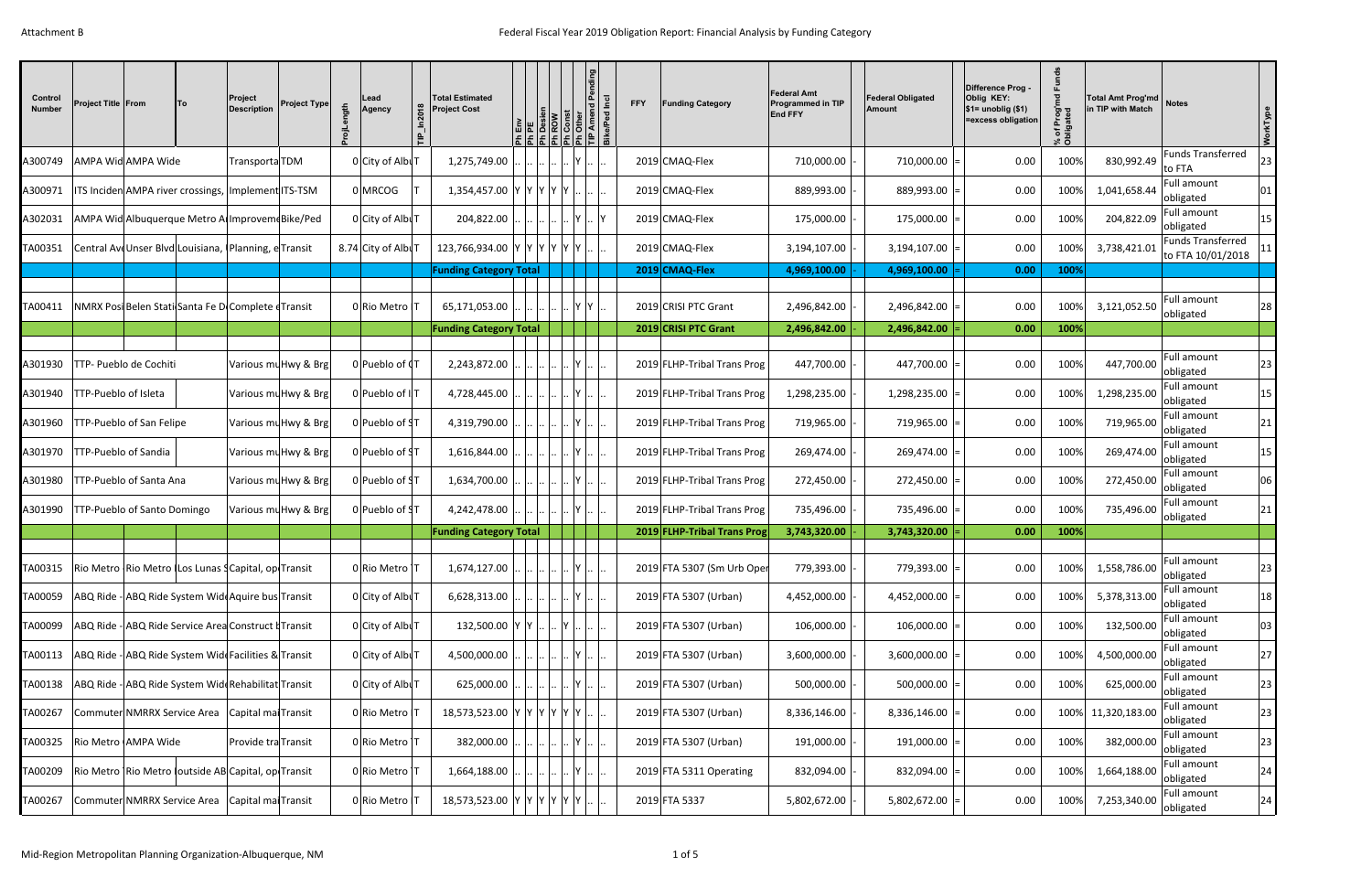| Control<br><b>Number</b> | <b>Project Title From</b>                                                       | To                                                                   | Project<br><b>Description</b> | <b>Project Type</b>   | Lead<br>Agency     | <b>Total Estimated</b><br><b>Project Cost</b> |  | <b>Ph Design<br/>Ph ROM<br/>Ph Const<br/>Ph Amen<br/>Ph Amen<br/>Bike Ped I</b> | <b>FFY</b> | <b>Funding Category</b>      | <b>Federal Amt</b><br><b>Programmed in TIP</b><br><b>End FFY</b> | <b>Federal Obligated</b><br>Amount | Difference Prog -<br>Oblig KEY:<br>$$1=$ unoblig $$1)$<br>=excess obligation | Prog'm<br><sub>aated</sub><br>% of I<br>Oblig | Total Amt Prog'md Notes<br>in TIP with Match |                          | <b>WorkType</b> |
|--------------------------|---------------------------------------------------------------------------------|----------------------------------------------------------------------|-------------------------------|-----------------------|--------------------|-----------------------------------------------|--|---------------------------------------------------------------------------------|------------|------------------------------|------------------------------------------------------------------|------------------------------------|------------------------------------------------------------------------------|-----------------------------------------------|----------------------------------------------|--------------------------|-----------------|
| TA00411                  |                                                                                 | NMRX Posi Belen Stati Santa Fe D Complete (Transit                   |                               |                       | 0 Rio Metro IT     | 65,171,053.00                                 |  | IY Y                                                                            |            | 2019 FTA 5337                | 3,200,000.00                                                     | $3,200,000.00$ =                   | 0.00                                                                         | 100%                                          | 4,000,000.00                                 | Full amount<br>obligated | $01\,$          |
| 000059 r                 |                                                                                 | ABQ Ride - ABQ Ride System Wide Aquire bus Transit                   |                               |                       | 0 City of AlbuT    | 6,628,313.00                                  |  |                                                                                 |            | 2019 FTA 5339 (MAP-21 Bus)   | 4,090,972.00                                                     | $4,090,972.00$ =                   | 0.00                                                                         | 100%                                          | 4,771,732.00                                 | Full amount<br>obligated | 24              |
| TA00315                  | Rio Metro Rio Metro Los Lunas § Capital, op Transit                             |                                                                      |                               |                       | 0 Rio Metro 1T     | 1,674,127.00                                  |  | IY.                                                                             |            | 2019 FTA 5339 (Sm Urb Bus/   | 92,273.00                                                        | $92,273.00$ =                      | 0.00                                                                         | 100%                                          | 115,341.25                                   | Full amount<br>obligated | 23              |
|                          |                                                                                 |                                                                      |                               |                       |                    | <b>Funding Category Total</b>                 |  |                                                                                 |            | 2019 FTA all Transit Program | 31,982,550.00                                                    | 31,982,550.00                      | 0.00                                                                         | 100%                                          |                                              |                          |                 |
|                          |                                                                                 |                                                                      |                               |                       |                    |                                               |  |                                                                                 |            |                              |                                                                  |                                    |                                                                              |                                               |                                              |                          |                 |
| A301234                  | <b>US 550 Cor MP.6</b>                                                          | MP 3.0                                                               |                               | ROW purch Capacity Pr | 2.4 NMDOT CRT      | 32,847,915.00 Y Y Y Y Y                       |  |                                                                                 |            | 2019 HPP RPF1                | 103,573.00                                                       | $103,573.00$ =                     | 0.00                                                                         | 100%                                          | 129,466.25                                   | Full amount<br>obligated |                 |
| A301234                  | US 550 Cor MP.6                                                                 | MP 3.0                                                               |                               | ROW purch Capacity Pr | 2.4 NMDOT CRT      | 32,847,915.00 Y Y Y Y Y                       |  |                                                                                 |            | 2019 HPP RPS1                | 2,732,859.00                                                     | $2,732,859.00$ =                   | 0.00                                                                         | 100%                                          | 3,416,073.75                                 | Full amount<br>obligated |                 |
|                          |                                                                                 |                                                                      |                               |                       |                    | <b>Funding Category Total</b>                 |  |                                                                                 |            | $2019$ HPP                   | 2,836,432.00                                                     | 2,836,432.00                       | 0.00                                                                         | 100%                                          |                                              |                          |                 |
| A302160                  | 1-25 Northt I-25 MP 191-25 MP 19 Highway pr Hwy & Brg                           |                                                                      |                               |                       | $4.25$ NMDOT D-T   | 11,820,328.00 Y Y Y  Y                        |  |                                                                                 |            | 2019 IM-Discretionary        | 3,911,108.00                                                     | $0.00$ =                           | 3,911,108.00                                                                 |                                               | 4,221,835.09 Unobligated                     |                          |                 |
|                          |                                                                                 |                                                                      |                               |                       |                    | <b>Funding Category Total</b>                 |  |                                                                                 |            | 2019 IM-Discretionary        | 3,911,108.00                                                     | 0.00                               | 3,911,108.00                                                                 | $ 0\% $                                       |                                              |                          |                 |
|                          |                                                                                 |                                                                      |                               |                       |                    |                                               |  |                                                                                 |            |                              |                                                                  |                                    |                                                                              |                                               |                                              |                          |                 |
| A300381                  |                                                                                 | NM 528 Rid Ridgecrest Alberta AvePavement Capacity Pr 1.78 NMDOT CRT |                               |                       |                    | 28,027,166.00 Y Y Y Y Y Y  Y Y                |  |                                                                                 |            | 2019 NHPP                    | 72,152.00                                                        | 72,151.00                          | 1.00                                                                         | 100%                                          | 84,447.56                                    | Full amount<br>obligated |                 |
| A300423                  |                                                                                 | NM 6 Bridge Replacement (Rio G Bridge Rep Hwy & Brg                  |                               |                       | 0 NMDOT D-T        | 24,673,415.00 Y Y Y Y  Y  .                   |  |                                                                                 |            | 2019 NHPP                    | 260,421.00                                                       | $260,421.00$ =                     | 0.00                                                                         | 100%                                          | 304,799.85                                   | Full amount<br>obligated | 23              |
| A300423                  |                                                                                 | NM 6 Bridge Replacement (Rio G Bridge Rep Hwy & Brg                  |                               |                       | 0 NMDOT D-T        | 24,673,415.00 Y Y Y                           |  |                                                                                 |            | 2019 NHPP                    | 10,705,146.00                                                    | $10,705,146.00$ =                  | 0.00                                                                         |                                               | 100% 12,529,430.82                           | Full amount<br>obligated | 43              |
| A300424                  | NM 6 Pave Hunning R&NM 47                                                       |                                                                      |                               | Pavement   Hwy & Brg  | 4.7 NMDOT D-T      | 4,531,967.00 Y Y Y Y  Y  Y                    |  |                                                                                 |            | 2019 NHPP                    | 46,195.00                                                        | $46,195.00$ =                      | 0.00                                                                         | 100%                                          | 54,067.18                                    | Full amount<br>obligated |                 |
| A300769                  | ITS - Distrid I-25 & I-40 AMPA Wid Implement ITS-TSM                            |                                                                      |                               |                       | 0 NMDOT D-T        | 750,000.00 Y Y Y Y Y Y                        |  |                                                                                 |            | 2019 NHPP                    | 640,800.00                                                       | $640,800.00$ =                     | 0.00                                                                         | 100%                                          | 749,999.98                                   | Full amount<br>obligated | 23              |
|                          | A301011  I-25 Widen MP 215.8  MP 217.4  Adding one Capacity Pr $1.6$ NMDOT D- T |                                                                      |                               |                       |                    | 12,137,927.00 Y Y Y Y Y Y                     |  |                                                                                 |            | 2019 NHPP                    | 3,498,421.00                                                     | 4,169,369.00                       | (670, 948.00)                                                                | 119%                                          | 4,094,593.75 obligated than                  | More funds<br>programmed |                 |
| A301234                  | US 550 CorMP.6                                                                  | MP 3.0                                                               |                               | ROW purch Capacity Pr | 2.4 NMDOT CRT      | 32,847,915.00 Y Y Y Y Y                       |  |                                                                                 |            | 2019 NHPP                    | 1,753,999.00                                                     | $1,753,999.00$ =                   | 0.00                                                                         | 100%                                          | 2,052,901.39                                 | Full amount<br>obligated |                 |
| A301345                  | District 3 B Bridge #7398 (18.1 mil Bridge repl Hwy & Brg                       |                                                                      |                               |                       | $0.1$ NMDOT D-T    | 7,102,001.00 Y Y Y .                          |  |                                                                                 |            | 2019 NHPP                    | 5,597,633.00                                                     | $5,597,633.00$ =                   | 0.00                                                                         | 100%                                          | 6,551,536.56                                 | Full amount<br>obligated | 04              |
| A302160                  | 1-25 Northt-25 MP 191-25 MP 19 Highway pr Hwy & Brg 4.25 NMDOT D-T              |                                                                      |                               |                       |                    | 11,820,328.00 Y Y Y Y  Y                      |  |                                                                                 |            | 2019 NHPP                    | 71,159.00                                                        | $0.00$ =                           | 71,159.00                                                                    | 0%                                            |                                              | 83,285.34 Unobligated    |                 |
|                          |                                                                                 |                                                                      |                               |                       |                    | <b>Funding Category Total</b>                 |  |                                                                                 |            | <b>2019 NHPP</b>             | 22,645,926.00                                                    | 23,245,714.00                      | $(599,788.00)$ 102.6%                                                        |                                               |                                              |                          |                 |
| A301555                  | NM 6/BNS NM 6 and Bridge #76 Major rehal Hwy & Brg                              |                                                                      |                               |                       | $0.5$ NMDOT D- $T$ | 3,139,764.00 Y Y Y Y  Y                       |  |                                                                                 |            | 2019 NHPP (Non-Chargeable    | 2,457,277.00                                                     | $2,457,277.00$ =                   | 0.00                                                                         | 100%                                          | 2,876,026.37                                 | Full amount<br>obligated | 21              |
| A302160                  | $\vert$ I-25 North: I-25 MP 19 I-25 MP 19 Highway pr Hwy & Brg                  |                                                                      |                               |                       | $4.25$ NMDOT D-T   | 11,820,328.00 Y Y Y  Y                        |  |                                                                                 |            | 2019 NHPP (Non-Chargeable    | 4,895,399.00                                                     | $0.00$ =                           | 4,895,399.00                                                                 |                                               | 5,729,633.50 Unobligated                     |                          |                 |
|                          |                                                                                 |                                                                      |                               |                       |                    | <b>Funding Category Total</b>                 |  |                                                                                 |            | 2019 NHPP (Non-Chargeable    | 7,352,676.00                                                     | 2,457,277.00                       | 4,895,399.00                                                                 | 33.4%                                         |                                              |                          |                 |
|                          |                                                                                 |                                                                      |                               |                       |                    |                                               |  |                                                                                 |            |                              |                                                                  |                                    |                                                                              |                                               |                                              |                          |                 |
| A300191                  | NM 314 & MP 7.25 (PMP 7.85 (T Addition of Hwy & Brg                             |                                                                      |                               |                       | $0.6$ NMDOT D-T    | 4,555,000.00 Y Y Y Y Y Y                      |  |                                                                                 |            | 2019 Safety (HSIP)           | 319,500.00                                                       | $319,500.00$ =                     | 0.00                                                                         | 100%                                          | 355,000.00                                   | Full amount<br>obligated | 16              |
| A302111                  | Rail Corrid Lucero Ave 1/2 mile nd Construct Safety                             |                                                                      |                               |                       | 0 Town of BeT      | 2,099,840.00                                  |  | $\ldots$ $ Y $ $\ldots$ $ Y $                                                   |            | 2019 Safety (HSIP)           | 382,500.00                                                       | $382,500.00$ =                     | 0.00                                                                         | 100%                                          | 425,000.00                                   | Full amount<br>obligated | 03              |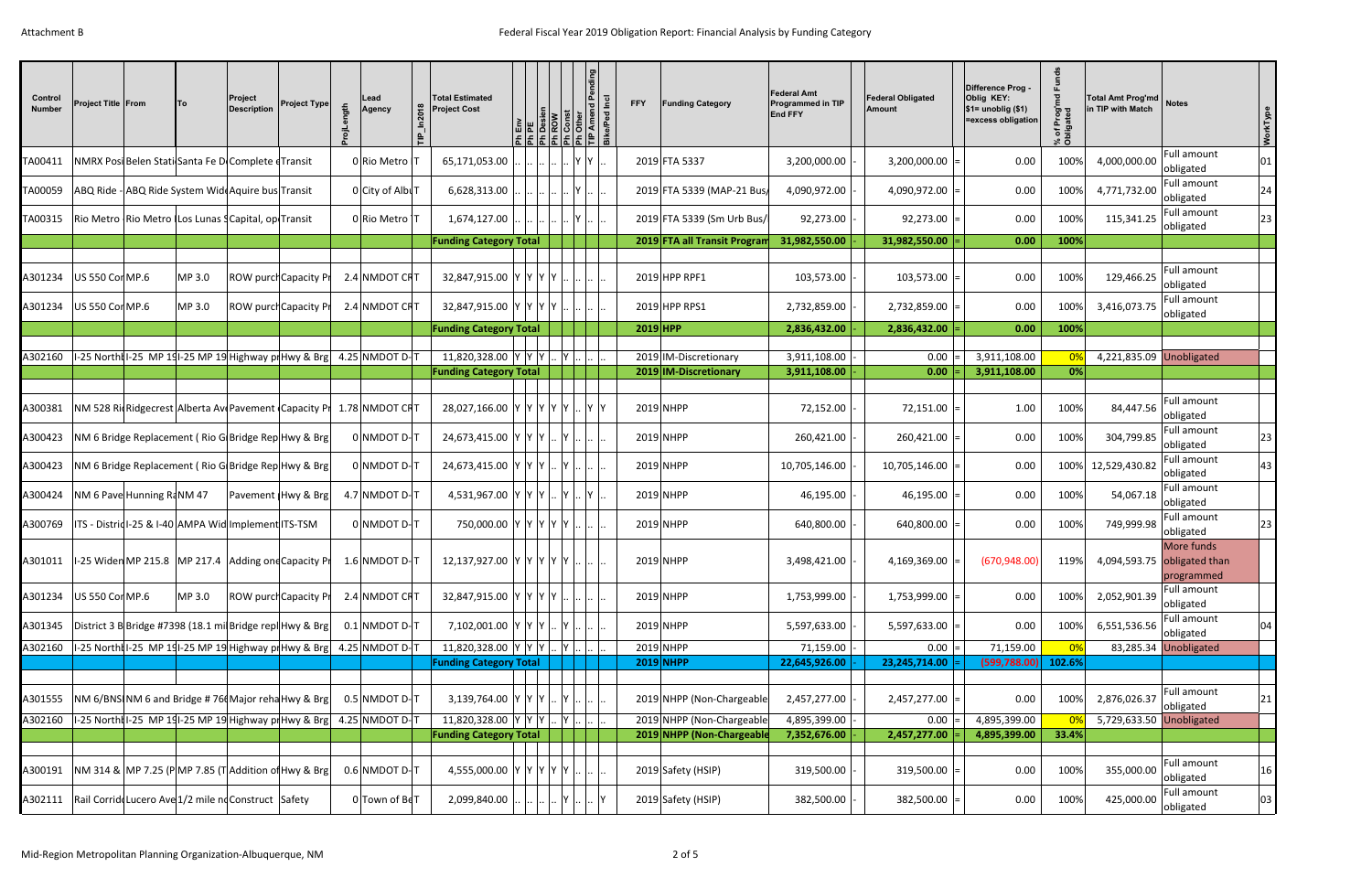| Control<br><b>Number</b> | <b>Project Title   From</b> | Project<br> To<br><b>Description</b>                                    | <b>Project Type</b> | Lead<br>Agency       | <b>Total Estimated</b><br><b>Project Cost</b>       |  |           |   | <b>FFY</b> | <b>Funding Category</b>                                   | <b>Federal Amt</b><br><b>Programmed in TIP</b><br><b>End FFY</b> | <b>Federal Obligated</b><br>Amount | Difference Prog -<br>Oblig KEY:<br>$$1=$ unoblig $($1)$<br>=excess obligation | Prog'md<br>arted<br>$\mathbf{\tilde{o}}$<br>್ದೆ ಕೆ | Total Amt Prog'md Notes<br>in TIP with Match |                                                       | <b>WorkType</b> |
|--------------------------|-----------------------------|-------------------------------------------------------------------------|---------------------|----------------------|-----------------------------------------------------|--|-----------|---|------------|-----------------------------------------------------------|------------------------------------------------------------------|------------------------------------|-------------------------------------------------------------------------------|----------------------------------------------------|----------------------------------------------|-------------------------------------------------------|-----------------|
|                          |                             |                                                                         |                     |                      | <b>Funding Category Total</b>                       |  |           |   |            | 2019 Safety (HSIP)                                        | 702,000.00                                                       | 702,000.00                         | 0.00                                                                          | 100%                                               |                                              |                                                       |                 |
| A301345                  |                             | District 3 B Bridge #7398 (18.1 mil Bridge repl Hwy & Brg               |                     | $0.1$ NMDOT D- $T$   | 7,102,001.00 Y Y Y                                  |  |           |   |            | 2019 STFE (Exempt from Lim                                | 470,316.00                                                       | 470,316.00                         | 0.00                                                                          | 100%                                               | 550,463.47                                   | <b>Full amount</b><br>obligated                       | 04              |
|                          |                             |                                                                         |                     |                      | <b>Funding Category Total</b>                       |  |           |   |            | 2019 STFE (Exempt from Lim                                | 470,316.00                                                       | 470,316.00                         | 0.00                                                                          | 100%                                               |                                              |                                                       |                 |
| A300162                  |                             | Sunport BlyI-25 On/Of Sunport BlySunport BlyHwy & Brg                   |                     | 0.8 County of IT     | 1,750,000.00  Y  Y  Y    Y                          |  |           |   |            | 2019 STL-E                                                | 191,097.00                                                       | 191,097.00                         | 0.00                                                                          | 100%                                               | 223,662.21                                   | Full amount<br>obligated                              | 01              |
| A301031                  |                             | Alameda DOsuna Rd   El Pueblo R Construct a Bike/Ped                    |                     | 1.77 County of IT    | 2,900,000.00 Y Y Y                                  |  |           |   |            | 2019 STL-E                                                | 73,671.00                                                        | 73,671.00                          | 0.00                                                                          | 100%                                               | 86,225.42                                    | Full amount<br>obligated                              | 03              |
|                          |                             |                                                                         |                     |                      | <b>Funding Category Total</b>                       |  |           |   |            | 2019 STL-E                                                | 264,768.00                                                       | 264,768.00                         | 0.00                                                                          | 100%                                               |                                              |                                                       |                 |
| A300381                  |                             | NM 528 Rickidgecrest Alberta AvePavement Capacity Pr 1.78 NMDOT CRT     |                     |                      | 28,027,166.00 Y Y Y Y Y Y  Y Y                      |  |           |   |            | 2019 STP-Flex                                             | 77,368.00                                                        | 77,368.00                          | 0.00                                                                          | 100%                                               | 90,552.43                                    | Full amount<br>obligated                              |                 |
| A300808                  |                             | District 3 O District 3 Wide Project Provide pla Misc                   |                     | 0 NMDOT D-T          | 500,000.00 Y Y Y                                    |  |           |   |            | 2019 STP-Flex                                             | 427,200.00                                                       | 427,200.00                         | 0.00                                                                          | 100%                                               | 499,999.99                                   | Full amount<br>obligated                              | 24              |
| A301445                  |                             | NM 14 Roa MP 4.0 (M(MP 6.0 (no Mill and in Hwy & Brg                    |                     | 2 NMDOT D-T          | 4,664,689.00 Y Y Y Y                                |  |           |   |            | 2019 STP-Flex                                             | 3,647,058.00                                                     | 3,647,058.00                       | 0.00                                                                          | 100%                                               | 4,268,560.27                                 | Full amount<br>obligated                              | 23              |
| A301555                  |                             | NM 6/BNSINM 6 and Bridge #766 Major rehal Hwy & Brg                     |                     | $0.5$ NMDOT D-T      | 3,139,764.00 $ Y Y Y $ $ Y $                        |  |           |   |            | 2019 STP-Flex                                             | 225,264.00                                                       | 225,264.00                         | 0.00                                                                          | 100%                                               | 263,651.68                                   | Full amount<br>obligated                              | 24              |
|                          |                             |                                                                         |                     |                      | <b>Funding Category Total</b>                       |  |           |   |            | 2019 STP-Flex                                             | 4,376,890.00                                                     | 4,376,890.00                       |                                                                               | $0.00$   100.00%                                   |                                              |                                                       |                 |
|                          |                             |                                                                         |                     |                      |                                                     |  |           |   |            |                                                           |                                                                  |                                    |                                                                               |                                                    |                                              |                                                       |                 |
| A300381                  |                             | NM 528 Rid Ridgecrest Alberta AvePavement Capacity Pr 1.78 NMDOT CRT    |                     |                      | 28,027,166.00 Y Y Y Y Y Y  Y Y                      |  |           |   |            | 2019 STP-Flex (Non-Chargeal                               | 106,800.00                                                       | 106,800.00                         | 0.00                                                                          | 100%                                               | 125,000.00                                   | <b>Full amount</b><br>obligated<br><b>Full amount</b> | 23              |
| A301343                  |                             | District 3 Bridge Repairs - Mateo (Bridge rep  Hwy & Brg                |                     | $0.6$ NMDOT D-T      | 3,599,305.00 $ Y Y Y $ $ Y $                        |  |           |   |            | 2019 STP-Flex (Non-Chargeal                               | 512,046.00                                                       | 512,046.00                         | 0.00                                                                          | 100%                                               | 599,304.76                                   | obligated                                             | 03              |
| A301441                  |                             | NM 14 Slor MP 3.5 (Ca MP 4.2 (no Slope erosi Misc                       |                     | $0.7$ NMDOT D-T      | 3,462,222.00 Y Y Y  Y  Y  Y                         |  |           |   |            | 2019 STP-Flex (Non-Chargeal                               | 246,693.00                                                       | 246,693.00                         | 0.00                                                                          | 100%                                               | 288,732.44                                   | <b>Full amount</b><br>obligated                       | 21              |
|                          |                             | A302170 NMDOT CRAMPA Wide projects T Provide Pla Misc                   |                     | 0 NMDOT CRT          | 500,000.00 Y Y Y Y<br><b>Funding Category Total</b> |  |           |   |            | 2019 STP-Flex (Non-Chargeal<br>2019 STP-Flex (Non-Chargea | 427,200.00<br>1,292,739.00                                       | $0.00$ =<br>865,539.00             | 427,200.00<br>427,200.00                                                      | 0%<br>66.95%                                       |                                              | 499,999.99 Unobligated                                | 23              |
|                          |                             |                                                                         |                     |                      |                                                     |  |           |   |            |                                                           |                                                                  |                                    |                                                                               |                                                    |                                              |                                                       |                 |
| A301444                  |                             | NM 14 Roa MP 0.0 Cas MP 4.0 Snd Mill and in Hwy & Brg                   |                     | 4 NMDOT D-T          | 4,379,452.00 Y Y Y  Y                               |  | $\cdot$ Y |   |            | 2019 STP-Rural                                            | 1,338,806.00                                                     | 1,338,806.00                       | 0.00                                                                          | 100%                                               | 1,566,954.54                                 | <b>Full amount</b><br>obligated                       | 16              |
| A301445                  |                             | NM 14 Roa MP 4.0 (M(MP 6.0 (no Mill and in Hwy & Brg)                   |                     | 2 NMDOT D-T          | 4,664,689.00 Y Y Y  Y                               |  |           |   |            | 2019 STP-Rural                                            | 338,452.00                                                       | 338,452.00                         | 0.00                                                                          | 100%                                               | 396,128.27                                   | Full amount<br>obligated                              | 24              |
|                          |                             |                                                                         |                     |                      | <b>Funding Category Total</b>                       |  |           |   |            | 2019 STP-Rural                                            | 1,677,258.00                                                     | 1,677,258.00                       | 0.00                                                                          | 100%                                               |                                              |                                                       |                 |
|                          |                             |                                                                         |                     |                      |                                                     |  |           |   |            |                                                           |                                                                  |                                    |                                                                               |                                                    |                                              | Full amount                                           |                 |
| A300423                  |                             | NM 6 Bridge Replacement (Rio G Bridge Rep Hwy & Brg                     |                     | 0 NMDOT D-T          | 24,673,415.00 Y Y Y  Y                              |  |           |   |            | 2019 STP-Sm Urb                                           | 427,345.00                                                       | 427,345.00                         | 0.00                                                                          | 100%                                               | 500,169.70                                   | obligated<br>Full amount                              | 23              |
| A300891                  | NM 314 Bil NM 6             | Ellen Dr.                                                               | Design and Bike/Ped | 0.74 Village of L T  | 2,486,454.00 Y Y Y Y                                |  |           | Y |            | 2019 STP-Sm Urb                                           | 1,897,431.00                                                     | 1,897,431.00                       | 0.00                                                                          | 100%                                               | 2,220,775.92                                 | obligated                                             | 16              |
| A301480                  |                             | Camelot BI Sichler Rd end of exis Construct r Capacity Pr               |                     | $0$ Village of $L$ T | 1,638,436.00 Y Y Y Y Y Y  . Y                       |  |           |   |            | 2019 STP-Sm Urb                                           | 1,248,064.00                                                     | $1,248,064.00$ =                   | 0.00                                                                          | 100%                                               | 1,460,749.02                                 | <b>Full amount</b><br>obligated                       | 28              |
| A302160                  |                             | II-25 North I-25 MP 19 I-25 MP 19 Highway pi Hwy & Brg   4.25 NMDOT D-T |                     |                      | 11,820,328.00 Y Y Y  Y                              |  |           |   |            | 2019 STP-Sm Urb                                           | 244,009.00                                                       | 0.00                               | 244,009.00                                                                    |                                                    |                                              | 285,591.05 Unobligated                                |                 |
|                          |                             |                                                                         |                     |                      | <b>Funding Category Total</b>                       |  |           |   |            | 2019 STP-Sm Urb                                           | 3,816,849.00                                                     | 3,572,840.00                       | 244,009.00                                                                    | 94%                                                |                                              |                                                       |                 |
|                          |                             |                                                                         |                     |                      |                                                     |  |           |   |            |                                                           |                                                                  |                                    |                                                                               |                                                    |                                              |                                                       |                 |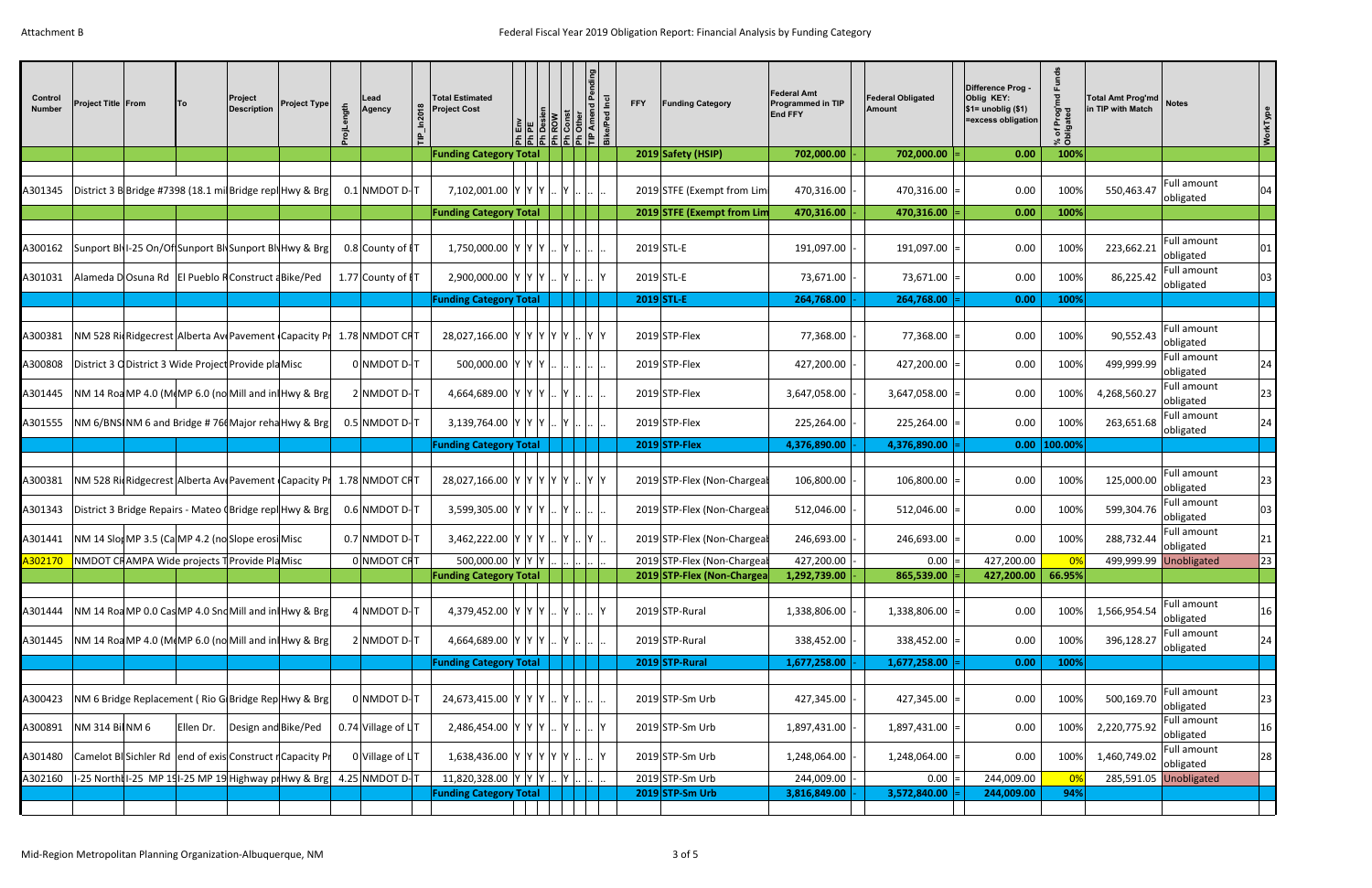| Control<br><b>Number</b> | <b>Project Title   From</b>                                            | To | Project<br><b>Description</b> | <b>Project Type</b> | Lead<br>gth<br>Agency | <b>Total Estimated</b><br><b>Project Cost</b> |  |      | $\frac{\text{Cost}}{\text{Othe}}$ | <b>FFY</b> | <b>Funding Category</b>    | <b>Federal Amt</b><br><b>Programmed in TIP</b><br><b>End FFY</b> | Amount | <b>Federal Obligated</b> | Difference Prog -<br>Oblig KEY:<br>$$1=$ unoblig $($1)$<br>=excess obligation | Ē,<br>Prog'md<br>gated<br>`ಠ ≒ី<br>* ō | Total Amt Prog'md Notes<br>in TIP with Match |                                                 | WorkType |
|--------------------------|------------------------------------------------------------------------|----|-------------------------------|---------------------|-----------------------|-----------------------------------------------|--|------|-----------------------------------|------------|----------------------------|------------------------------------------------------------------|--------|--------------------------|-------------------------------------------------------------------------------|----------------------------------------|----------------------------------------------|-------------------------------------------------|----------|
| A302160                  | I-25 North: I-25 MP 19 I-25 MP 19 Highway pr Hwy & Brg 4.25 NMDOT D-T  |    |                               |                     |                       | 11,820,328.00 Y Y Y                           |  |      |                                   |            | 2019 STP-Sm Urb (Non-Charg | 1,281,583.00                                                     |        | 0.00                     | 1,281,583.00                                                                  |                                        | 1,499,980.06 Unobligated                     |                                                 |          |
|                          |                                                                        |    |                               |                     |                       | <b>Funding Category Total</b>                 |  |      |                                   |            | 2019 STP-Sm Urb (Non-Char  | 1,281,583.00                                                     |        | 0.00                     | 1,281,583.00                                                                  | 0%                                     |                                              |                                                 |          |
| A300143                  | North Dive North Diversion Chann Design and Bike/Ped                   |    |                               |                     | 0 City of AlbuT       | 2,811,564.00 Y Y Y .                          |  |      |                                   |            | 2019 STP-U                 | 1,000,000.00                                                     |        | 1,000,000.00             | 0.00                                                                          | 100%                                   | 1,170,411.95                                 | Full amount<br>obligated                        | 21       |
| A300160                  | Sunport BI 500' West 1-25 Exit 22 Construct r Capacity Pr              |    |                               |                     | 0 County of IT        | 19,756,874.00 Y Y Y Y Y Y                     |  |      | <sup> </sup> Y                    |            | 2019 STP-U                 | 308,775.00                                                       |        | 308,775.00               | 0.00                                                                          | 100%                                   | 361,393.95                                   | Full amount<br>obligated                        | 03       |
| A300160                  | Sunport BI 500' West 1-25 Exit 22 Construct   Capacity Pr              |    |                               |                     | 0 County of IT        | 19,756,874.00 Y Y Y Y Y Y   Y                 |  |      |                                   |            | 2019 STP-U                 | 854,400.00                                                       |        | 854,400.00               | 0.00                                                                          | 100%                                   | 999,999.97                                   | <b>Full amount</b><br>obligated                 | 03       |
| A300161                  | Woodward Intersectio Intersectio Completel Hwy & Brg 0.58 County of IT |    |                               |                     |                       | 5,157,141.00 Y Y Y Y Y Y  Y Y                 |  |      |                                   |            | 2019 STP-U                 | 59,808.00                                                        |        | 59,808.00                | 0.00                                                                          | 100%                                   | 70,000.00                                    | <b>Full amount</b><br>obligated                 |          |
| A300162                  | Sunport BlyI-25 On/Of Sunport BlySunport BlyHwy & Brg                  |    |                               |                     | 0.8 County of IT      | 1,750,000.00 Y Y Y Y  Y                       |  |      |                                   |            | 2019 STP-U                 | 1,304,103.00                                                     |        | 1,304,103.00             | 0.00                                                                          | 100%                                   | 1,526,337.74                                 | <b>Full amount</b><br>obligated                 | 16       |
| A300189                  | <b>CMP Trans AMPA Wide</b>                                             |    | Collect travITS-TSM           |                     | 0 MRMPO T             | 363,814.00                                    |  | IY I |                                   |            | 2019 STP-U                 | 310,843.00                                                       |        | 310,843.00               | 0.00                                                                          | 100%                                   | 363,814.36                                   | <b>Full amount</b><br>obligated                 | 23       |
| A300844                  | Albquerqu Central AveCentral AveConstructicMisc                        |    |                               |                     | 3.51 City of AlbuT    | 1,170,412.00 Y Y Y .                          |  |      |                                   |            | 2019 STP-U                 | 1,000,000.00                                                     |        | 1,000,000.00             | 0.00                                                                          | 100%                                   | 1,170,411.95                                 | <b>Full amount</b><br>obligated                 | 15       |
| A300846                  | Albuquerq Louisiana ETramway BASTPM InstITS-TSM                        |    |                               |                     | 4.06 City of AlbuT    | 1,170,412.00 $ Y Y Y $ $ Y $                  |  |      |                                   |            | 2019 STP-U                 | 1,000,000.00                                                     |        | 1,000,000.00             | 0.00                                                                          | 100%                                   | 1,170,411.95                                 | Full amount<br>obligated                        | 23       |
| A300970                  | TS Region: 400 Wyoming Blvd. NEDesign & c(ITS-TSM                      |    |                               |                     | 0 City of AlbuT       | 15,996,933.00 Y Y Y Y Y Y                     |  |      |                                   |            | 2019 STP-U                 | 93,300.00                                                        |        | 93,300.00                | 0.00                                                                          | 100%                                   | 109,199.44                                   | <b>Full amount</b><br>obligated                 | 17       |
| A300971                  | ITS Inciden AMPA river crossings,  Implement ITS-TSM                   |    |                               |                     | 0 MRCOG               | 1,354,457.00 Y Y Y Y Y Y                      |  |      |                                   |            | 2019 STP-U                 | 267,255.00                                                       |        | 267,255.00               | 0.00                                                                          | 100%                                   | 312,798.45                                   | Full amount<br>obligated                        | 15       |
| A301141                  | Lincoln Ave NM347 Pas Adams Lan Construct 2 Capacity Pr                |    |                               |                     | 0 City of Rio T       | 5,116,056.00 Y Y Y Y Y Y                      |  |      |                                   |            | 2019 STP-U                 | 3,888,423.00                                                     |        | 3,888,423.00             | 0.00                                                                          | 100%                                   | 4,551,056.75                                 | Full amount<br>obligated                        | 03       |
| A301321                  | Unser Blvd Farol/Cher NM 347 (P. Complete FCapacity Pr                 |    |                               |                     | 0 City of Rio T       | 416,524.00                                    |  |      |                                   |            | 2019 STP-U                 | 300,000.00                                                       |        | 300,000.00               | 0.00                                                                          | 100%                                   | 351,123.59                                   | <b>Full amount</b><br>obligated                 | 03       |
|                          | A301471   Alameda B Edith Blvd. San Pedro   Implement ITS-TSM          |    |                               |                     | 1.67 City of AlbuT    | 959,738.00 Y Y Y Y  Y                         |  |      |                                   |            | 2019 STP-U                 | 820,000.00                                                       |        | 820,000.00               | 0.00                                                                          | 100%                                   | 959,737.80                                   | Full amount<br>obligated                        | 23       |
| A301522                  | 2nd St SW South dive Prosperity Construct Bike/Ped                     |    |                               |                     | 0 County of IT        | 1,156,790.00 Y Y Y Y  Y  Y  Y                 |  |      |                                   |            | 2019 STP-U                 | 325,854.00                                                       |        | 325,854.00               | 0.00                                                                          | 100%                                   | 381,383.42                                   | Full amount<br>obligated                        | 24       |
| A301900                  | I-25 / Mon (Bridge #6261)                                              |    | Reconstrud Hwy & Brg          |                     | 0.7 NMDOT CRT         | 50,640,283.00 Y Y Y Y Y  . Y                  |  |      |                                   |            | 2019 STP-U                 | 2,471,769.00                                                     |        | 2,471,769.00             | 0.00                                                                          | 100%                                   | 2,892,987.98                                 |                                                 | 06       |
| TA00351                  | Central AveUnser Blvd Louisiana, Planning, eTransit                    |    |                               |                     | 8.74 City of AlbuT    | 123,766,934.00 Y Y Y Y Y Y Y                  |  |      |                                   |            | 2019 STP-U                 | 3,000,000.00                                                     |        | 3,000,000.00             | 0.00                                                                          | 100%                                   | 3,511,235.85                                 | <b>Funds Transferred</b><br>to FTA January 2019 | 28       |
| TA00370                  | Commuter Alameda B Vicinity of Construct rTransit                      |    |                               |                     | 0 Rio Metro  T        | 1,600,000.00 Y Y Y Y Y Y                      |  |      |                                   |            | 2019 STP-U                 | 258,731.00                                                       |        | $258,731.00$ =           | 0.00                                                                          | 100%                                   | 302,821.85                                   | Full amount<br>obligated                        | 23       |
|                          |                                                                        |    |                               |                     |                       | <b>Funding Category Total</b>                 |  |      |                                   |            | 2019 STP-U                 | 17,263,261.00                                                    |        | 17,263,261.00            | 0.00                                                                          | 100.0%                                 |                                              |                                                 |          |
|                          |                                                                        |    |                               |                     |                       |                                               |  |      |                                   |            |                            |                                                                  |        |                          |                                                                               |                                        |                                              | <b>Full amount</b>                              |          |
| A300143                  | North Dive North Diversion Chann Design and Bike/Ped                   |    |                               |                     | 0 City of AlbuT       | 2,811,564.00 Y Y Y .                          |  |      | . IY                              |            | 2019 TAP-Lg Urb            | 379,354.00                                                       |        | 379,354.00               | 0.00                                                                          | 100%                                   | 444,000.46                                   | obligated<br>Full amount                        | 04       |
| A300717                  | AMPA wide AMPA Wide                                                    |    | Increase yd Bike/Ped          |                     | 0 City of AlbuT       | 514,981.00                                    |  |      |                                   |            | 2019 TAP-Lg Urb            | 110,000.00                                                       |        | $110,000.00$ =           | 0.00                                                                          | 100%                                   | 128,745.31                                   | obligated                                       | 16       |
| A301031                  | Alameda DOsuna Rd   El Pueblo R Construct a Bike/Ped                   |    |                               |                     | 1.77 County of ET     | 2,900,000.00 Y Y Y Y  Y  Y                    |  |      |                                   |            | 2019 TAP-Lg Urb            | 366,004.00                                                       |        | 366,004.00               | 0.00                                                                          | 100%                                   | 428,375.46                                   | Full amount<br>obligated                        | 21       |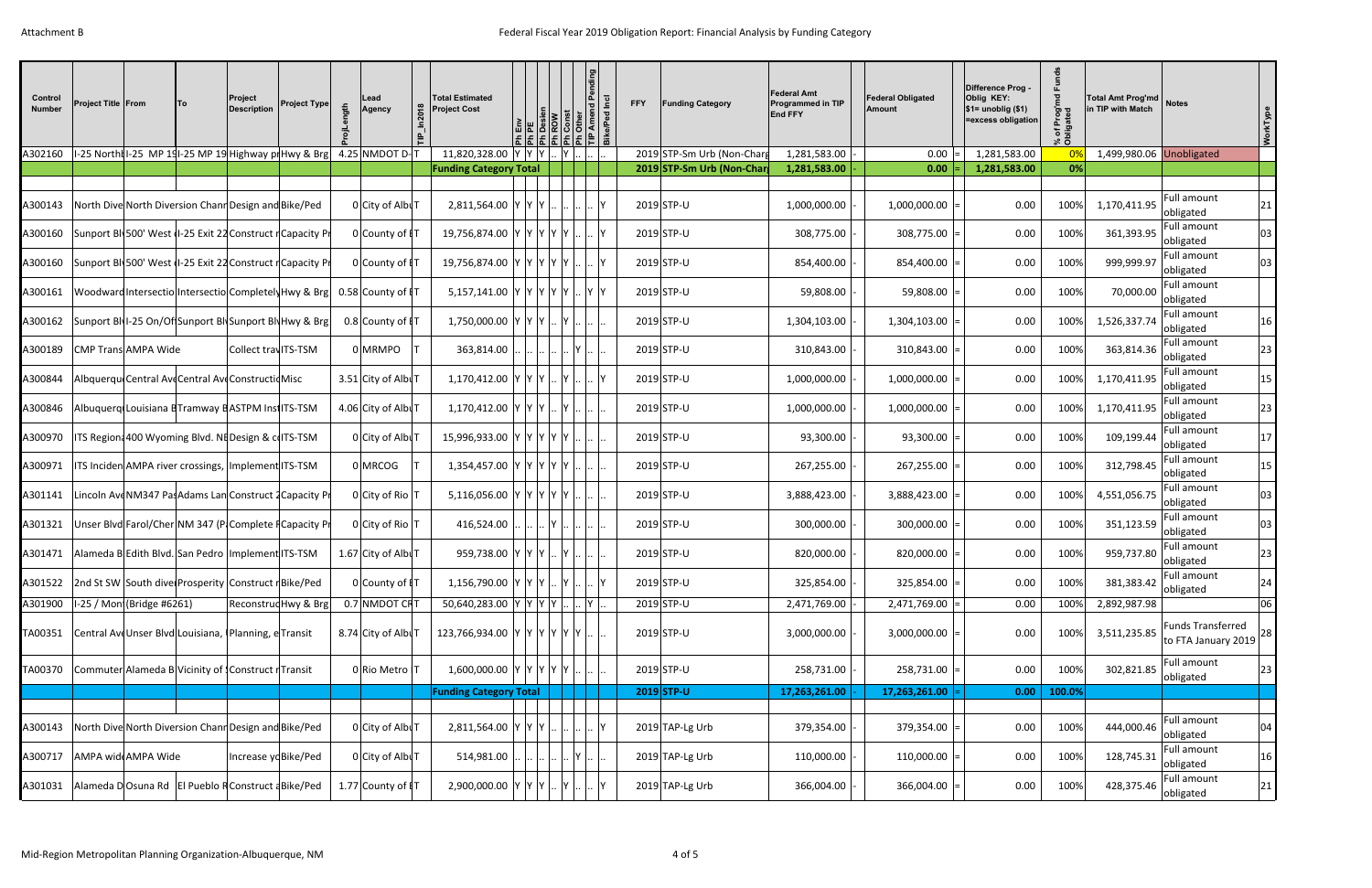| Control<br><b>Number</b> | <b>Project Title From</b>                                        | <b>ITo</b> | Project<br><b>Description</b> | <b>Project Type</b> | Lead<br>Agency     | <b>Total Estimated</b><br>$\frac{60}{5}$ Project Cost | <b>Ph Env</b><br><b>Ph Desien<br/> Ph Desien<br/> Ph Const<br/> Ph Other<br/> TIP Amend I<br/> TIP Amend I<br/> Blike/Ped Ino</b> |  | $ E $ $\overline{O}$ |  | <b>Funding Category</b> | <b>Federal Amt</b><br><b>Programmed in TIP</b><br><b>End FFY</b> | <b>Federal Obligated</b><br><b>Amount</b> | Difference Prog -<br>Oblig KEY:<br>$$1=$ unoblig $($1)$<br>=excess obligation | ් ලා ල<br>ិ ភ្នំ<br>న్ ౦ | Total Amt Prog'md<br>in TID with Match<br>in TIP with Match |                          |    |
|--------------------------|------------------------------------------------------------------|------------|-------------------------------|---------------------|--------------------|-------------------------------------------------------|-----------------------------------------------------------------------------------------------------------------------------------|--|----------------------|--|-------------------------|------------------------------------------------------------------|-------------------------------------------|-------------------------------------------------------------------------------|--------------------------|-------------------------------------------------------------|--------------------------|----|
|                          | A302130   Nicklaus Di Chianti Rd. Southern Blnstall pedeBike/Ped |            |                               |                     | $0.57$ City of Rio | 422,641.00 Y Y Y Y Y Y                                |                                                                                                                                   |  |                      |  | 2019 TAP-Lg Urb         | 184,454.00 -                                                     | $184,454.00$ =                            | 0.00                                                                          | 100%                     | 215,887.17                                                  | Full amount<br>obligated | 28 |
|                          |                                                                  |            |                               |                     |                    | <b>Funding Category Total</b>                         |                                                                                                                                   |  |                      |  | 2019 TAP-Lg Urb         | 1,039,812.00                                                     | $1,039,812.00$ $\mid$ $=$                 | 0.00                                                                          | 100%                     |                                                             |                          |    |

| Grand Total FHWA "Core" Program Funding Sources Only (Excludes Non-Chargeable Funding Categories) | 2019 | 56.053.864.00 -  | (355,779.00) 100.63%<br>$56,409,643.00 =$ |
|---------------------------------------------------------------------------------------------------|------|------------------|-------------------------------------------|
|                                                                                                   |      |                  |                                           |
| Grand Total FHWA "Core" Program Funding Sources with Non-Chargeable Funding Categories Included   | 2019 | 65,980,862.00 -  | 6,248,403.00 90.53%<br>$59,732,459.00 =$  |
|                                                                                                   |      |                  |                                           |
| Grand Total "Non-Core" FHWA and FTA Funding Sources                                               | 2019 | 56.069.566.00 -  | 45,554,276.00 = 10,515,290.00 81.25%      |
|                                                                                                   |      |                  |                                           |
| <b>Grand Total for All Federal Funding Sources</b>                                                | 2019 | 112,123,430.00 - | $101,963,919.00 = 10,159,511.00$ 90.94%   |
|                                                                                                   |      |                  |                                           |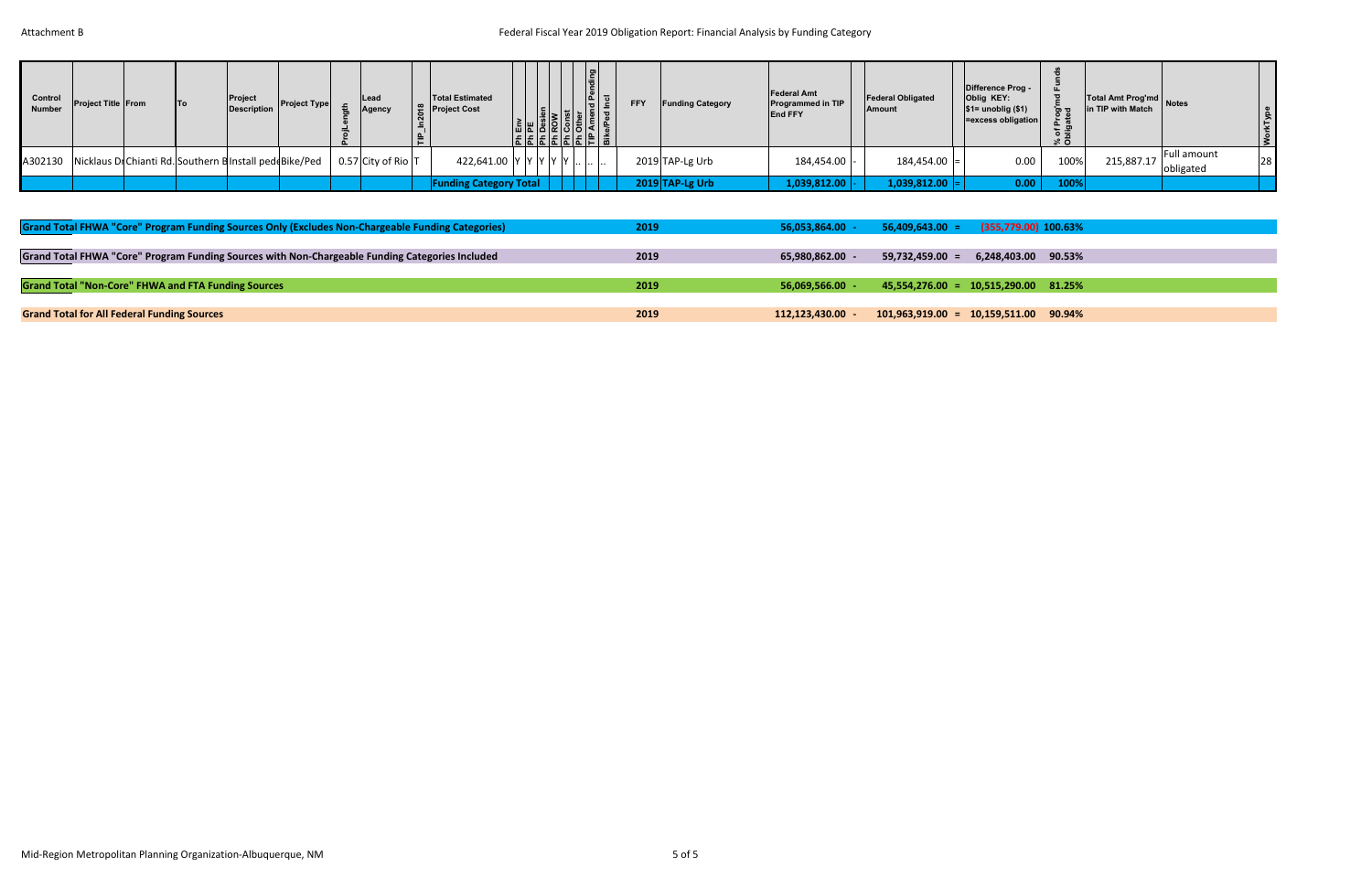| Control<br><b>Number</b> | <b>Project Title From</b>   |        | Project<br><b>Description</b>                                      | <b>Project Type</b>          | <b>Lead Agency</b>                                                                  | <b>Total Estimated</b><br><b>Project Cost</b> |           | <b>FFY</b>         | <b>Funding Category</b>   | <b>Federal Amt</b><br><b>Programmed in TIP</b><br><b>End FFY</b> | <b>Federal Obligated</b><br>Amount | Difference Prog<br>Oblig KEY:<br>$$1=$ unoblig $($1)$<br>=excess<br>obligation | Prog'l<br>lated<br>$\overline{5}$ $\frac{5}{2}$<br>රි | Total Amt<br>Prog'md in TIP<br>with Match | <b>Notes</b>         |  |                 |
|--------------------------|-----------------------------|--------|--------------------------------------------------------------------|------------------------------|-------------------------------------------------------------------------------------|-----------------------------------------------|-----------|--------------------|---------------------------|------------------------------------------------------------------|------------------------------------|--------------------------------------------------------------------------------|-------------------------------------------------------|-------------------------------------------|----------------------|--|-----------------|
| A300749                  | AMPA Wid AMPA Wide          |        | Transporta <sup>TDM</sup>                                          |                              | 0 City of Albuquerque-ABQ Rid T                                                     | 1,275,749.00                                  |           |                    | 2019 CMAQ-Flex            | 710,000.00                                                       | 710,000.00                         | 0.00                                                                           | 100%                                                  | 830,992.49 Funds Tran                     |                      |  |                 |
| TA00351                  |                             |        | Central Ave Unser Blvd Louisiana, Planning, e Transit              |                              | 8.74 City of Albuquerque-ABQ Rid T                                                  | 123,766,934.00 Y                              |           |                    | 2019 CMAQ-Flex            | 3,194,107.00                                                     | 3,194,107.00                       | 0.00                                                                           | 100%                                                  | 3,738,421.01 Funds Tran                   |                      |  |                 |
| TA00059                  |                             |        | ABQ Ride - ABQ Ride System Wide Aquire bus Transit                 |                              | 0 City of Albuquerque-ABQ Rid T                                                     | 6,628,313.00                                  |           |                    | 2019 FTA 5307 (Urban)     | 4,452,000.00                                                     | 4,452,000.00                       | 0.00                                                                           | 100%                                                  | 5,378,313.00 Full amour                   |                      |  |                 |
| TA00099                  | ABQ Ride                    |        | ABQ Ride Service Area Construct b Transit                          |                              | 0 City of Albuquerque-ABQ Rid T                                                     | 132,500.00 Y Y                                |           |                    | 2019 FTA 5307 (Urban)     | 106,000.00                                                       | 106,000.00                         | 0.00                                                                           | 100%                                                  | 132,500.00 Full amour                     |                      |  |                 |
| TA00113                  | ABQ Ride                    |        | - ABQ Ride System Wide Facilities & Transit                        |                              | 0 City of Albuquerque-ABQ Rid T                                                     | 4,500,000.00                                  |           |                    | 2019 FTA 5307 (Urban)     | 3,600,000.00                                                     | 3,600,000.00                       | 0.00                                                                           | 100%                                                  | 4,500,000.00 Full amoun                   |                      |  |                 |
| TA00138                  | ABQ Ride                    |        | - ABQ Ride System Wide Rehabilitat Transit                         |                              | 0 City of Albuquerque-ABQ Rid T                                                     | 625,000.00                                    |           |                    | 2019 FTA 5307 (Urban)     | 500,000.00                                                       | 500,000.00                         | 0.00                                                                           | 100%                                                  | 625,000.00 Full amoun                     |                      |  |                 |
| TA00059                  |                             |        | ABQ Ride - ABQ Ride System Wide Aquire bus Transit                 |                              | 0 City of Albuquerque-ABQ Rid T                                                     | 6,628,313.00                                  |           |                    | 2019 FTA 5339 (MAP-21 Bus | 4,090,972.00                                                     | 4,090,972.00                       | 0.00                                                                           | 100%                                                  | 4,771,732.00 Full amoun                   |                      |  |                 |
| TA00351                  |                             |        | Central Ave Unser Blvd Louisiana, Planning, e Transit              |                              | 8.74 City of Albuquerque-ABQ Rid T                                                  | 123,766,934.00 Y Y Y Y Y Y Y                  |           | 2019 STP-U         |                           | 3,000,000.00                                                     | 3,000,000.00                       | 0.00                                                                           | 100%                                                  | 3,511,235.85 Funds Tran Y                 |                      |  |                 |
|                          |                             |        |                                                                    |                              | <b>City of Albuquerque-ABQ Ride</b>                                                 |                                               |           | 2019               |                           | 19,653,079.00                                                    | 19,653,079.00                      | 0.00                                                                           | 100%                                                  |                                           |                      |  |                 |
|                          |                             |        |                                                                    |                              |                                                                                     |                                               |           |                    |                           |                                                                  |                                    |                                                                                |                                                       |                                           |                      |  |                 |
| A302031                  |                             |        | AMPA Wid Albuquerque Metro ArlmprovemeBike/Ped                     |                              | 0 City of Albuquerque-DMD                                                           | 204,822.00                                    |           |                    | 2019 CMAQ-Flex            | 175,000.00                                                       | 175,000.00                         | 0.00                                                                           | 100%                                                  | 204,822.09 Full amoun Y                   |                      |  |                 |
| A300143                  |                             |        | North Dive North Diversion Chann Design and Bike/Ped               |                              | 0 City of Albuquerque-DMD                                                           | 2,811,564.00 Y Y Y                            |           | 2019 STP-U         |                           | 1,000,000.00                                                     | 1,000,000.00                       | 0.00                                                                           | 100%                                                  | 1,170,411.95 Full amoun                   |                      |  |                 |
| A300844                  |                             |        | Albquerque Central Ave Central Ave Constructic Misc                |                              | 3.51 City of Albuquerque-DMD                                                        | 1,170,412.00 Y Y Y                            |           | 2019 STP-U         |                           | 1,000,000.00                                                     | 1,000,000.00                       | 0.00                                                                           | 100%                                                  | 1,170,411.95 Full amoun Y                 |                      |  |                 |
| A300846                  |                             |        | Albuquerqu Louisiana B Tramway B ASTPM Inst ITS-TSM                |                              | 4.06 City of Albuquerque-DMD                                                        | 1,170,412.00 Y Y Y  Y  .                      |           | 2019 STP-U         |                           | 1,000,000.00                                                     | 1,000,000.00                       | 0.00                                                                           | 100%                                                  | 1,170,411.95 Full amoun Y                 |                      |  |                 |
| A300970                  |                             |        | ITS Regiona 400 Wyoming Blvd. NE Design & collTS-TSM               |                              | 0 City of Albuquerque-DMD                                                           | 15,996,933.00 Y Y Y Y Y Y  .                  |           | 2019 STP-U         |                           | 93,300.00                                                        | 93,300.00                          | 0.00                                                                           | 100%                                                  | 109,199.44 Full amoun                     |                      |  |                 |
| A301471                  |                             |        | Alameda B Edith Blvd. San Pedro I Implement ITS-TSM                |                              | 1.67 City of Albuquerque-DMD                                                        | 959,738.00 Y Y Y  Y  .                        |           | 2019 STP-U         |                           | 820,000.00                                                       | 820,000.00                         | 0.00                                                                           | 100%                                                  | 959,737.80 Full amoun                     |                      |  |                 |
| A300143                  |                             |        | North Dive North Diversion Chann Design and Bike/Ped               |                              | 0 City of Albuquerque-DMD                                                           | 2,811,564.00 Y Y Y                            |           |                    | 2019 TAP-Lg Urb           | 379,354.00                                                       | 379,354.00                         | 0.00                                                                           | 100%                                                  | 444,000.46 Full amoun                     |                      |  |                 |
|                          |                             |        |                                                                    |                              | <b>City of Albuquerque-DMD</b>                                                      |                                               |           | 2019               |                           | 4,467,654.00                                                     | 4,467,654.00                       | 0.00                                                                           | 100%                                                  |                                           |                      |  |                 |
|                          |                             |        |                                                                    |                              |                                                                                     |                                               |           |                    |                           |                                                                  |                                    |                                                                                |                                                       |                                           |                      |  |                 |
| A300717                  | AMPA wide AMPA Wide         |        | Increase yd Bike/Ped                                               |                              | 0 City of Albuquerque-P&R                                                           | 514,981.00                                    |           |                    | 2019 TAP-Lg Urb           | 110,000.00                                                       | 110,000.00                         | 0.00                                                                           | 100%                                                  | 128,745.31 Full amoun                     |                      |  |                 |
|                          |                             |        |                                                                    |                              | <b>City of Albuquerque-P&amp;R</b>                                                  |                                               |           |                    | 2019 TAP-Lg Urb           | 110,000.00                                                       | 110,000.00                         | 0.00                                                                           | 100%                                                  |                                           |                      |  |                 |
| A301141                  |                             |        | Lincoln Ave NM347 Pas Adams Lan Construct 2 Capacity Pr            |                              | 0 City of Rio Rancho                                                                | 5,116,056.00 Y Y Y Y Y Y                      |           | 2019 STP-U         |                           | 3,888,423.00                                                     | 3,888,423.00                       | 0.00                                                                           | 100%                                                  | 4,551,056.75 Full amoun Y                 |                      |  |                 |
| A301321                  |                             |        | Unser Blvd Farol/CherrNM 347 (PaComplete FCapacity Pr              |                              | 0 City of Rio Rancho                                                                | 416,524.00                                    |           | 2019 STP-U         |                           | 300,000.00                                                       | 300,000.00                         | 0.00                                                                           | 100%                                                  | 351,123.59 Full amoun                     |                      |  |                 |
| A302130                  |                             |        | Nicklaus Dr Chianti Rd. Southern B Install pede Bike/Ped           |                              | 0.57 City of Rio Rancho                                                             | 422,641.00 Y Y Y Y Y Y  .                     |           |                    | 2019 TAP-Lg Urb           | 184,454.00                                                       | 184,454.00                         | 0.00                                                                           | 100%                                                  | 215,887.17 Full amoun Y                   |                      |  |                 |
|                          |                             |        |                                                                    |                              | <b>City of Rio Rancho</b>                                                           |                                               |           |                    | 2019 TAP-Lg Urb           | 4,372,877.00                                                     | 4,372,877.00                       | 0.00                                                                           | 100%                                                  |                                           |                      |  |                 |
|                          |                             |        |                                                                    |                              |                                                                                     |                                               |           |                    |                           |                                                                  |                                    |                                                                                |                                                       |                                           |                      |  |                 |
| A300162                  |                             |        | Sunport Bl\I-25 On/OffSunport Bl\Sunport Bl\Hwy & Brg              |                              | 0.8 County of Bernalillo                                                            | 1,750,000.00 Y Y Y                            |           | 2019 STL-E         |                           | 191,097.00                                                       | 191,097.00                         | 0.00                                                                           | 100%                                                  | 223,662.21 Full amoun                     |                      |  |                 |
| A301031                  |                             |        | Alameda DOsuna Rd   El Pueblo R Construct a Bike/Ped               |                              | 1.77 County of Bernalillo                                                           | 2,900,000.00 Y Y Y                            |           | 2019 STL-E         |                           | 73,671.00                                                        | 73,671.00                          | 0.00                                                                           | 100%                                                  |                                           | 86,225.42 Full amoun |  |                 |
| A300160                  |                             |        | Sunport BN 500' West (I-25 Exit 22 Construct r Capacity Pr         |                              | 0 County of Bernalillo                                                              | 19,756,874.00 Y Y Y Y Y Y  .                  |           | 2019 STP-U         |                           | 308,775.00                                                       | 308,775.00                         | 0.00                                                                           | 100%                                                  | 361,393.95 Full amoun                     |                      |  |                 |
|                          |                             |        | A300160 Sunport BN 500' West (I-25 Exit 22 Construct r Capacity Pr |                              | 0 County of Bernalillo                                                              | 19,756,874.00 Y Y Y Y Y Y                     | <b>IV</b> | 2019 STP-U         |                           | 854,400.00                                                       | $854,400.00$ =                     | 0.00                                                                           | 100%                                                  | 999,999.97 Full amoun                     |                      |  |                 |
| A300161                  |                             |        |                                                                    |                              | Woodward Intersection Intersection Completely Hwy & Brg   0.58 County of Bernalillo | 5,157,141.00 Y Y Y Y Y Y  Y Y                 |           | 2019 STP-U         |                           | 59,808.00                                                        | 59,808.00                          | 0.00                                                                           | 100%                                                  |                                           | 70,000.00 Full amoun |  |                 |
| A300162                  |                             |        | Sunport Blv I-25 On/OffSunport BlvSunport Blv Hwy & Brg            |                              | 0.8 County of Bernalillo                                                            | 1,750,000.00 Y Y Y J. Y                       |           | 2019 STP-U         |                           | 1,304,103.00                                                     | 1,304,103.00                       | 0.00                                                                           | 100%                                                  | 1,526,337.74 Full amoun Y                 |                      |  |                 |
| A301522                  |                             |        | 2nd St SW South diver Prosperity Construct r Bike/Ped              |                              | 0 County of Bernalillo                                                              | 1,156,790.00 Y Y Y  Y  Y  Y                   |           | 2019 STP-U         |                           | 325,854.00                                                       | 325,854.00                         | 0.00                                                                           | 100%                                                  | 381,383.42 Full amoun Y                   |                      |  |                 |
| A301031                  |                             |        | Alameda DOsuna Rd   El Pueblo R Construct a Bike/Ped               |                              | 1.77 County of Bernalillo                                                           | 2,900,000.00 Y Y Y  Y                         |           |                    | 2019 TAP-Lg Urb           | 366,004.00                                                       | 366,004.00                         | 0.00                                                                           | 100%                                                  | 428,375.46 Full amoun                     |                      |  | 21              |
|                          |                             |        |                                                                    |                              | <b>County of Bernalillo</b>                                                         |                                               |           | 2019               |                           | 3,483,712.00                                                     | 3,483,712.00                       | 0.00                                                                           | 100%                                                  |                                           |                      |  |                 |
|                          |                             |        |                                                                    |                              |                                                                                     |                                               |           |                    |                           |                                                                  |                                    |                                                                                |                                                       |                                           |                      |  |                 |
| A300971                  |                             |        | ITS Inciden AMPA river crossings, Implement ITS-TSM                |                              | 0 MRCOG                                                                             | 1,354,457.00 Y Y Y Y Y Y                      |           |                    | 2019 CMAQ-Flex            | 889,993.00                                                       | 889,993.00                         | 0.00                                                                           | 100%                                                  | 1,041,658.44 Full amoun Y                 |                      |  | $\therefore$ 01 |
| A300971                  |                             |        | ITS Inciden AMPA river crossings, Implement ITS-TSM                |                              | 0 MRCOG                                                                             | 1,354,457.00 Y Y Y Y Y Y                      |           | 2019 STP-U         |                           | 267,255.00                                                       | 267,255.00                         | 0.00                                                                           | 100%                                                  | 312,798.45 Full amoun Y   Y               |                      |  |                 |
|                          |                             |        |                                                                    |                              | <b>MRCOG</b>                                                                        |                                               |           | 2019               |                           | 1,157,248.00                                                     | 1,157,248.00                       | 0.00                                                                           | 100%                                                  |                                           |                      |  |                 |
|                          |                             |        |                                                                    |                              |                                                                                     |                                               |           |                    |                           |                                                                  |                                    |                                                                                |                                                       |                                           |                      |  |                 |
|                          | A300189 CMP Trans AMPA Wide |        | Collect travITS-TSM                                                |                              | 0 MRMPO<br><b>MRMPO</b>                                                             | 363,814.00 $ V $                              |           | 2019 STP-U<br>2019 |                           | 310,843.00                                                       | 310,843.00                         | 0.00                                                                           | 100%<br>100%                                          | 363,814.36 Full amoun Y                   |                      |  | $\therefore$ 23 |
|                          |                             |        |                                                                    |                              |                                                                                     |                                               |           |                    |                           | 310,843.00                                                       | 310,843.00                         | 0.00                                                                           |                                                       |                                           |                      |  |                 |
| A301234                  | US 550 Cor MP.6             | MP 3.0 |                                                                    | <b>ROW purch Capacity Pr</b> | 2.4 NMDOT CRDC                                                                      | 32,847,915.00 Y Y Y Y                         |           | 2019 HPP RPF1      |                           | 103,573.00                                                       | 103,573.00                         | 0.00                                                                           | 100%                                                  | 129,466.25 Full amoun                     |                      |  |                 |
|                          | A301234   US 550 Cor MP.6   | MP 3.0 |                                                                    |                              | ROW purch Capacity Pr 2.4 NMDOT CRDC                                                | 32,847,915.00 Y Y Y Y                         |           | 2019 HPP RPS1      |                           | 2,732,859.00                                                     | 2,732,859.00                       | 0.00                                                                           | 100%                                                  | 3,416,073.75 Full amoun Y                 |                      |  |                 |
| A300381                  |                             |        |                                                                    |                              | NM 528 Ric Ridgecrest Alberta AvePavement Capacity Pr 1.78 NMDOT CRDC               | 28,027,166.00 Y Y Y Y Y Y  Y Y                |           | 2019 NHPP          |                           | 72,152.00                                                        | 72,151.00                          | 1.00                                                                           | 100%                                                  |                                           | 84,447.56 Full amoun |  |                 |
| A301234                  | US 550 Cor MP.6             | MP 3.0 |                                                                    |                              | ROW purch Capacity Pr 2.4 NMDOT CRDC                                                | 32,847,915.00 Y Y Y Y Y                       |           | 2019 NHPP          |                           | 1,753,999.00                                                     | 1,753,999.00                       | 0.00                                                                           | 100%                                                  | 2,052,901.39 Full amoun Y                 |                      |  |                 |
|                          |                             |        |                                                                    |                              | A300381   NM 528 Ric Ridgecrest Alberta AvePavement (Capacity Pr 1.78 NMDOT CRDC    | 28,027,166.00 Y Y Y Y Y Y  Y Y                |           | $2019$ STP-Flex    |                           | 77,368.00                                                        | 77,368.00                          | 0.00                                                                           | 100%                                                  |                                           | 90,552.43 Full amoun |  |                 |
|                          |                             |        |                                                                    |                              |                                                                                     |                                               |           |                    |                           |                                                                  |                                    |                                                                                |                                                       |                                           |                      |  |                 |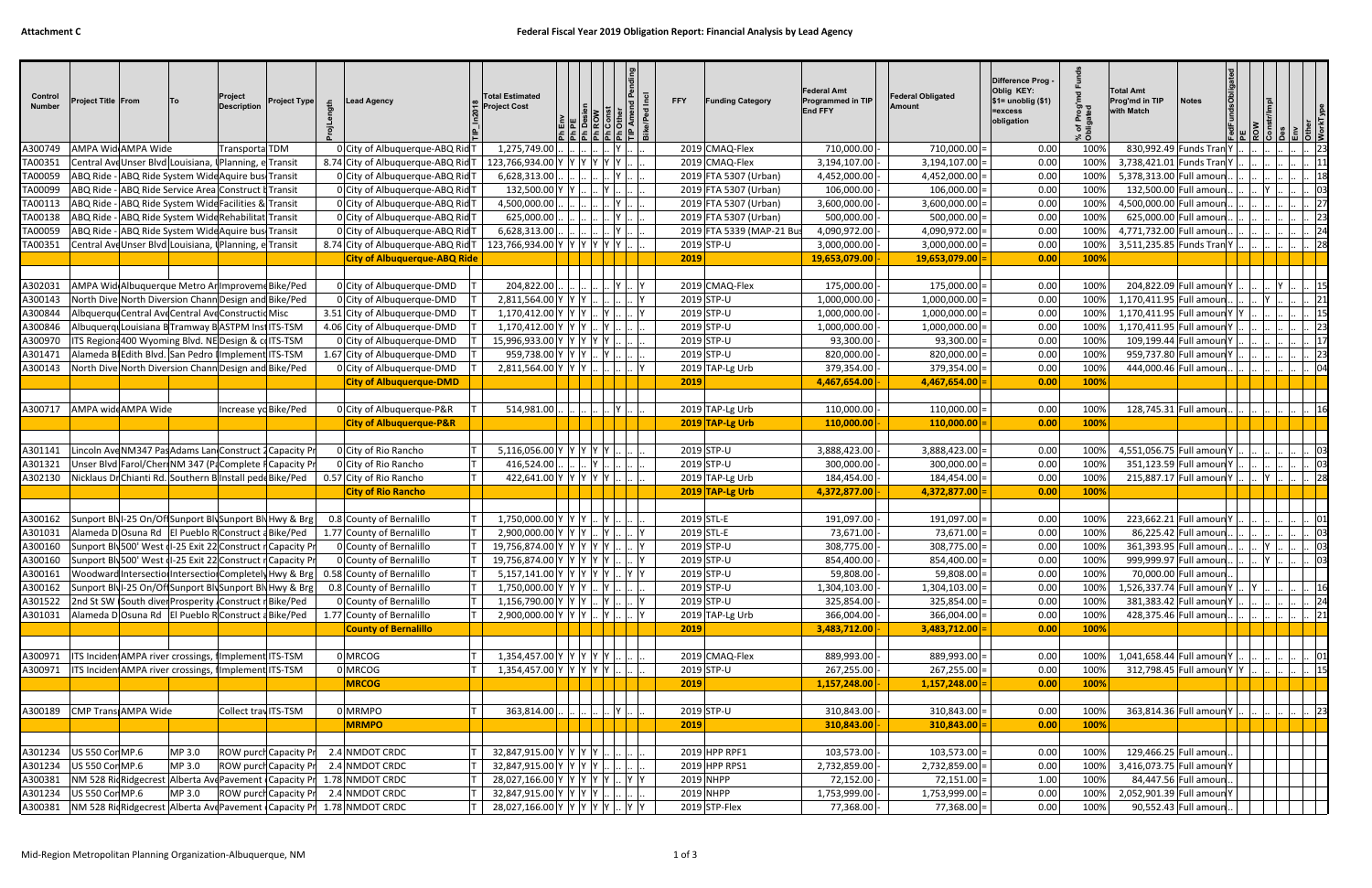| Control<br><b>Number</b> | <b>Project Title From</b>        |                                    | Project<br><b>Project Type</b><br><b>Description</b>                   | $\frac{4}{5}$ | <b>Lead Agency</b>             | <b>Total Estimated</b><br><b>Project Cost</b> | $\frac{1}{6}$ $\frac{1}{3}$ $\frac{1}{6}$<br>8 8 5<br>  <u>  동   동   동   동   풍</u> | <b>FFY</b><br><b>Funding Category</b> | <b>Federal Amt</b><br>Programmed in TIP<br><b>End FFY</b> | <b>Federal Obligated</b><br>Amount | Difference Prog -<br><b>Oblig KEY:</b><br>\$1= unoblig (\$1)<br>=excess<br>obligation | Prog'<br>lated<br>ㅎ 블 | <b>Total Amt</b><br>Prog'md in TIP<br>with Match | <b>Notes</b>          |   |                                    |
|--------------------------|----------------------------------|------------------------------------|------------------------------------------------------------------------|---------------|--------------------------------|-----------------------------------------------|------------------------------------------------------------------------------------|---------------------------------------|-----------------------------------------------------------|------------------------------------|---------------------------------------------------------------------------------------|-----------------------|--------------------------------------------------|-----------------------|---|------------------------------------|
| A300381                  |                                  |                                    | NM 528 Rid Ridgecrest Alberta Ave Pavement Capacity Pr 1.78 NMDOT CRDC |               |                                | 28,027,166.00 Y Y Y Y                         |                                                                                    | 2019 STP-Flex (Non-Chargea            | 106,800.00                                                | 106,800.00                         | 0.00                                                                                  | 100%                  | 125,000.00 Full amoun                            |                       |   |                                    |
| A302170                  |                                  |                                    | NMDOT CRAMPA Wide projects T Provide Pla Misc                          |               | 0 NMDOT CRDC                   | 500,000.00 Y Y Y                              |                                                                                    | 2019 STP-Flex (Non-Chargea            | 427,200.00                                                | 0.00                               | 427,200.00                                                                            | 0%                    | 499,999.99 Funds not (                           |                       |   |                                    |
| A301900                  |                                  | I-25 / Mont (Bridge #6261)         | Reconstrud Hwy & Brg                                                   |               | 0.7 NMDOT CRDC                 | 50,640,283.00 Y Y Y Y                         |                                                                                    | 2019 STP-U                            | 2,471,769.00                                              | 2,471,769.00                       | 0.00                                                                                  | 100%                  | 2,892,987.98 Full amour                          |                       |   |                                    |
| A302160                  |                                  |                                    | I-25 North: I-25 MP 19I-25 MP 19  Highway pr Hwy & Brg                 |               | 4.25 NMDOT D-3                 | 11,820,328.00 Y Y Y                           |                                                                                    | 2019 IM                               | 3,911,108.00                                              | 0.00                               | 3,911,108.00                                                                          | 0%                    | 4,221,835.09 Funds not                           |                       |   |                                    |
| A300423                  |                                  |                                    | NM 6 Bridge Replacement (Rio GrBridge Rep Hwy & Brg                    |               | 0 NMDOT D-3                    | 24,673,415.00 Y Y Y                           |                                                                                    | 2019 NHPP                             | 260,421.00                                                | 260,421.00                         | 0.00                                                                                  | 100%                  | 304,799.85 Full amour                            |                       |   |                                    |
| A300423                  |                                  |                                    | NM 6 Bridge Replacement (Rio Gr Bridge Rep Hwy & Brg                   |               | 0 NMDOT D-3                    | 24,673,415.00 Y Y Y                           |                                                                                    | 2019 NHPP                             | 10,705,146.00                                             | 10,705,146.00                      | 0.00                                                                                  | 100%                  | 12,529,430.82 Full amour                         |                       |   |                                    |
| A300424                  |                                  | NM 6 Pave Hunning RaNM 47          | Pavement   Hwy & Brg                                                   |               | 4.7 NMDOT D-3                  | 4,531,967.00 Y Y Y                            |                                                                                    | 2019 NHPP                             | 46,195.00                                                 | 46,195.00                          | 0.00                                                                                  | 100%                  |                                                  | 54,067.18 Full amoun  |   |                                    |
| A300769                  |                                  |                                    | ITS - Distric I-25 & I-40 AMPA Wid Implement ITS-TSM                   |               | 0 NMDOT D-3                    | 750,000.00 Y Y Y Y Y Y                        |                                                                                    | 2019 NHPP                             | 640,800.00                                                | 640,800.00                         | 0.00                                                                                  | 100%                  | 749,999.98 Full amoun Y                          |                       |   |                                    |
| A301011                  |                                  |                                    | 1-25 Widen MP 215.8 MP 217.4 Adding one Capacity Pr                    |               | $1.6$ NMDOT D-3                | 12,137,927.00 Y Y Y Y Y                       |                                                                                    | 2019 NHPP                             | 3,498,421.00                                              | 4,169,369.00                       | $-670,948.00$                                                                         | 119%                  | 4,094,593.75 More fund!)                         |                       |   |                                    |
| A301345                  |                                  |                                    | District 3 B Bridge #7398 (18.1 mil Bridge repl Hwy & Brg              |               | $0.1$ NMDOT D-3                | 7,102,001.00 Y Y Y                            |                                                                                    | 2019 NHPP                             | 5,597,633.00                                              | 5,597,633.00                       | 0.00                                                                                  | 100%                  | 6,551,536.56 Full amoun Y                        |                       |   |                                    |
| A302160                  |                                  |                                    | I-25 Northt I-25 MP 19I-25 MP 19 Highway pr Hwy & Brg                  |               | 4.25 NMDOT D-3                 | 11,820,328.00 Y Y Y                           |                                                                                    | 2019 NHPP                             | 71,159.00                                                 | 0.00                               | 71,159.00                                                                             | $\overline{0}$        |                                                  | 83,285.34 Funds not ( |   |                                    |
| A301555                  |                                  |                                    | NM 6/BNSI NM 6 and Bridge #766 Major rehal Hwy & Brg                   |               | $0.5$ NMDOT D-3                | 3,139,764.00 Y Y Y                            |                                                                                    | 2019 NHPP (Non-Chargeabl              | 2,457,277.00                                              | 2,457,277.00                       | 0.00                                                                                  | 100%                  | 2,876,026.37 Full amoun Y                        |                       |   |                                    |
| A302160                  |                                  |                                    | I-25 Northt I-25 MP 19I-25 MP 19 Highway pr Hwy & Brg                  |               | 4.25 NMDOT D-3                 | 11,820,328.00 Y Y Y                           |                                                                                    | 2019 NHPP (Non-Chargeable             | 4,895,399.00                                              | 0.00                               | 4,895,399.00                                                                          | $\overline{0}$        | 5,729,633.50 Funds not (                         |                       |   |                                    |
| A300191                  |                                  |                                    | NM 314 & MP 7.25 (PMP 7.85 (Traddition of Hwy & Brg)                   |               | $0.6$ NMDOT D-3                | 4,555,000.00 Y Y Y Y Y Y                      |                                                                                    | 2019 Safety (HSIP)                    | 319,500.00                                                | 319,500.00                         | 0.00                                                                                  | 100%                  | 355,000.00 Full amoun                            |                       |   |                                    |
| A301345                  |                                  |                                    | District 3 B Bridge #7398 (18.1 mil Bridge repl Hwy & Brg              |               | $0.1$ NMDOT D-3                | 7,102,001.00 Y Y Y .                          |                                                                                    | 2019 STFE (Exempt from Lin            | 470,316.00                                                | 470,316.00                         | 0.00                                                                                  | 100%                  | 550,463.47 Full amoun                            |                       |   |                                    |
| A300808                  |                                  |                                    | District 3 O District 3 Wide Project Provide pla Misc                  |               | 0 NMDOT D-3                    | 500,000.00 Y Y Y .                            |                                                                                    | $2019$ STP-Flex                       | 427,200.00                                                | 427,200.00                         | 0.00                                                                                  | 100%                  | 499,999.99 Full amoun                            |                       |   |                                    |
| A301445                  |                                  |                                    | NM 14 Roa MP 4.0 (MeMP 6.0 (no Mill and in Hwy & Brg                   |               | 2 NMDOT D-3                    | 4,664,689.00 Y Y Y                            |                                                                                    | $2019$ STP-Flex                       | 3,647,058.00                                              | 3,647,058.00                       | 0.00                                                                                  | 100%                  | 4,268,560.27 Full amoun                          |                       |   |                                    |
| A301555                  |                                  |                                    | NM 6/BNSINM 6 and Bridge #766 Major rehalHwy & Brg                     |               | $0.5$ NMDOT D-3                | 3,139,764.00 Y Y Y                            |                                                                                    | $2019$ STP-Flex                       | 225,264.00                                                | 225,264.00                         | 0.00                                                                                  | 100%                  | 263,651.68 Full amoun                            |                       |   |                                    |
| A301343                  |                                  |                                    | District 3 Bridge Repairs - Mateo CBridge repl Hwy & Brg               |               | $0.6$ NMDOT D-3                | 3,599,305.00 Y Y Y                            |                                                                                    | 2019 STP-Flex (Non-Chargea            | 512,046.00                                                | 512,046.00                         | 0.00                                                                                  | 100%                  | 599,304.76 Full amour                            |                       |   |                                    |
| A301441                  |                                  |                                    | NM 14 Slor MP 3.5 (Ca MP 4.2 (no Slope erosi Misc                      |               | $0.7$ NMDOT D-3                | 3,462,222.00 Y Y Y                            |                                                                                    | 2019 STP-Flex (Non-Chargea            | 246,693.00                                                | 246,693.00                         | 0.00                                                                                  | 100%                  | 288,732.44 Full amour                            |                       |   |                                    |
| A301444                  |                                  |                                    | NM 14 Roa MP 0.0 Cas MP 4.0 Sno Mill and in Hwy & Brg                  |               | 4 NMDOT D-3                    | 4,379,452.00 Y Y Y                            |                                                                                    | 2019 STP-Rural                        | 1,338,806.00                                              | 1,338,806.00                       | 0.00                                                                                  | 100%                  | 1,566,954.54 Full amoun                          |                       |   |                                    |
| A301445                  |                                  |                                    | NM 14 Roa MP 4.0 (MeMP 6.0 (no Mill and in Hwy & Brg                   |               | 2 NMDOT D-3                    | 4,664,689.00 Y Y Y                            |                                                                                    | 2019 STP-Rural                        | 338,452.00                                                | 338,452.00                         | 0.00                                                                                  | 100%                  | 396,128.27 Full amoun                            |                       |   |                                    |
| A300423                  |                                  |                                    | NM 6 Bridge Replacement (Rio Gr Bridge Rep Hwy & Brg                   |               | 0 NMDOT D-3                    | 24,673,415.00 Y Y Y                           |                                                                                    | 2019 STP-Sm Urb                       | 427,345.00                                                | 427,345.00                         | 0.00                                                                                  | 100%                  | 500,169.70 Full amoun                            |                       |   |                                    |
| A302160                  |                                  |                                    | 1-25 Northt I-25 MP 191-25 MP 19 Highway pr Hwy & Brg                  |               | 4.25 NMDOT D-3                 | 11,820,328.00 Y Y Y                           |                                                                                    | 2019 STP-Sm Urb                       | 244,009.00                                                | 0.00                               | 244,009.00                                                                            | $\overline{0}$        | 285,591.05 Funds not (                           |                       |   |                                    |
| A302160                  |                                  |                                    | 1-25 Northt 1-25 MP 191-25 MP 19 Highway pr Hwy & Brg 4.25 NMDOT D-3   |               |                                | 11,820,328.00 Y Y Y                           |                                                                                    | 2019 STP-Sm Urb (Non-Char             | 1,281,583.00                                              | 0.00                               | 1,281,583.00                                                                          | 0 <sup>9</sup>        | 1,499,980.06 Funds not (                         |                       |   |                                    |
|                          |                                  |                                    |                                                                        |               | <b>NMDOT D-3</b>               |                                               |                                                                                    | 2019                                  | 49,307,551.00                                             | 39,148,040.00                      | 10,159,511.00                                                                         | 79%                   |                                                  |                       |   |                                    |
|                          |                                  |                                    |                                                                        |               |                                |                                               |                                                                                    |                                       |                                                           |                                    |                                                                                       |                       |                                                  |                       |   |                                    |
|                          | A301930   TTP- Pueblo de Cochiti |                                    | Various mu Hwy & Brg                                                   |               | 0 Pueblo of Cochiti            | $2,243,872.00$ .                              |                                                                                    | 2019 FLHP-Tribal Trans Prog           | 447,700.00                                                | 447,700.00                         | 0.00                                                                                  | 100%                  | 447,700.00 Full amoun                            |                       |   |                                    |
|                          |                                  |                                    |                                                                        |               | <b>Pueblo of Cochiti</b>       |                                               |                                                                                    | 2019                                  | 447,700.00                                                | 447,700.00                         | 0.00                                                                                  | 100%                  |                                                  |                       |   |                                    |
|                          |                                  |                                    |                                                                        |               |                                |                                               |                                                                                    |                                       |                                                           |                                    |                                                                                       |                       |                                                  |                       |   |                                    |
|                          | A301940   TTP-Pueblo of Isleta   |                                    | Various mu Hwy & Brg                                                   |               | 0 Pueblo of Isleta             | 4,728,445.00                                  |                                                                                    | 2019 FLHP-Tribal Trans Prog           | 1,298,235.00                                              | 1,298,235.00 =                     | 0.00                                                                                  | 100%                  | 1,298,235.00 Full amoun                          |                       |   |                                    |
|                          |                                  |                                    |                                                                        |               | <b>Pueblo of Isleta</b>        |                                               |                                                                                    | 2019                                  | 1,298,235.00                                              | 1,298,235.00                       | 0.00                                                                                  | 100%                  |                                                  |                       |   |                                    |
|                          |                                  |                                    |                                                                        |               |                                |                                               |                                                                                    |                                       |                                                           |                                    |                                                                                       |                       |                                                  |                       |   |                                    |
|                          |                                  | A301960   TTP-Pueblo of San Felipe | Various mu Hwy & Brg                                                   |               | 0 Pueblo of San Felipe         | 4,319,790.00                                  | $\mathsf{Y}$                                                                       | 2019 FLHP-Tribal Trans Prog           | 719,965.00                                                | 719,965.00                         | 0.00                                                                                  | 100%                  | 719,965.00 Full amoun.                           |                       |   | 21                                 |
|                          |                                  |                                    |                                                                        |               | <b>Pueblo of San Felipe</b>    |                                               |                                                                                    | 2019                                  | 719,965.00                                                | 719,965.00                         | 0.00                                                                                  | 100%                  |                                                  |                       |   |                                    |
|                          |                                  |                                    |                                                                        |               |                                |                                               |                                                                                    |                                       |                                                           |                                    |                                                                                       |                       |                                                  |                       |   |                                    |
|                          | A301970   TTP-Pueblo of Sandia   |                                    | Various mu Hwy & Brg                                                   |               | 0 Pueblo of Sandia             | 1,616,844.00                                  | Y                                                                                  | 2019 FLHP-Tribal Trans Prog           | 269,474.00                                                | 269,474.00                         | 0.00                                                                                  | 100%                  | 269,474.00 Full amoun                            |                       | Y |                                    |
|                          |                                  |                                    |                                                                        |               | <b>Pueblo of Sandia</b>        |                                               |                                                                                    | 2019                                  | 269,474.00                                                | 269,474.00                         | 0.00                                                                                  | 100%                  |                                                  |                       |   |                                    |
|                          |                                  |                                    |                                                                        |               |                                |                                               |                                                                                    |                                       |                                                           |                                    |                                                                                       |                       |                                                  |                       |   |                                    |
| A301980                  |                                  | TTP-Pueblo of Santa Ana            | Various muHwy & Brg                                                    |               | 0 Pueblo of Santa Ana          | $1,634,700.00$ Y                              |                                                                                    | 2019 FLHP-Tribal Trans Prog           | 272,450.00                                                | 272,450.00                         | 0.00                                                                                  | 100%                  | 272,450.00 Full amoun.                           |                       |   |                                    |
|                          |                                  |                                    |                                                                        |               | <b>Pueblo of Santa Ana</b>     |                                               |                                                                                    | 2019                                  | 272,450.00                                                | 272,450.00                         | 0.00                                                                                  | 100%                  |                                                  |                       |   |                                    |
|                          |                                  |                                    |                                                                        |               |                                |                                               |                                                                                    |                                       |                                                           |                                    |                                                                                       |                       |                                                  |                       |   |                                    |
| A301990                  |                                  | <b>TTP-Pueblo of Santo Domingo</b> | Various mu Hwy & Brg                                                   |               | 0 Pueblo of Santo Domingo      | $4,242,478.00$ .                              | $\  \cdot \ $ Y $\  \cdot$                                                         | 2019 FLHP-Tribal Trans Prog           | 735,496.00                                                | 735,496.00                         | 0.00                                                                                  | 100%                  | 735,496.00 Full amoun.                           |                       |   | $\begin{bmatrix} 21 \end{bmatrix}$ |
|                          |                                  |                                    |                                                                        |               | <b>Pueblo of Santo Domingo</b> |                                               |                                                                                    | 2019                                  | 735,496.00                                                | 735,496.00                         | 0.00                                                                                  | 100%                  |                                                  |                       |   |                                    |
|                          |                                  |                                    |                                                                        |               |                                |                                               |                                                                                    |                                       |                                                           |                                    |                                                                                       |                       |                                                  |                       |   |                                    |
| TA00411                  |                                  |                                    | NMRX Posi Belen Stati Santa Fe DeComplete e Transit                    |               | 0 Rio Metro NMRRX              | 65,171,053.00                                 | $\sqrt{ \mathsf{Y} }$ $ \mathsf{Y} $ $\ldots$                                      | 2019 CRISI PTC Grant                  | 2,496,842.00                                              | 2,496,842.00                       | 0.00                                                                                  | 100%                  | 3,121,052.50 Full amoun                          |                       |   | 28                                 |
| TA00267                  |                                  |                                    | Commuter NMRRX Service Area Capital mai Transit                        |               | 0 Rio Metro NMRRX              | 18,573,523.00 Y Y Y Y Y Y Y                   |                                                                                    | 2019 FTA 5307 (Urban)                 | 8,336,146.00                                              | 8,336,146.00                       | 0.00                                                                                  | 100%                  | 11,320,183.00 Full amoun                         |                       |   |                                    |
| TA00267                  |                                  |                                    | Commuter NMRRX Service Area Capital mai Transit                        |               | 0 Rio Metro NMRRX              | 18,573,523.00 Y Y Y Y Y Y Y                   |                                                                                    | 2019 FTA 5337                         | 5,802,672.00                                              | 5,802,672.00                       | 0.00                                                                                  | 100%                  | 7,253,340.00 Full amoun                          |                       |   |                                    |
| TA00411                  |                                  |                                    | NMRX Posi Belen Stati Santa Fe D Complete dTransit                     |               | 0 Rio Metro NMRRX              | 65,171,053.00.                                | $\  \cdot \ $ Y $\ $ Y $\  \cdot \ $ .                                             | 2019 FTA 5337                         | 3,200,000.00                                              | 3,200,000.00                       | 0.00                                                                                  | 100%                  | 4,000,000.00 Full amoun                          |                       |   | 01                                 |
|                          |                                  |                                    |                                                                        |               |                                |                                               |                                                                                    |                                       |                                                           |                                    |                                                                                       |                       |                                                  |                       |   |                                    |